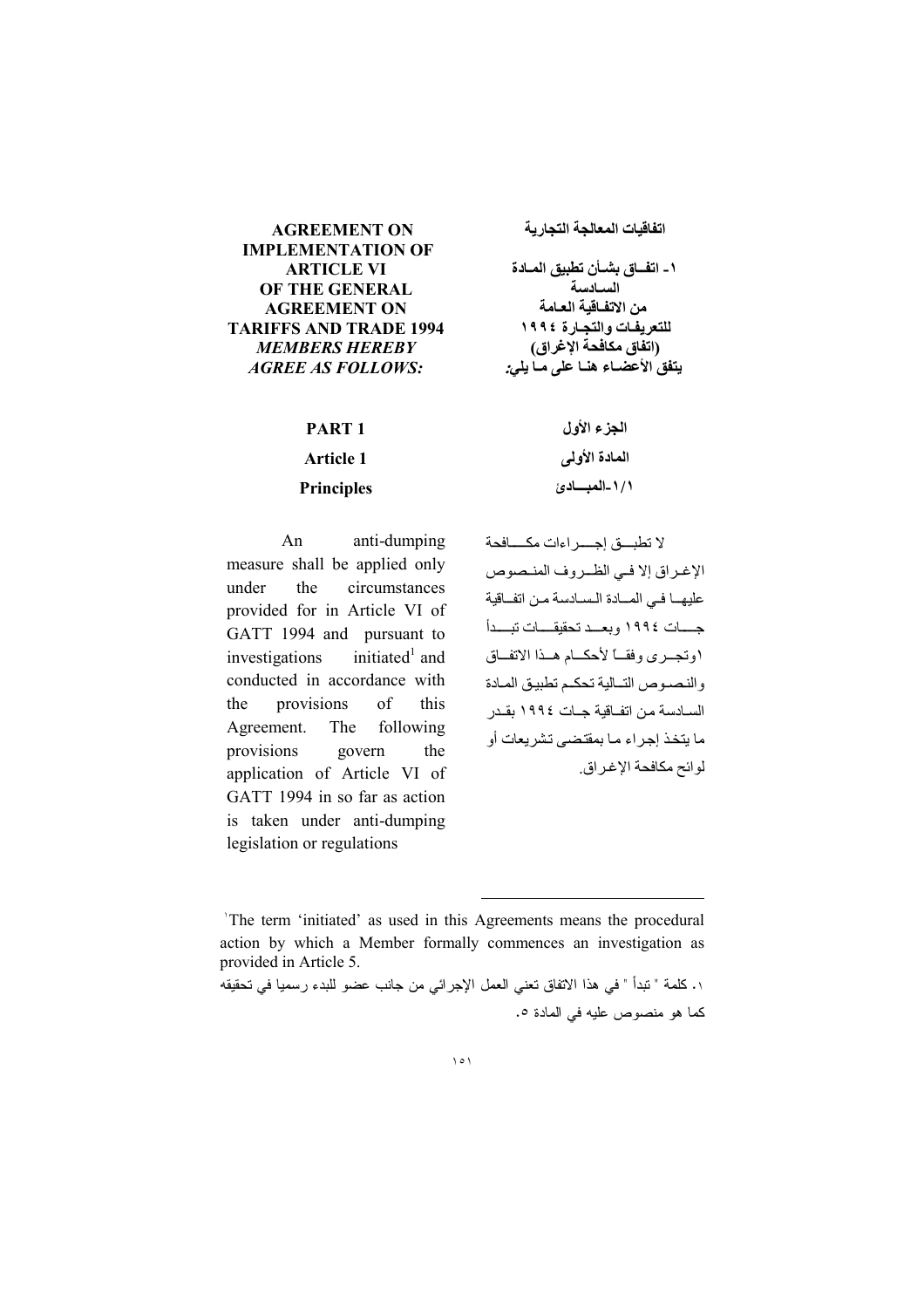### **Article 2**

#### **Determination of Dumping**

2.1 For the purpose of this Agreement, a product is to be considered as being dumped, *i.e.* introduced into the commerce of another country at less than its normal value, if the export price of the product exported from one country to another is less than the comparable price, in the ordinary course of trade, for the like product when distend for consumption in the exporting country.

2.2 When there are no sales of the like product in the ordinary course of trade in the domestic market of the exporting country when, because of the  $or$ particular market situation or the low volume of the sales in the domestic market of the exporting country<sup>2</sup>, such sales do not permit a proper

٢-١ فـي مفهـوم هـذا الاتفـاق يعتبـر منتج مـا منـتج مغـرق، أي أنــه أدخـل فـي تجــار ة بلد مـا بأقل مـن قيمتـه العــادية، إذا كـان سعر تصدير المنتج المصـدر من بلد إلى آخــر أقــل مـن الــسعر الممـــاثل، فــي مجرى التجبارة العبادية، للمنتج المشبابه حين يو جــه للاستهــلاك في البلد المصدر .

٢-٢ حيثمـا لا تكون هنــاك مييعــات لمنتج مشـابـه في مجر ي التجـارة العادي فـي السوق المحلي للبلد المصدر ، أو حيثمـا لا تسمح هذه المبيعسات بمقسارنة صنحيحة بسبب وضيع السوق الخياص أو انخفياض حجم المبيعــات فـي الـسـوق المحلـي للبلـد المسصدر ٢ ، يتحسدد هسامش الإغسر اق

Sales of the like product destined for consumption in the domestic market of the exporting country shall normally be considered a sufficient quantity for the determination of the normal value if such sales constitute 5 per cent or more of the sales of the product under consideration to the importing Member, provided that a lower ratio should be acceptable where the evidence demonstrates that domestic sales at such lower ratio are nonetheless of sufficient magnitude to provide for a proper comparison. ٢. مبيعات منتج مشابه مخصص للاستهلاك في السوق المحلية في البلد المصدر يعتبـــر فـــي العادة كمية كافية لتقرير القيمة العادية إذا كانت هذه المبيعات ٥ % أو أكثر من مبيعات هذا المنتج إلى البلد المستورد بشرط إمكان فبول نسبة أقل إذا انضح من الأدلــــة أن المبيعـــات

المحلبة عند هذه النسبة الأقل تصل الى حجم بكفي للمقار نة السلبمة.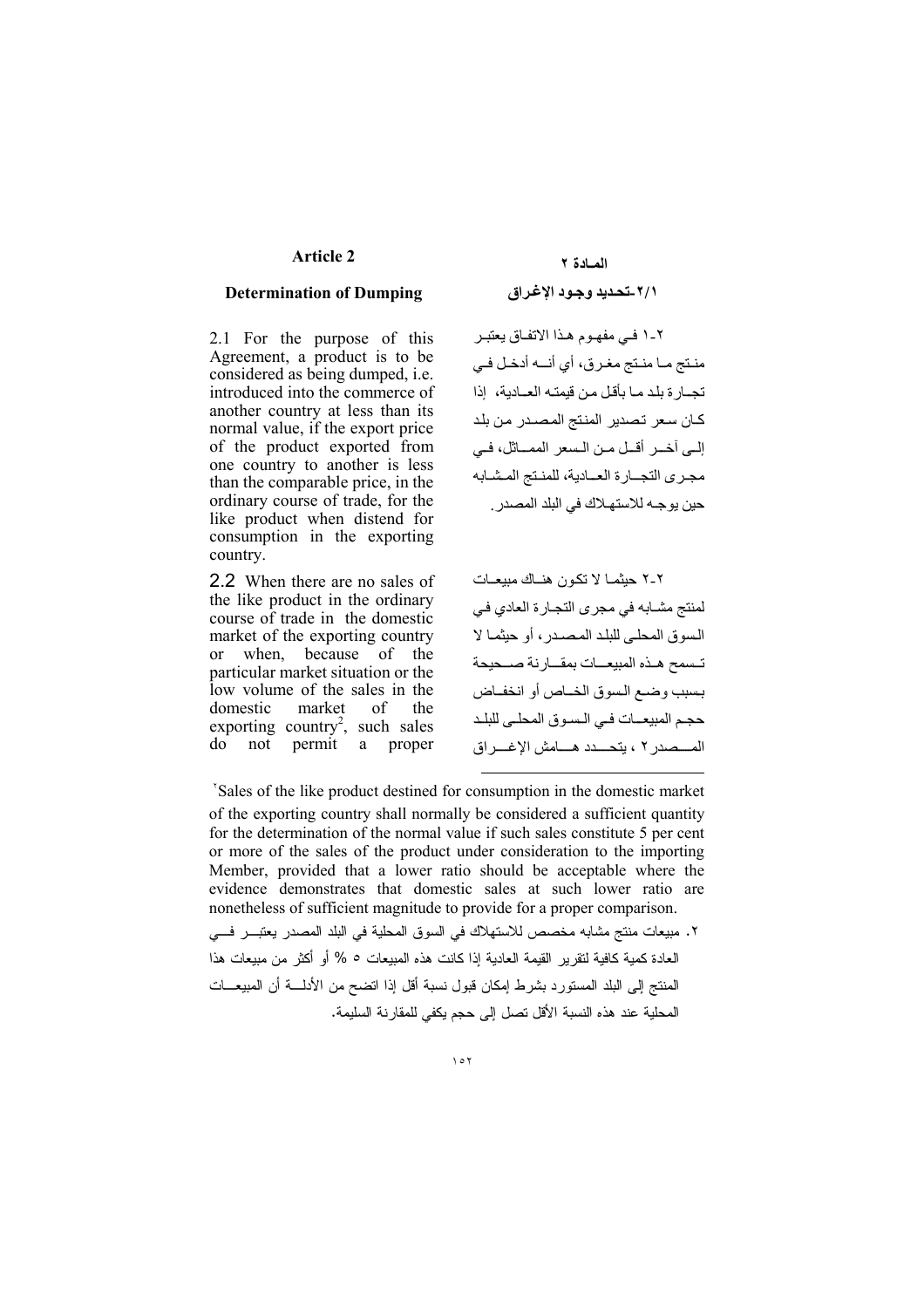comparison, the margin of dumping shall be determined by comparison with a comparable price of the like product when exported to an appropriate third country, provided that this price is representative,

Or with the cost of production in the country of origin plus a reasonable amount for administrative, selling and general coasts and for profits.

2-2-1 Sales of the like product in the domestic market of the exporting country or sales to a third country at prices below per unit (fixed and variable) costs of production plus administrative, selling and general costs may be treated as not being in the ordinary course of trade by reason of price and may be disregarded in determining normal value only<br>if the authorities<sup>3</sup> determined that such sales are made within an extended period of time <sup>4</sup> in substantial quantities<sup>5</sup> and are at

بالمقبارنة بسعر مقبابل لمنتج مشبابه عند تــصـديره لبلــد ثـــالث منـــاسب، بــشرط أن يكبون هذا السعر معبراً للواقع، ومقبارنة بتكلفة الإنتـاج في بلد المنشـأ مضـافاً إليهـا مبلغ معقول مقـابل تكـاليف الإدارة والبيـع والنكاليف العبامة وكذلك الأربياح

٢-٢-١ لا يجـوز اعتبــار مبيعــات المنتج المشابه في السوق المحلي للبلد المصدر أو المبيعات لبلد ثالث بأسعار تقل عن تكاليف وحدة الإنتاج (الثابتة والمتغيرة) مسضافا إليهسا تكساليف الإدارة والبيسع والتكاليف العامـة غيـر داخلـة فـي مجـري التجارة العادي بسبب السعر ، أو إغفالها في تحديد القيمة الطبيعية إلا إذا ر أت السلطات٣ أن هـذه المبيعـات تجـرى فـى فتـرة زمنيــة طويلــة ٤ وبكميــات كبيــر ة ٥، وبأســعار لا

"When in this Agreement the term 'authorities' is used, it shall be interpreted as meaning authorities at an appropriate senior level. ٣. كلمة " السلطات " في هذا الاتفاق تعني السلطات عند المستوى العالي المناسب.

<sup>t</sup>The extended period of time should normally be one year but shall in no case be less than six months.

٤. المفر وض أن نكون مدة التمديد سنة ولكن لا نقل بأي حال عن ستة شهور .

"Sales below per unit costs are made in substantial quantities when the authorities establish that the weighted average selling price of the transactions under consideration for the determination of the normal value is below the weighted average per unit costs, or that the volume of sales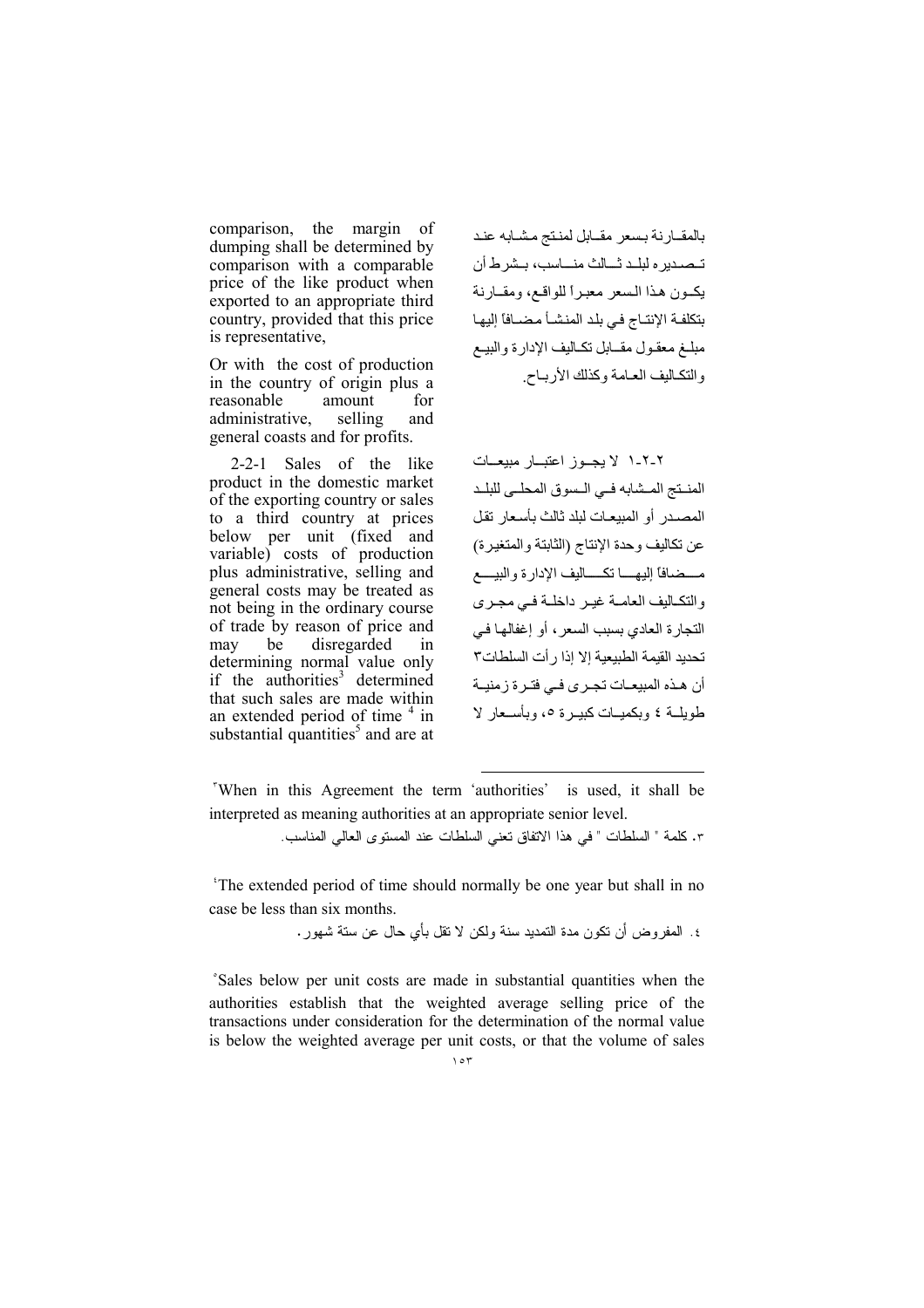prices which do not provide for the recovery of all costs within a reasonable period of time. If prices which are below per unit costs at the time of sale are above weighted average per unit period costs for the - of investigation, such prices shall be considered to provide for recovery of costs within a reasonable period of time.

 $2.2.1.1$  For the purpose of paragraph 2, costs shall normally be calculated on the basis of records kept by the exporter or producer under investigation, provided, that such records are  $in$ with accordance the generally accepted accounting principles of the exporting country and reasonably reflect the costs with associated the production and sale of the product under consideration. Authorities shall consider all available evidence on the proper allocation of costs, including that which is made

تؤدى إلى استعادة التكاليف في فترة زمنية مناسبة وإذا كانت الأسعار التبي تقل عن تكاليف الوحدة وقت البيع تزيد عن المتوسط المرجح لتكــاليف الوحــدة لفتــرة التحقيــق، اعتبر ت أسعـار أ تؤدي إلى استعادة التكـاليف في فتر ۃ ز منبة مناسبة

٢-٢-١-١ في مفهوم الفقرة ٢ تحسب التكاليف عادة على أساس السجلات التي يحتفظ بهـا المصدر أو المنتج موضـوع التحقيـق، بـشـرط أن تتفـق هذه السجلات مع مبادئ المحاسبة المقبولة عمومــاً في البـلد المصـدر، وأن تعكس بشكل معقـول التكــاليف المرتبطة بإنتـاج وبيـع المنـتج محـل النظر , وتدرس السلطات كل الأدلة المتساحة عسن التخسصيص السسليم للتكـاليف، بما فيهـا الأدلة التي يقدمهـا المسصدر أو المنتسج فسي مجسري

below per unit costs represents not less than 20 per cent of the volume sold in transactions under consideration for the determination of the normal value.

ه. المبيعات بسعر أقل من تكاليف الوحدة تعبر عنها بكميسات كبيسرة إذا شست للسسلطات أن المتوسط المرجح لسعر البيع في الصفقات موضع البحث من أجل تحديد القيمة العادية يقل عـــن المنوسط المرجح لتكاليف وحدة المنتوجات، أو أن حجم المبيعات بأقل من سعر الوحدة لا يقـــل عن ٢٠ في المائة من الحجم الذي يباع في الصنفات موضع البحث من أجــل تحديــد القيمـــة العادية.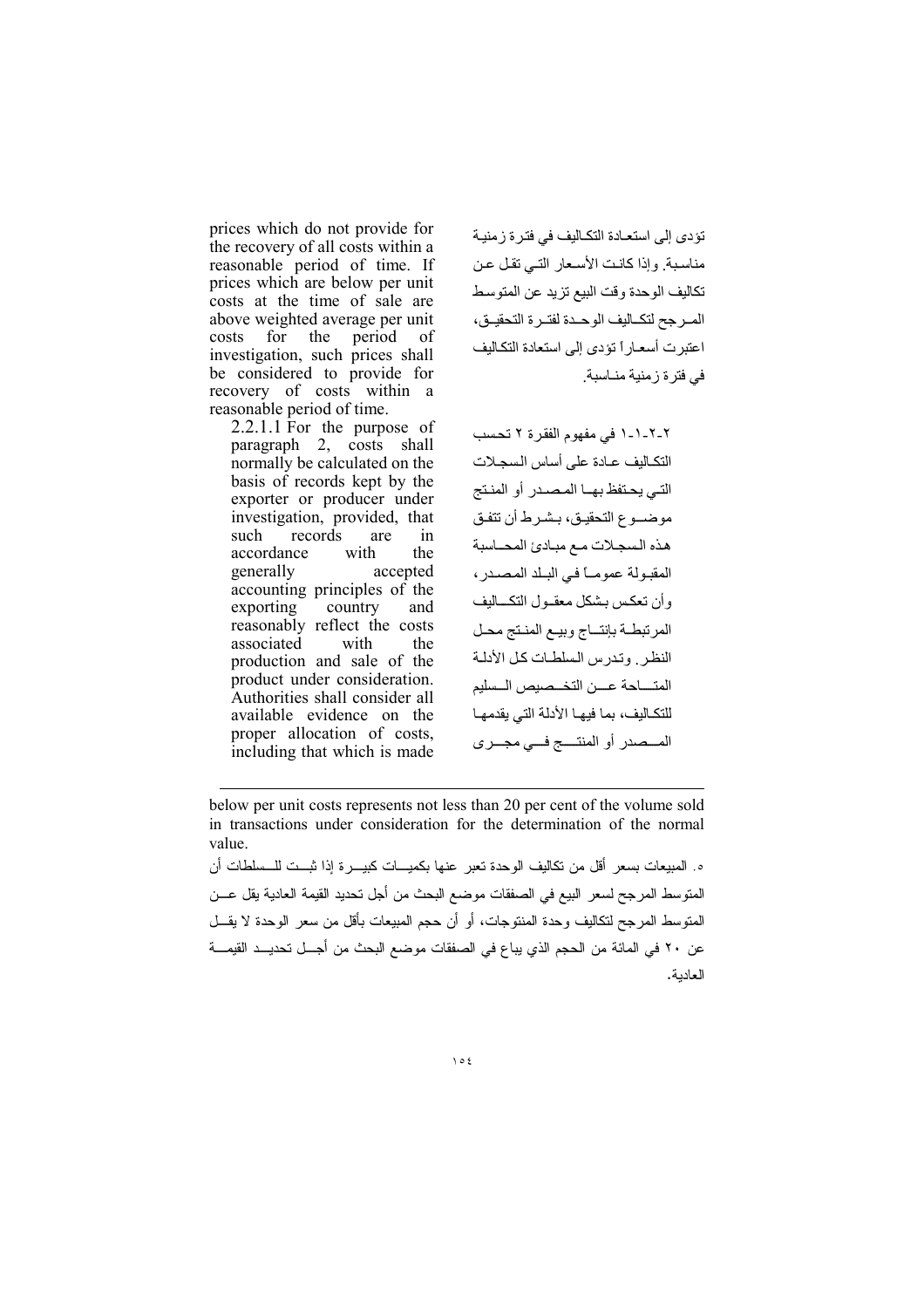available by the exporter or producer in the course of the investigation provided that such allocations have been historically utilized by the exporter or producer, in particular in relation to establishing appropriate amortization and depreciation periods and allowances for capital expenditures and other development costs. Unless already reflected in the cost allocations under this subparagraph costs shall be adjusted appropriately for those non-recurring items of cost which benefit future and/or current production, or for circumstances in which costs during the period of investigation are affected by start-up operations<sup>6</sup>.

2.2.2 For the purpose of paragraph 2, the amounts for administrative, selling and general costs and for profits shall be based on actual data pertaining to production and sales in the ordinary course of trade of the like product by the exporter or producer under investigation. When such amounts be cannot

لتحقيسق، بسشير ط أن تكسون هسذه التخصيصات مستخدمة تاريخياً من جــانب المـصدر أو المنـتج، وبوجــه خساص مــن حيــث تحديــد فتـــر ات الإهـلاك أو انخفـاض القيمــة وتقـر بر النفقـــات الر أسمـــالية وغير هـــا مــن تكـاليف التتميــة وتعـدل التكــاليف ـ مــالــم تكـــن ظـــاهر ة بالفعــل فــي مخصيصيات التكلفية بمقتبضي هيذه الفقر ة الفر عية ـ بالشكل المنــاسب مـع البنود غير المتكررة في التكلـفة التـي يستنفيد منهسا الإنتساج المقبيل و/أو الجباري، أو الظروف التي تتبأثر بها التكـاليف أثنـــاء فتـر ة التحقيـق بـسبب عمليات البدء٦

٢-٢-٢ فـي مفهـوم الفقـرة ٢ تـستند مقسادير تكساليف الإدارة والبيسم والتكساليف العامسة والأربساح إلسي البيانسات الفعليسة المتعلقسة بالإنتساج والمبيعات في مجرى التجارة العـادية للمنتج المشابه من جـانب المصـدر أو المنستج موضع التحقيق، وحيثما لا

The adjustment made for start-up operations shall reflect the costs at the end of the start-up period or, if that period extends beyond the period of investigation, the most recent costs which can reasonably be taken into account by the authorities during the investigation.

٦. يعكس التعديل في عمليات البدء التكاليف في نهاية فترة البدء أو أحدث تكاليف يمكن بطريقة معقولة أن تأخذها السلطات في الاعتبار أثناء التحقيق، إذا كانت فتر ة البدء تمتد إلى ما بعد فتر ة التحقيق .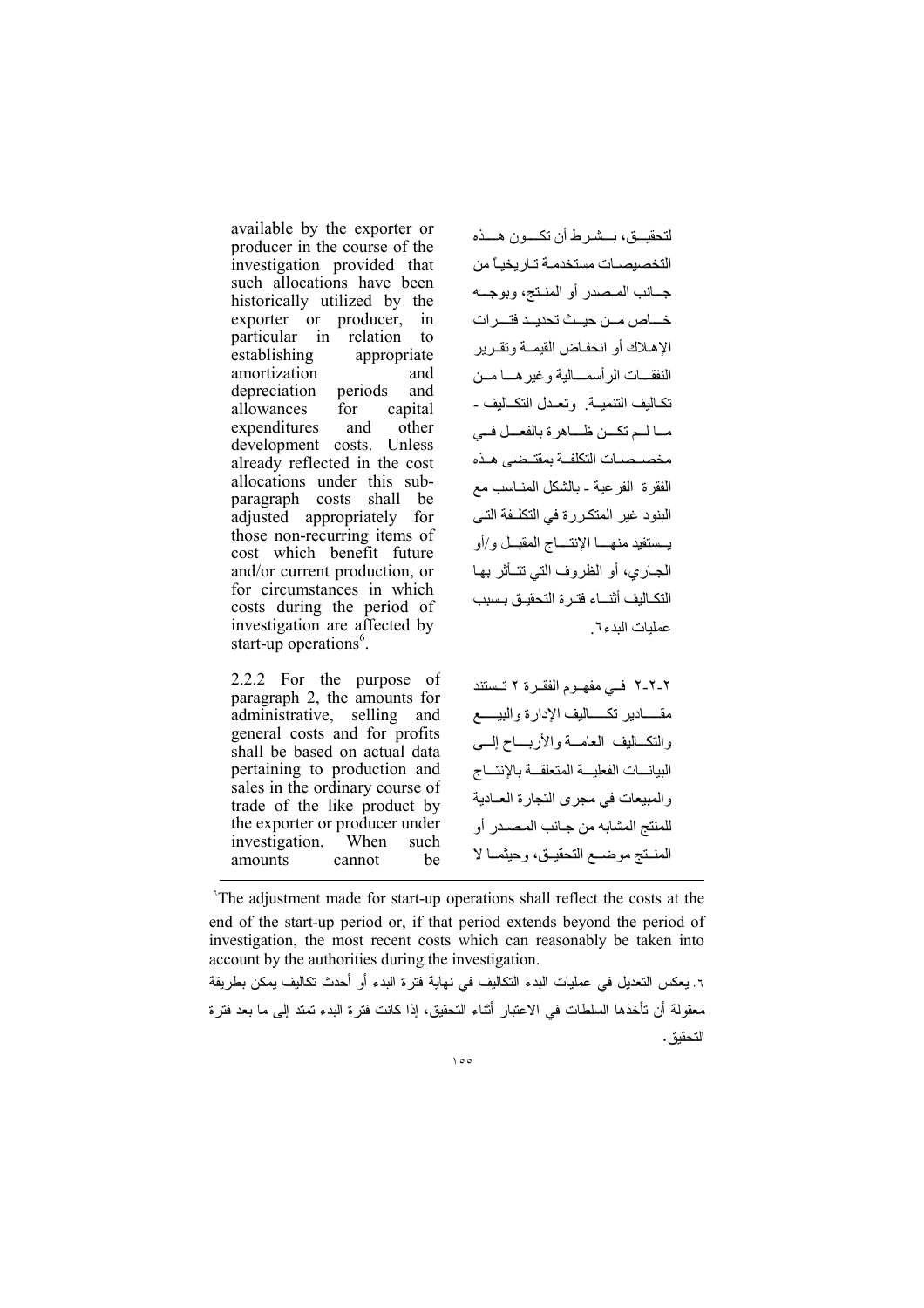determined on this basis, the amounts may be determined on the basis of:

(i) the actual amounts incurred and realized by the exporter or producer in question in respect of production and sales in the domestic market of the country of origin of the same general category of products:

(ii) the weighted average of the actual amounts incurred and realized by other exporters or producers subject to investigation in respect of production and sales of the like product in the domestic market of the country of origin;

 $(iii)$ any other method. reasonable provided that the amount for profit so established shall not exceed the profit normally realized by other exporters or producers on sales of products of the same general category in the domestic market of the country of origin.

2-3 In case where there is no export price or where it appears to the authorities concerned that the export price is unreliable because of association or a compensatory arrangement يمكن تحديد هذه المبالغ على هذا الأساس يمكن تحديدها على أساس:

" ١" المقادير الفعلية التي تحملها أو حصل عليهـا المصدر أو المنتج المعنى بالنسبة للإنتـاج والبيـع في السوق المحلي لبلد المنشأ فبي نفس الفئة العبامة من المنتحات؛

"٢" المتوسط المرجح للمبالغ الفعلية التي يتحملها المصدرون أو المنتجون الأخـرون الخــاضعون للتحقيق بالنسبية لإنتباج وبييع منتبج مشابه في السوق المحلي لبلد المنشأ

"٣" أي أسلسوب معقسول أخسر، بمشرط ألا يتجماوز مبلمغ السربح المحقق بهذه الطر يقة الأر بياح التبي يحققهـــــا عــــــادة المـــصــدر و ن أو المنتجسون الأخسرون مسن بيسع منتجـات من نفس الفئــة العــامـة فـي السوق المحلي لبلد المنشأ

٢-٣ حيثمــا لا يكــون هنــاك ســعر تصدير ، أو حبثمـا ببدو للسلطـات المعنبـة أن سعــر التـصدير لا بــو ثق فبــه بـسبب ترتيب مشاركة أو ترتيب تعويضي بين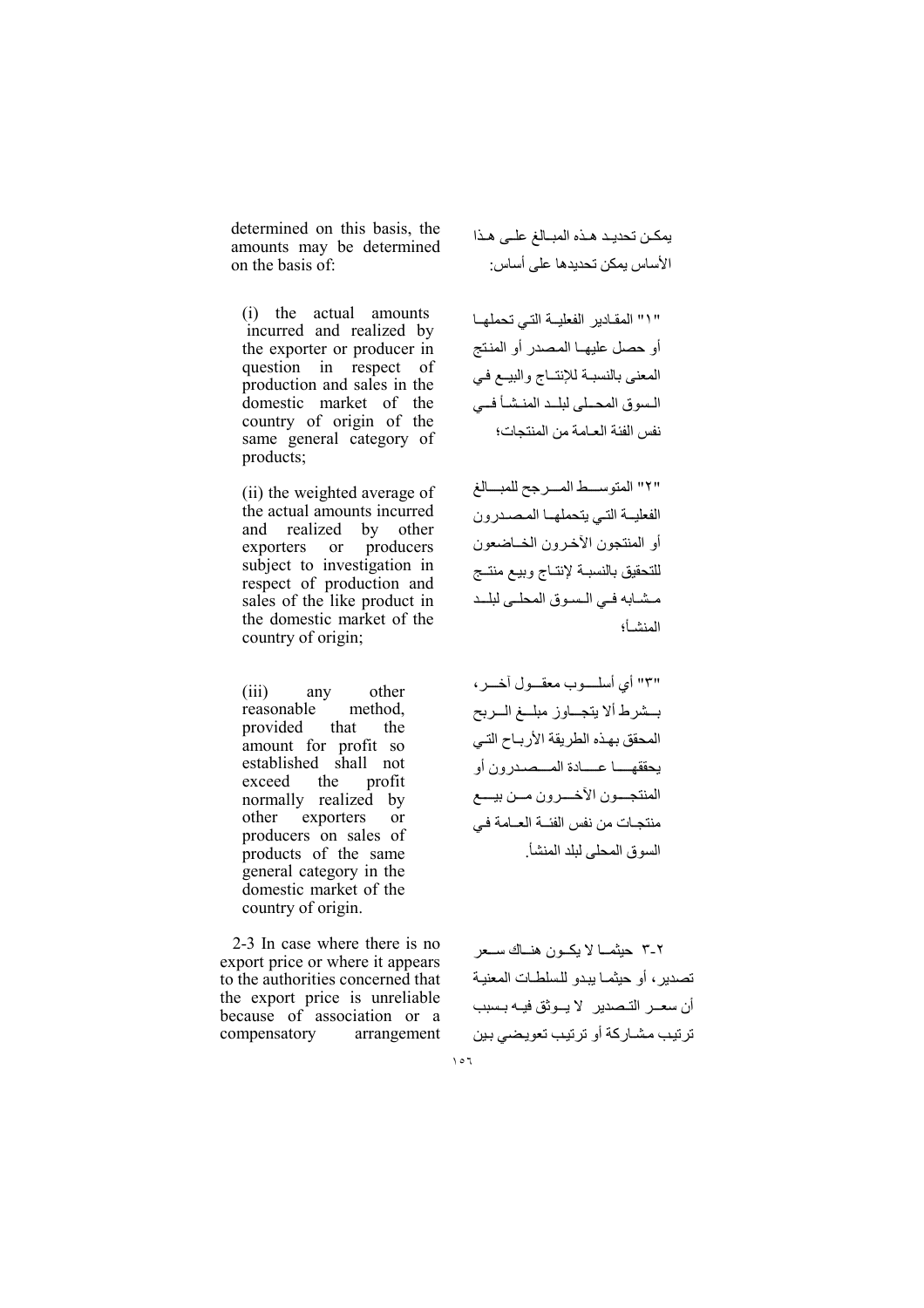between exporter and the importer or a third party, the export price may be constructed on the basis of the prices at which the imported products are first resold to  $a<sub>n</sub>$ independent buyer, or if the products are not resold to an independent buyer, or not resold in the condition as imported, on such reasonable basis as the authorities may determine.

2.4 A fair comparison shall be made between the export price and the normal value. This comparison shall be made at the same level of trade, normally at the exfactory level, and in respect of sales made at as nearly as possible the same time. Due allowance shall be made in each case, on its merits, for differences which affect price comparability. Including differences in conditions and terms of sale, taxation, levels of trade, quantities, physical characteristics, and any other differences which are also demonstrated to affect price comparability'. In the cases referred to in paragraph 3, for allowances costs. including duties and taxes. incurred between importation and resale, and for profit

المسصدر والمسستورد أوطيرف ثاليث، يجوز استنباط سعر التصدير على أساس السعر المبني على جميع المنتجسات المستوردة لأول مرة إلى مشتر مستقل، فإذا لم تكن المنتجــات قد أعيد بيعهـا إلــ ٍ مشتر مستقل أو لـم بعد بيعهـا بالشر وط التے استور دت پھا، بتہ تحدید التکلفة علے أساس معقول تحدده السلطيات

٢-٤ تجري مقارنة منصفة بين سعر التصدير والقيمة الطبيعية وتجرى هذه المقـار نـة علـى نفس المستوى التجار ي، أي مستوى ما قبل المصنع عـادة، وبالنسبة لمبيعــات تمـت قـر ب نفـس الفتـر ة قــدر الإمكان وتراعى على النحو الملائم في كل حالة على حدة الاختلافــات التـي تـؤ ثر علمي قسابلية الأسمعار للمقارنسة ومنهما الاختلافسات فمي شمروط وأحكسام البيسع والسضرائب والمسستويات التجاريسة و الكميسات و المو اصفسات المسادية و أي اختلافات أخرى اتضح أيضا أنها تؤثر علمي قسابلية الأسعسار للمقارنسة٧ وفيي الحالات المشار إليها في الفقرة ٣ تجر ي أيـضـــاً مر اعــاة التكــاليف و منهــا الر ســـو م والضرائب التي تم تحصيلها فيما بين

<sup>"</sup>It is understood that some of the above factors may overlap, and authorities shall ensure that they do not duplicate adjustments that have been already made under this provision.

٧. من المفهوم أن بعض هذه العوامل قد نتداخل فيما بينها، وعلى السلطات النأكد من عدم نكرار عمليات التعديل التي أجريت من قبل بموجب هذا الحكم.  $\sqrt{2V}$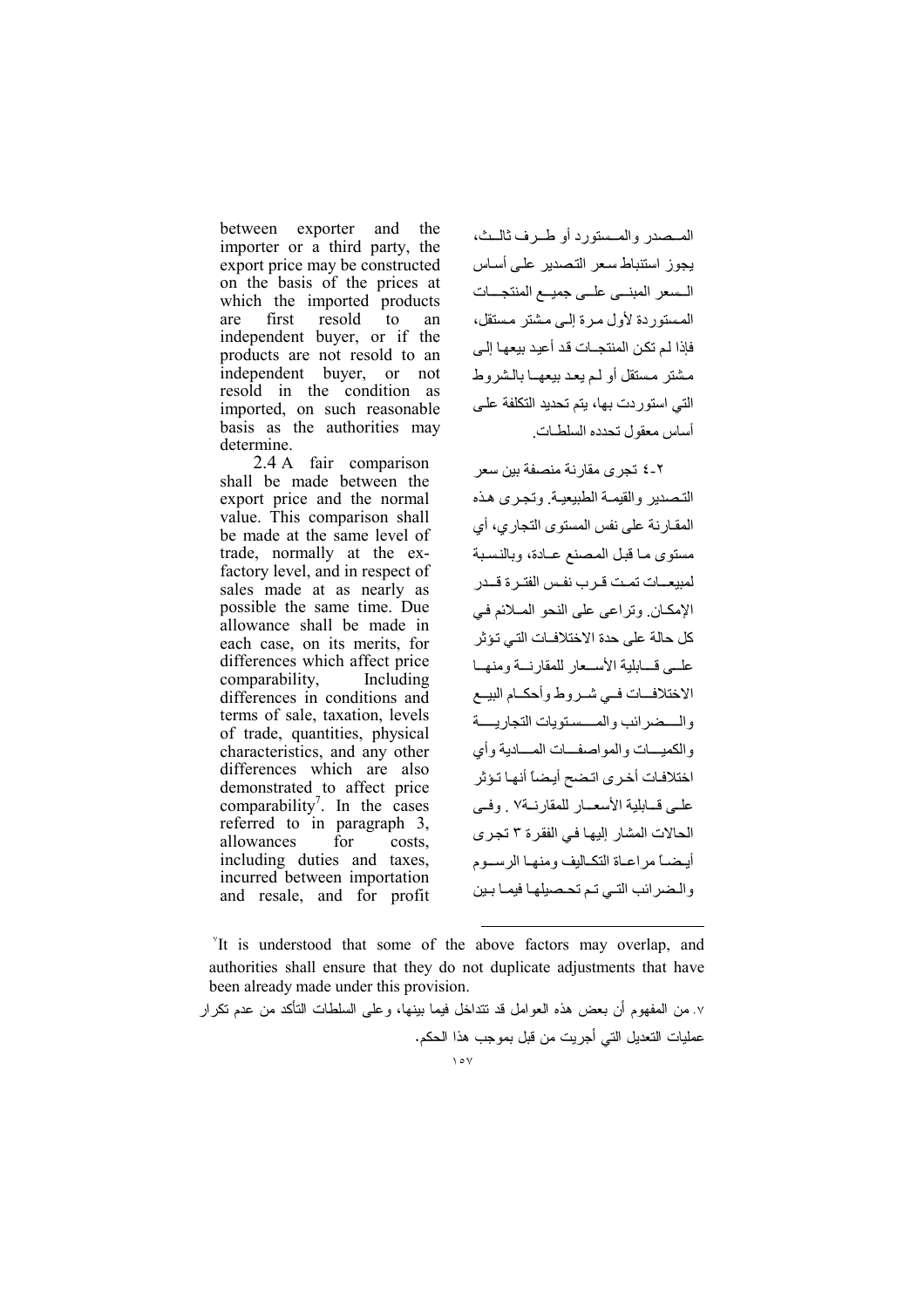accruing, Should also be made. If in these cases price comparability has been affected, the authorities shall establish the normal value at a level of trade equivalent to the level of trade of the constructed export price, or shall make due allowance as warranted under this paragraph. The authorities shall indicate to the parties in question what information is necessary to ensure a fair comparison and shall not unreasonable impose an burden of proof on those parties.

2.4.1 When the comparison under paragraph 4 requires a conversion of currencies, such conversion should be made using the rate of exchange on the date of sale<sup>8</sup>, provided that when a sale of foreign currency on forward markets is directly linked to the export sale involved, the rate of exchange in the forward sale shall be used. Fluctuations in exchange rates shall be ignored and in an investigation the authorities shall allow exporters at least 60 days to have adjusted their export prices to reflect

النورييد وإعسادة البييع، والأربياح التسى تحققت وإذا كانت قابلية الأسعار للمقارنية قد تأثر ت في هذه الحالات تضع السلطات القبمة العبادية على مستوى تجارى معادل للمسستوى التجساري لسسعر التسصدير المسستنبط أو تجسري التعسديلات التسى تستدعيها هبذه الفقيرة، وتبيين السلطات للأطير اف المعنية المعلوميات اللاز مية لبضمان المقارنية المنبصفة، و لا تفير ض عبء اثبات غسر معقبول علي هيذه الأطر اف

٢-٤-١ حيثمــا تتطلب المقارنــة المـشار إليها في الفقرة ٤ تحويلا للعملات يستخدم في هذا التحويل سعر الصرف في زمن البيع، على أن يستخدم سعر صرف الأجل حين يرتبط بيع عملة أجنبية في سوق الآجل ار تباطـًا مباشر أ ببيع المصادرات وتغفل التقلبات فيى سبعر السصرف، وتسسمح المسلطات للمصدر بن، عند التحقيق، بستين يومــا علـى الأقــل لتعـديل أسعــار تـصدير هم لمواءمــــة التحركــــات المــستمـر ة فـــى أسعبار الصرف أثنياء فتبرة التحقيق

Normally, the date of sale would be the date of contract, purchase order, order confirmation, or invoice, whichever establishes the material terms of sale.

٨. من المعتاد أن يكون تاريخ البيع هو تاريخ العقد أو أمر الشراء أو تأكيد أمر الشراء أو تاريخ الفاتور ة، أبهما بثبت الشر وط المادبة في العقد.  $\Delta$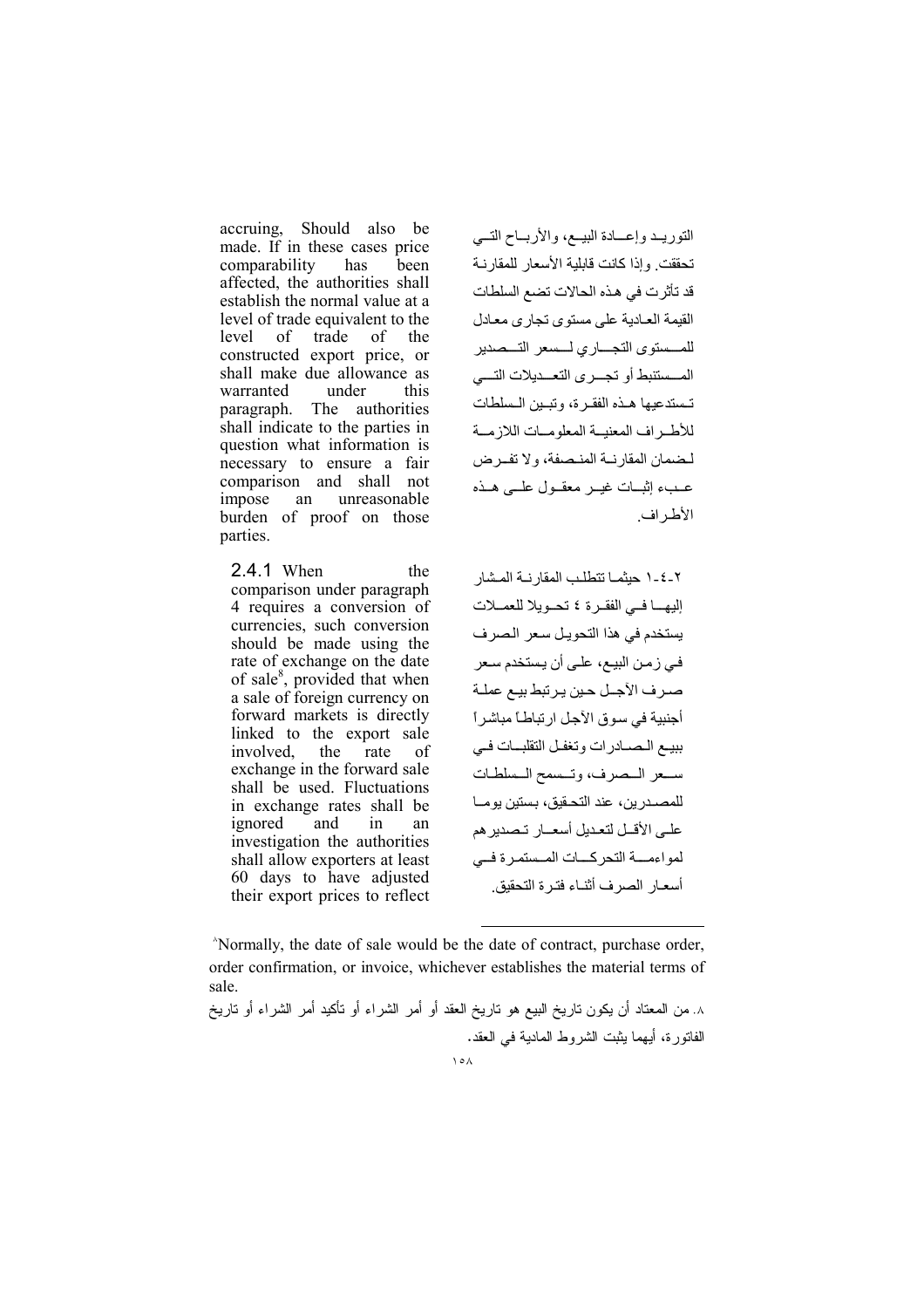sustained movements  $in$ exchange rates during the period of investigation.

Subject to 2.4.2 the provisions governing fair comparison in paragraph 4, the existence of margins of during dumping the investigation phase shall normally be established on the basis of a comparison of a weighted average normal value with a weighted average of prices of all comparable export by transactions. <sub>or</sub> a comparison of normal value export and prices  $\alpha$ n transaction -to- transaction **basis**  $\mathbf{A}$ normal value established on a weighted average basis may he compared to prices of individual export transactions if the authorities find a pattern of export prices which differ significantly among different purchasers, regions or time periods, and if an explanation is provided as to why such differences cannot be taken into account appropriately by the use of a weighted average  $-t$ o- $\alpha$ weighted average transaction -to- transaction comparison.

2.5 In the case where products are not imported directly from the country of origin but are exported to the importing Member from an intermediate country, the price at which the products are sold from

٢-٤-٢ رهناً بالأحكسام مسع مراعساة الأحكـام التي تحكـم المقـار نة المنصفـة في الفقرة ٤، يتم تحديد وجود هوامش إغراق أثناء مرحلة التحقيق عـادة على أساس مقارنة متوسط القيمة العادية المرجح بمتوسط الأسعار المرجح لكل صفقــات التــصدير الممـــاثلة، أو عـن طر يق مقـار نـة القيمـة الطبيعيــة بـأسعــار التصدير في كــل صفقــة علـى حــدة، ويمكن مقارنة القيمة العادية المحددة علىي أســـاس متوســط مرجــح بأسعــار صفقات التصدير المقررة إذا وجدت السلطات نموذجـأ لأسعـار التصدير يختسلف كثيراً فيمسا بين مختلف المسشترين أو المنسلطق أو الفتسرات الز منيــة، أو إذا قــدم تفسـير لعـدم أخـذ هـذه الاختـلافـات فـي الاعتبـار بشكـل مناسسب باستخسدام مقسارنة بيسن المتوسط المرجح فى كل حالة علـى حدة أو بين صفقـة وصفقـة.

٢-٥ حبثمــــا لا تكـــون المنتجـــات مستوردة مباشرة من بلد المنشأ وإنما صدرها بلد وسيط إلىي العضو المستورد تجرى عبادة مقبارنة السعر الذي تبياع بيه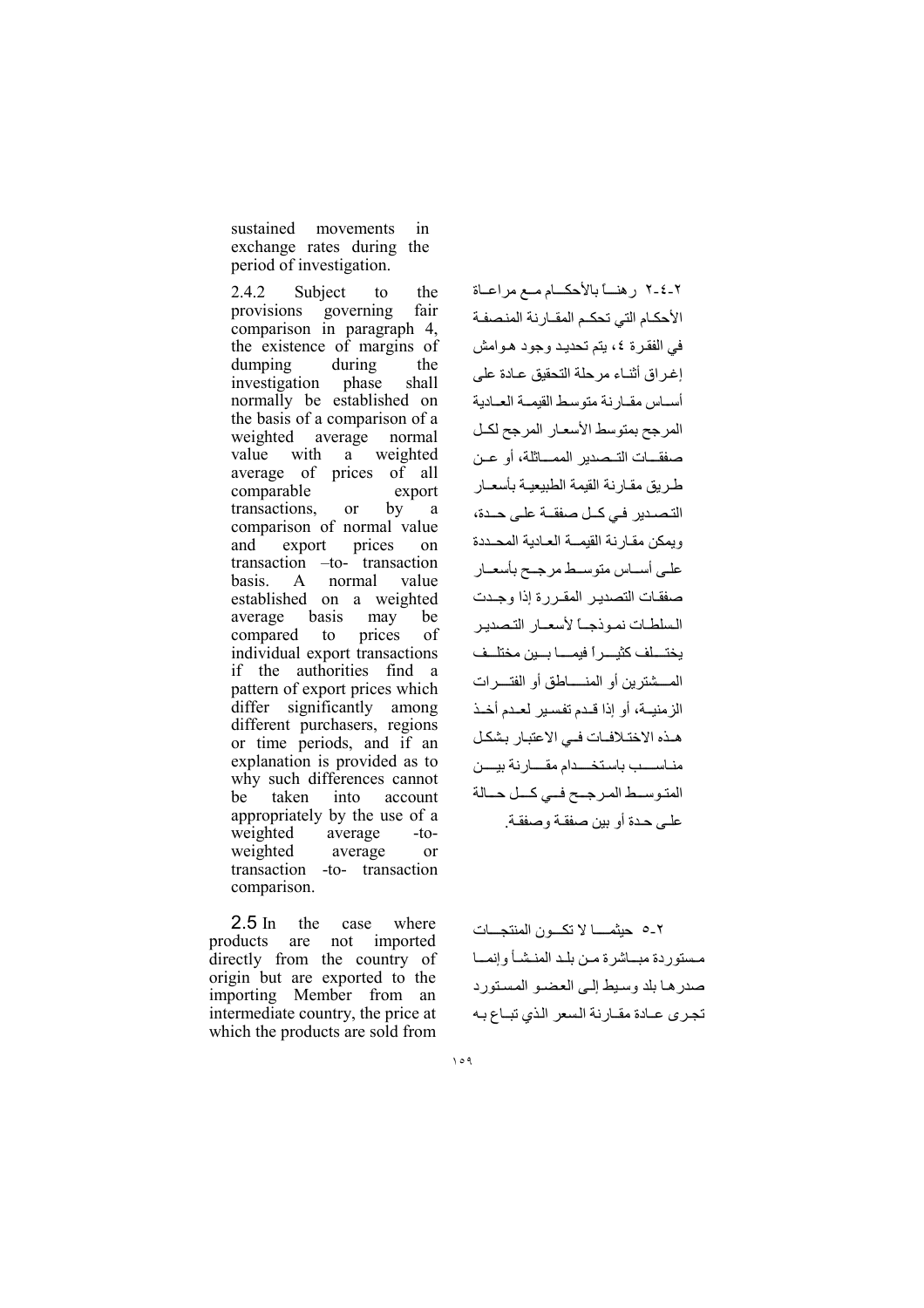the country of export to the importing Member shall normally be compared with the comparable price in the country of export. However, comparison may be made with the price in the country of origin, if, for example, the products are<br>merely Trans-shipped through the country of export, or such products are not produced in the country of export, or there is no comparable price for them in the country of export.

Throughout 6.2 this agreement the term "like product" ('produit similaire') shall be interpreted to mean a product which is identical, *i.e.* alike in all respects to the product under consideration, or in the absence of such a product, another product which, although not alike in all respects, has characteristics closely resembling those of the product under consideration.

2.7 This Article is without second prejudice to the Supplementary Provision to paragraph 1 of Article VI in Annex 1 to GATT 1994.

المنتجسات في البليد المصدر إلىي العضو المسستورد بالسسعر المقسابل فسى البلسد المصدر ، غير أنـه يمكن المقـارنة بالسعر في بلد المنشأ إذا كانت المنتجات مثـلاً قـد نقلت نقلاً عابر أ فحسب عبر البلد المصدر ، أو لم تكن مثـل هذه المنتجات تنتـج في البلـد المصدر ، أو لم يكن لها سعر مقابل في البلـد المصدر

٢-٦ يعني تعبير "منتج مشابه" في هذا الاتفاق كله منتجاً مطابقــاً أي ممـاثلاً فـي كـل النو احـــى للمنتــج مو ضــع النظـر ، أو -عنبد عبدم وجسود مثل هذا المنتج - لمنتج أخر و إن لم يكن مشابهاً في كل النو احي إلا أن مو اصفاته و ثبقة الشبه بمو اصفات المنتج موضع النظر

٢-٧ لا تخل هـذه المـادة بالحكم التكميلي الثاني للفقرة ١ من المادة ٦ في الملحـق الأول للاتفاقيـة العامـة للتعر يفـات والتجارة ١٩٩٤.

**Article 3** 

المادة ٣

 $\sqrt{7}$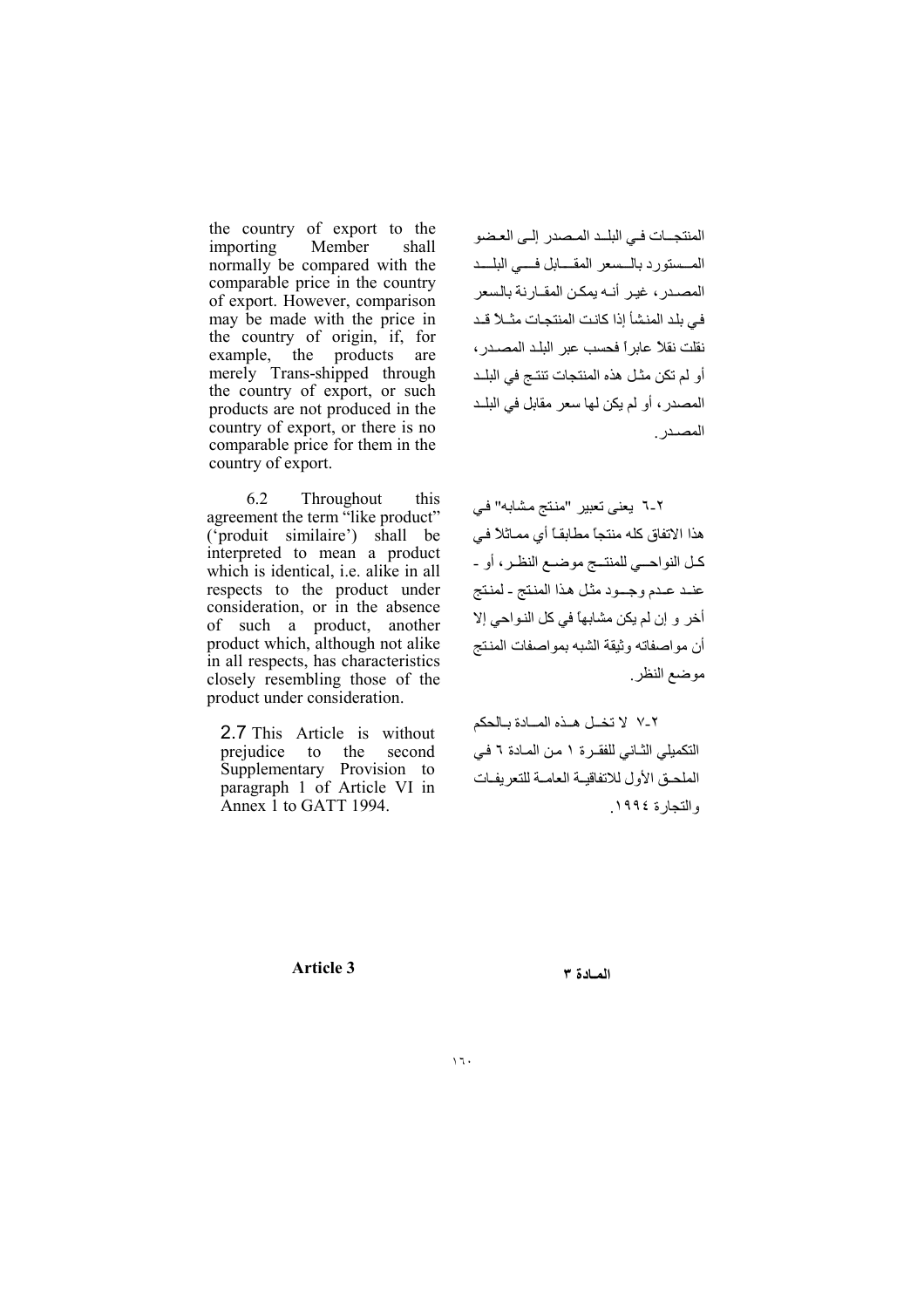#### Determination of injury<sup>9</sup>

 $3.1A$ determination of injury for purposes of Article VI of GATT 1994 shall be based in positive evidence and involve an objective examination of both (a) the volume of the dumped imports and the effect of the dumped imports on prices in the domestic market for like products, and (b) the consequent impact of these imports on domestic producers of such products.

 $3.2$ With regard to the volume of the dumped imports, the investigating authorities shall consider whether there has been a significant increase in dumped imports, either in absolute terms or relative to production consumption <sub>or</sub> in the importing Member. With regard to the effect of the dumped imports on prices, the investigating authorities shall consider whether there has been a significant price undercutting by the dumped imports as compared with the

### ٣/١- تحديد الضرر ٩

٠-٢ يستند تحليد اللضرار في مفهـوم المــادة ٦ مــن الاتفــاقبة العامــة للنعر بفسات والنجسار ة ١٩٩٤ إلى دلبسل إيجـابي و يشمل تحقيقاً موضوعياً لكـل من (أ) حجم لواردات الإغراق وأثرها على الأسعــار فــي الــسوق المحلــي للمنتجـــات الممسائلة (ب) والأتسر اللاحسق لمسذه السوار دات علـى المنتجـين المحليـين لمثــل هذه المنتحـات

٢-٢ وفيمـا يتعلق بحجم الـواردات المغر قبة تبحث سلطيات التحقيق ميا اذا كانت هناك زيادة كبيرة في المواردات المغر قبة سواء بحجمها المطلق أو بالنسبة للإنتســاج أو للاســـتهلاك فســى العـــضو المستورد وبالنسبة لأثر الواردات المغرقة على الأسعبار تبحث سلطات التحقيق مبا إذا كـان قد حـدث تخفيض كبيـر ً فـي سـعر الواردات المغرقة بالمقارنية بسعر المنتج المشابه المماثل في العضو المستورد، أو ما اذا كان من شأن هذه الو ار دات أن تؤدي

<sup>\*</sup>Under this Agreements the term 'injury' shall, unless otherwise specified, be taken to mean material injury to a domestic industry, threat of material injury to a domestic industry or material retardation of the establishment of such an industry and shall be interpreted in accordance with the provisions of this Article.

٩. ما لم يكن هناك معنى آخر، تعنى كلمة " ضرر " في هذا الاتفاق الضرر المادي لصناعة محلية أو التهديد بإحداث ضرر مادي لصناعة محلية أو تأخير مادي في إقامة هذه الصناعة، وبفسر وفقا لأحكام هذه المادة.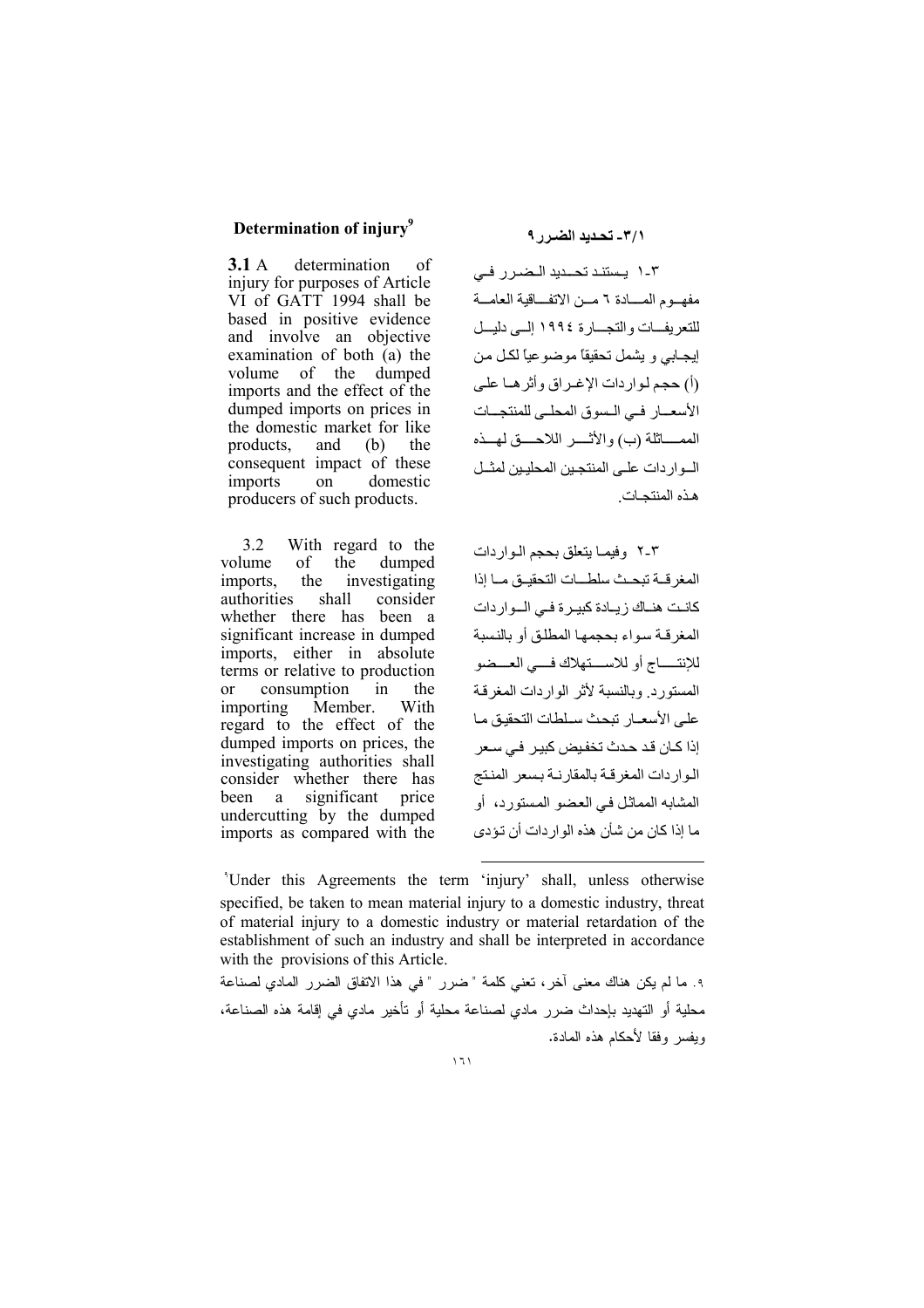price of a like product of the importing member, or whether the effect of such imports is otherwise to depress prices to a significant degree or prevent increases, price which otherwise would have occurred, to a significant degree. No one or several of these factors can necessarily give decisive guidance.

3.3 Where imports of a product from more than one simultaneously country are subject anti-dumping  $f_{\Omega}$ investigations, the investigating authorities may cumulatively assess the effects of such imports only if the determine that (a) the margin of dumping established in relation to the imports from each country is more than de minims as defined in paragraph 8 of Article 5 and the volume of imports from each country is not negligible cumulative and (b) a assessment of the effects of the imports is appropriate in light conditions of the of competition between the imported products and the conditions of competition between the imported products and the like domestic product.

3.4 The examination of the impact of the dumped imports on the domestic industry concerned shall include an evaluation of all relevant economic factors and indices having a bearing on the state of the industry. Including

بأي شكل أخر إلى تقليص الأسعار إلى حد كبير أو منـع الأسـعار مـن زيـادات كانـت ستحدث لولاها. غير أن أي واحد من هذه العوامل أو عدد منها لا يعتبر بالضرورة مؤشر أحاسماً

٣-٣ عندمـاتخضع واردات منتج مـا مـن أكثـر مـن بلـد لتحقيقــات مكــافحة الإغسراق فسي نفسس الوقست لا يجسوز لسلطـات التحقيق أن تجمع تقييم هـذه الآثار ألا إذا حــددت أن ( أ ) هــامش الإغـــر إق الشابت بالنسبة للواردات من كل بلد يزيد عن مبلغ قليل الشـأن كمـا تعرفـه الفقر ة ٨ من الملدة ٥ وأن حجم المواردات من كل بلد ليس قليل الشــأن ( ب ) أن تجميـع تقييم أثار الواردات ملائم على ضوء ظروف المنبافسة فبمبا بببن المنتجبات المستوردة وظسروف المنافسسة بسين المنتجسات المستوردة والمنتجات المحلبة المشبابهة

٤-٢ بيشمل بحث أثير البواردات المغر قبة على الصناعة المحلبة المعنبة، تقييماً لكل العو امـل و المؤشر ات الاقتصـادية ذات السصلة التسى تسؤثر علسى حسالة السصناعة، يميا فيهيا الانخفياض الفعلي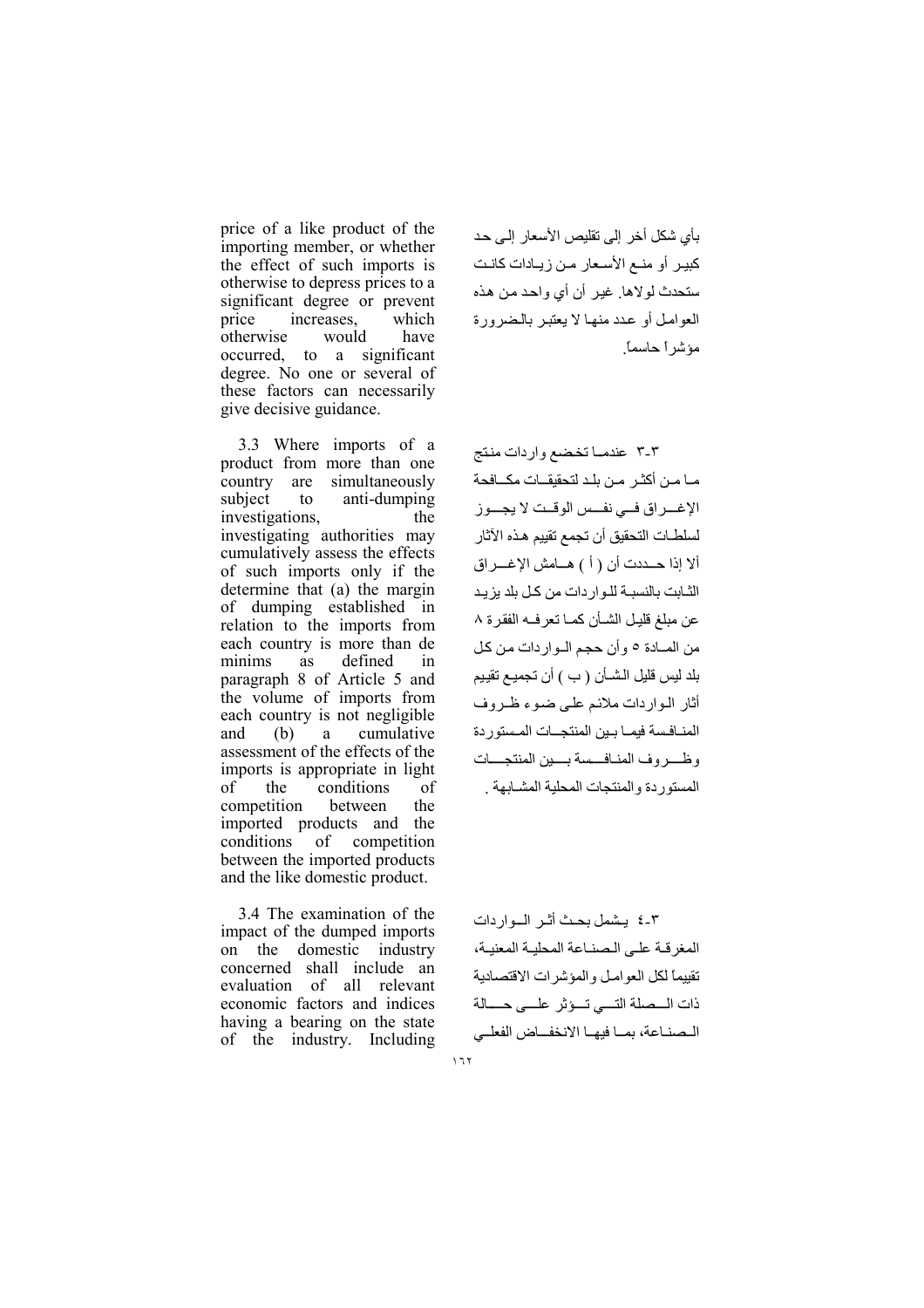actual and potential decline in sales, profits, output, market share, productivity, return on investments, or utilization of factors capacity; affecting domestic prices; the magnitude of the margin of dumping; actual and potential negative effects on cash flow. inventories, employment, wages, growth, ability to raise capital or investments. This list is not exhaustive, nor can one or several of these factors necessarily give decisive guidance.

 $3.5$  $It$ must he demonstrated that the dumped imports are, through the effects of dumping. As set forth in paragraph 2 and 4, causing injury within the meaning of Agreement. this The demonstration of a casual relationship between the dumped imports and the injury to the domestic industry shall be based on an examination of all relevant evidence before the authorities. The authorities shall also examine any known factors other than dumped imports which at the same time are injuring the domestic industry, and the injuries caused by these other factors must not be attributed to the dumped imports. Factors which may be relevant in this respect include, *inter alia*, the volume and the prices of

والمحتمـل فــي المبيعــات أو الأربـــاح أو الناتج أو النصيب من السوق أو الإنتاجية أو عائد الاستثمار أو الاستغــلال الأمثـل للطساقات، والعوامل التسي تسؤثر علمي الأسعـار المحلية، وحجم هـامش الإغراق، والآثيار السليبة الفعلية أو المحتملية علي التدفق النقدى والمخز ون والعمالة والأجور والنمسو والقسدرة علسى تجميسع رؤوس الأمسوال أو الاستنثمار ات وليسبت هـذه فَسَائِمة حيامعية، كميا لا يمكين لواحد أو أكثر من هذه العوامل أن يمثل بالضرورة مؤشر أحاسماً

٣-٥ ينبغي أن يثبت أن الـو ار دات المغر قبة قد نتحت نتيجة لآثسار الإغراق ضرراً بالمعنى المستخدم في هذا الاتفاق ويستند اثبات علاقة السيبية بين البوار دات المغرقة والمضرر الذى حل بالصناعة المحلبة على بحث كل الأدلية ذات الصلة المعر وضية على السلطات، كميا تبحث السلطـات أي عوامل معروفـة أخرى غير واردات الإغراق تسبب في الوقت نفسه ضير رأ للبصناعة المجلسة، ويجب ألا تنسب الأضير ار النباجمة عن هذه العوامل الأخسري للسواردات المغرقسة وتسشمل العوامل التے قد تکون ذات صلة فے هذا الشأن حجم وأسعـار المواردات التمي لا تبباع بأسعبار الإغير اق وانكصاش الطلب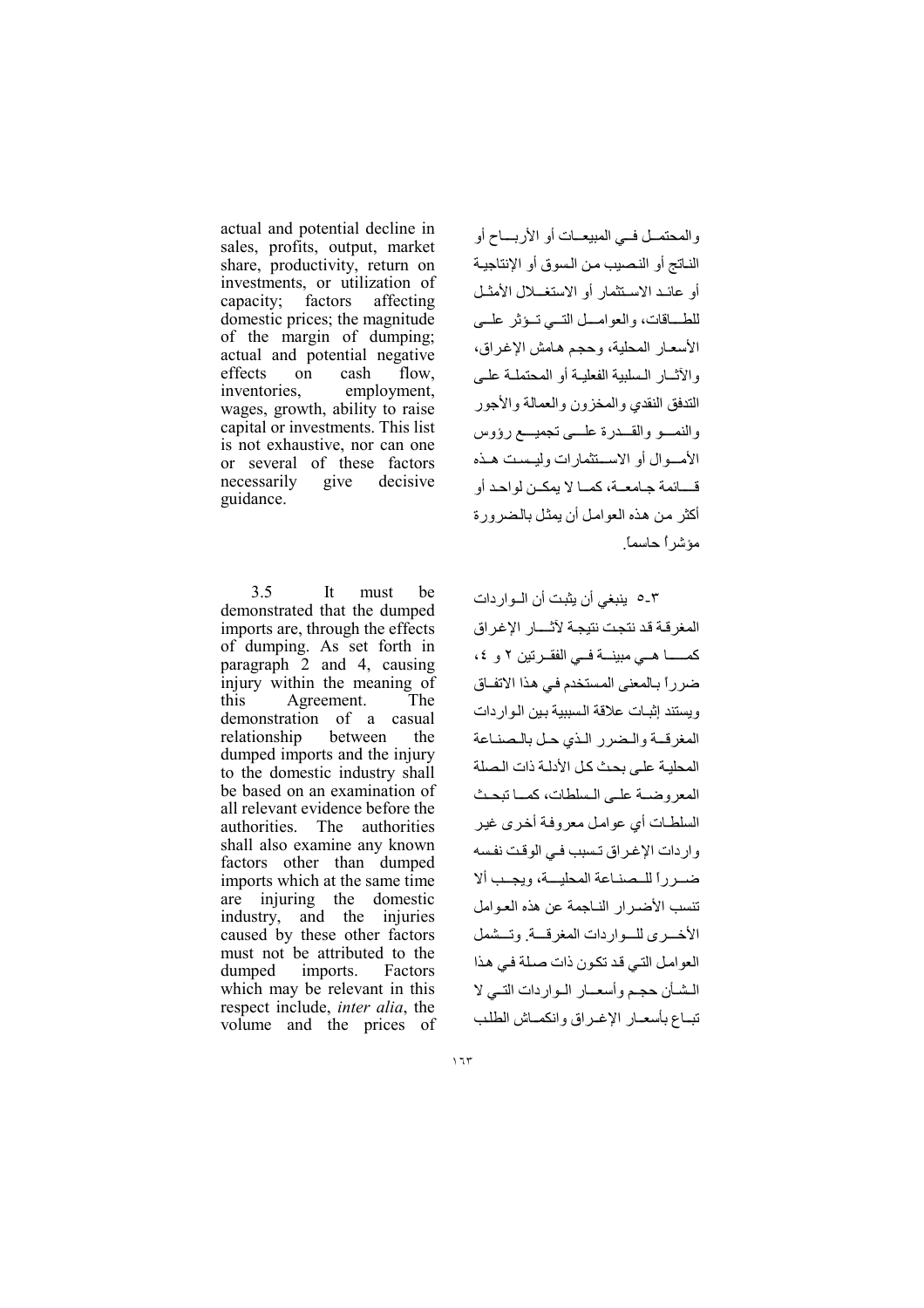imports not sold at dumping prices, contraction in demand or changes in the patterns of consumption, trade restrictive practices of and competition between the foreign and domestic producers, developments in technology and the export performance and productivity of the domestic industry.

3.6 The effect of the dumped imports shall be assessed in relation to the domestic production of the like product when available data permit the separate identification  $\sigma$ f that production on the basis of such criteria as the production process, producers' sales and such separate profits. If  $\sigma$ f identification that production is not possible, the effects of the dumped imports shall be assessed by the examination of the production of the narrowest group or range of products, which includes the like product, for which the necessary information can be provided.

3.7 A determination of a threat of material injury shall be based on facts and not merely  $\alpha$ allegation conjecture remote <sub>or</sub> possibility. The change in circumstances which would create the situation in which the dumping would cause injury must be clearly foreseen

والتغسيرات فسي أنمساط الاستهسلاك، وأساليب التجبارة التقليدية والمنافسة بين المنتجبن الأجانب والمحلبين والتطـور ات فى التكنولوجيا وأداء التصدير وإنتباحية الصناعة المحلية

٣-٦ يقيم أثـر الـوار دات المغر قـة بالنسبة للإنتساج المحلبي لمنتج مشابهة عندما تسمح البيانيات المتبوافرة بالتحديد المنفصل لهذا الإنتـاج على أسـاس مقـابيس مثل عملية الإنتساج ومبيعسات المنتجمين وأربـاحهم، فــإذا لم يكن مثـل هـذا التحـديد المنفصل للإنتاج ممكناً تقيم أثار الواردات المغرقة عن طريق فحص إنتاج أضيق مجموعة أو دائر ة من المنتجـات التي تشمل المنستج الممثل، يمكـن الحـصول علــى المعلوميات الضروربة بشأنها

۷-۳ بستند تحدید التهـدید بوجـود المضرر المسادي علمى وقسائع ولميس علمى مجسر د مسز اعم أو تكهنسات أو إمكسانية بعيدة. وينبغي أن يكبون تحبديد الظبر وف التسي قسد تخليق وضعساً قيد يسبب فيسه الإغــراق ضــرراً متوقعــاً ووشيكــا ١٠.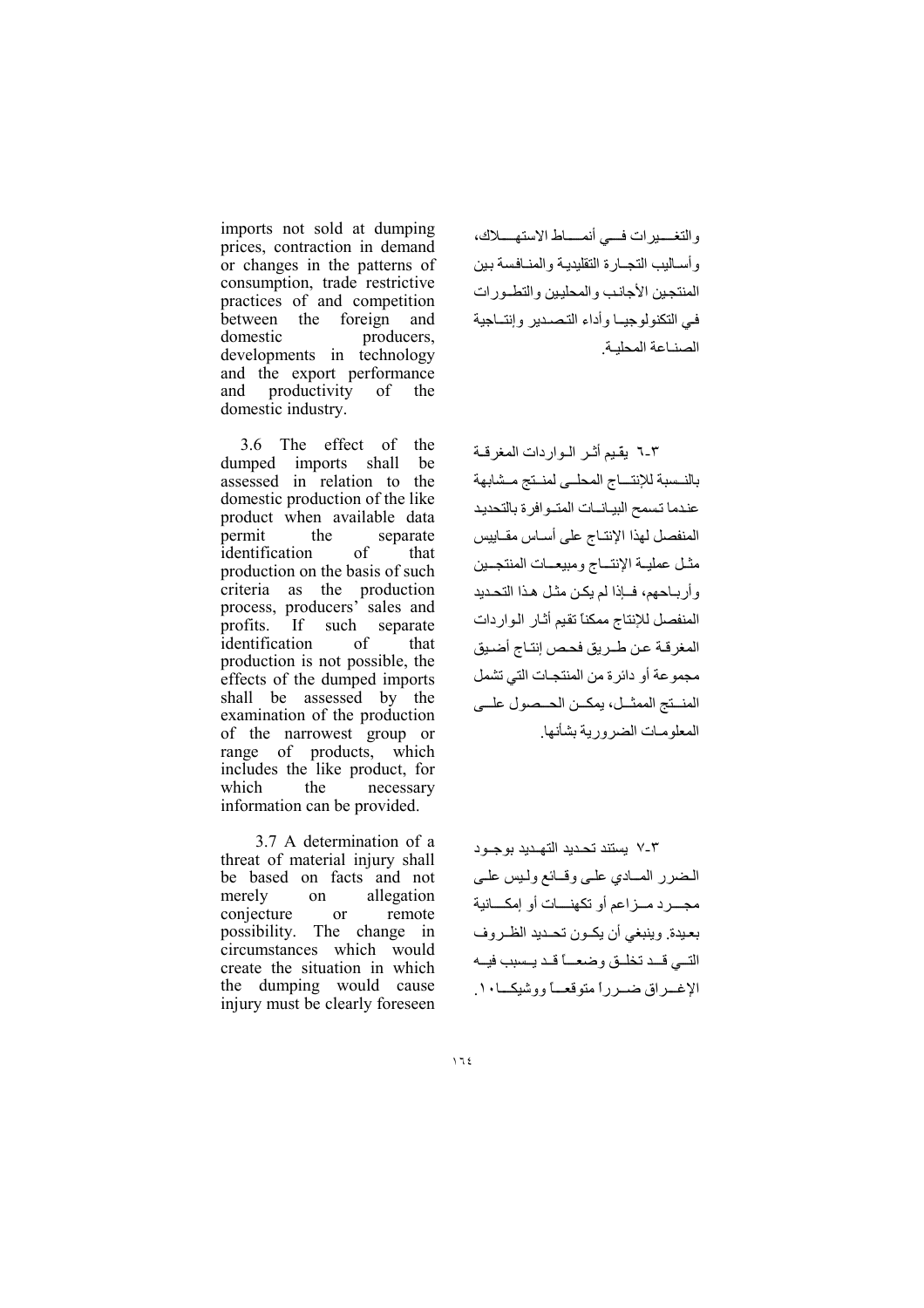and imminent<sup>10</sup>. In making a determination regarding the of a threat of existence material iniury. the authorities should consider. *inter alia*, such factors as:

> $(i)$  a significant rate of increase of dumped imports into the domestic market indicating the likelihood of substantially increased importation;

> (ii) sufficient freely disposable, <sub>or</sub> an imminent. substantial increase in, capacity of the exporter indicating the likelihood of substantially increased dumped exports to the importing Member's market, taking into account the availability of other export markets to  $an<sub>y</sub>$ additional absorb exports;

> (iii) whether imports are entering at prices that will have a signification depressing or suppressing effect on domestic prices, and would likely increase demand for further

وعلى السلطات عند تحيديد وجود خطير ضـرر مــادي أن تبحــث بـين مــا تبحثــه عو امـل مثل:

"١" معــدل زيــادة كبيــرة فـــى الواردات المغرقة إلى السوق المحلي ممــا يكـشف عـن احتمــال حـدوث زيـادة كبيرة في الاستيراد؛

"۲" وجود کمیات کبیر ة متوافر ة بحـرية أو زيـادة كبيرة وشيكة فـي قـدرة المـصدر ممــا يكــشف عــن احتمــال حــدوث زيـادة كبيــرة فــى الصبادرات المغرقة، سوق العضو المسستورد، مسع مراعساة مسدى توافسر أسواق تسصدير أخسري لامتصاص الصبادرات الإضبافية؛

"٣" ما إذا كانت الوار دات تدخل بأسعـار سيكـون لمهـا أثـر انكمـاش أو كبتـى كبير على الأسعبار المحليبة ومين شبأنها

'One example, through not an exclusive one, is that there is convincing reason to believe that there will be, in the near future, substantially increased importation of the product at dumped prices.

١٠. أحد الأمثلة، وإن كان مثالا غير حصري، هو وجود سبب معقول للاعتقاد بأن الواردات من المنتج بأسعار إغراق ستزيد زيادة كبيرة في المستقبل القريب.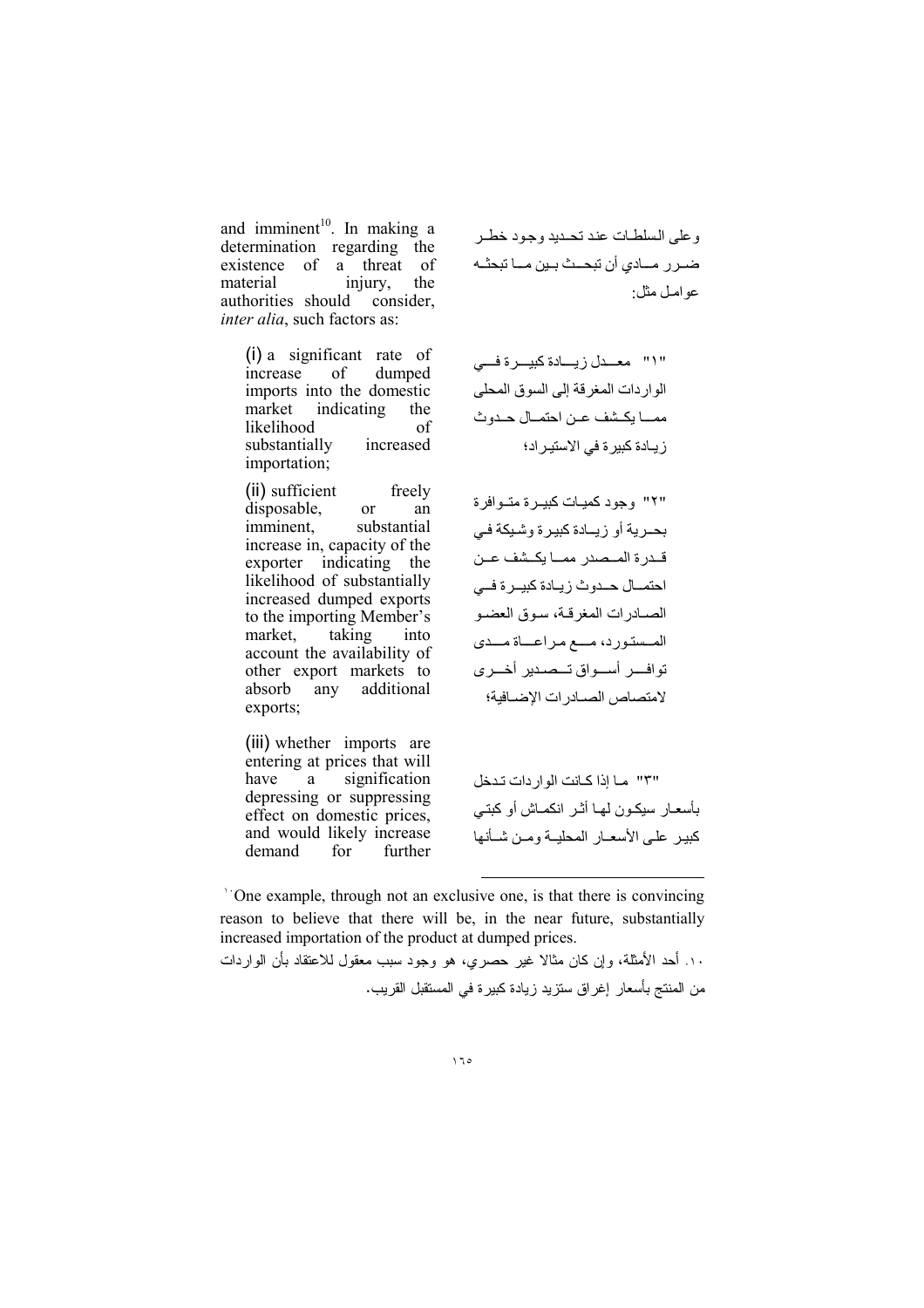imports; and

| (iv) inventories | of    | the |
|------------------|-------|-----|
| product          | being |     |
| investigated.    |       |     |

No one of these factors by itself can necessarily give decisive guidance but the  $\overline{0}$ totality the factors considered must lead to the conclusion that further dumped exports are imminent and that, unless protective action is taken, material injury would occur.

3.8 With respect to cases where injury is threatened by dumped imports, the application of anti-dumping measures shall be considered and decided with special care.

#### Article 4

#### **Definition of Domestic Industry**

4.1 For the purposes of this Agreement, the term 'domestic industry' shall be interpreted as referring to the domestic producers as a whole of the like products or those of them whose collective output of the products constitutes a major proportion of the total domestic production of those products, expect that:

أن تسـزيد الطلسـب علـــى مـــزيد مـــن المواردات؛

"٤" مخـــزون المنتـــج الـــذي يجـــرى التحقيق بشبأنه

ولا يمثِّل أي من العوامل السابقة مؤشير أيصابيسماً بذاتسه ألا أن محمسوع العبوامل موضيع النظير يجب أن يبؤدي إلىي استنتاج أن مزيداً مـن صـــادرات الإغسر اق وشسبكة وأن ضبر رأ مسادباً سيحدث لو لم تتخذ إجراءات الحمـاية.

وفيما يتعلق بالحبالات التي تهدد فيها الواردات المغرقة بالضرر يُنظر في إجراءات مكافحة الإغراق وتقرر بعناية خاصة

## المادة ٤ ٤/١ ـتعريف الصنباعة المحلبية

٤-١ في مفهوم هذا الاتفاق يشير تعبير "المصناعة المحلية" إلى المنتجين المحليين للمنتجات المماثلة في مجموعهم أو المذين يسشكل مجمسوع نساتجهم مسن المنتجــات مـن سلعــة كبيــرة فـي إجمــالي الانتساج المحلبي مين هيذه المنتجبات إلا أنـه: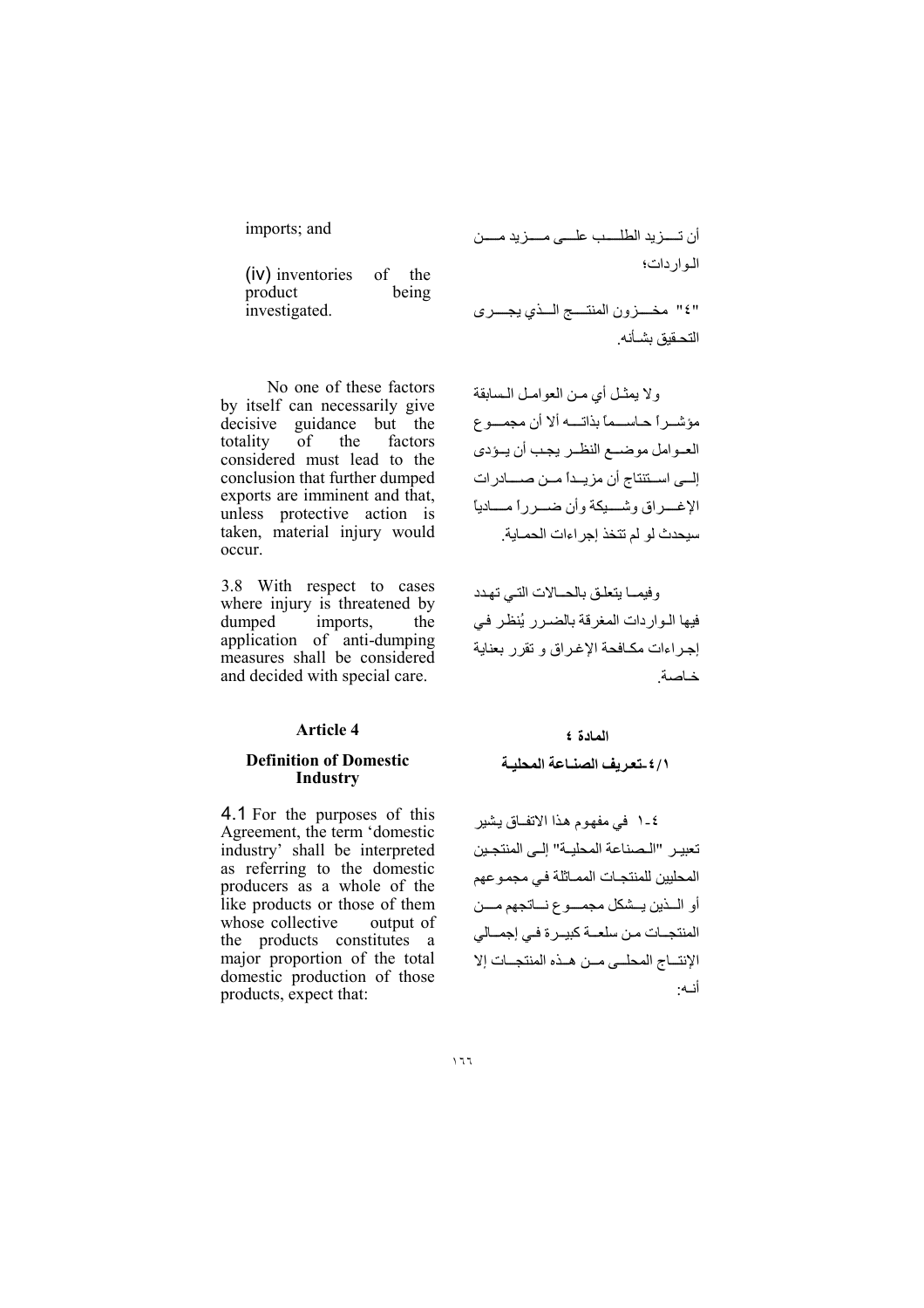(i) when producers are related<sup>11</sup> to the exporters importers <sub>or</sub> <sub>or</sub> are themselves importers of allegedly the dumped product. the term domestic industry' may be interpreted as referring to the rest of the producers;

 $(ii)$  $in$ exceptional circumstances the territory of a Member may, for the production in question, be divided into two or more competitive markets and the producers within each market may be regarded as a separate industry if (a) the producers within such market sell all or almost all of their production of the " ١" إذا كسان المنتجسون مر تبطيين ١١ بالمسصدرين أو المسستوردين أو كبانوا هم أنفسهم مستوردين للمنتسج المدعى أنه منتج إغراق فان تعبيرا "الصناعة المحلية" قد يشير إلى يقية المنتجين؛

"٢" في حــالات اسـتثنائية قد تقـسم أر اضبي البلد العضو ، بالنسبية للإنتساج المعنبي، البي سو قسين متنافسين أو أكثـر، ويمكــن اعتبــار المنتجــين فــي كيل سوق منهيا صنباعة منفصلة اذا (أ) كبان المنتجبون فبي هبذا السبوق ببيعسون كسل إنتساجهم مسن المنتسج المعنى أو كلَّـه تقريبيًّا في هذا السوق

The purpose of this paragraph, products shall be deemed to be related to exporters or importers only if (a) one of them directly or indirectly controls the other; or (b) both of them are directly or indirectly controlled by a third person; or  $\heartsuit$  together they directly or indirectly control a third person, provided that there are grounds for believing or suspecting that the effect of the relationship is such as to cause the producer concerned to behave differently from non-related producers. For the purpose of this paragraph, one shall be deemed to control another when the former is legally or operationally in a position to exercise restraint or direction over the latter.

١١. في تطبيق هذه الفقر ة لا يعتبر المنتجون مر تبطين بالمصدر بن أو المـــستور دين إلا (أ) إذا كان أحدهم يسيطر على الآخر بصفة مباشرة أو غير مباشرة أو (ب) إذا كان كلاهما تحــت سبطر ة شخص ثالث بصفة مباشر ة أو غير ٍ مباشر ة أو (جـــ) اذا كانا معـــا بـــسبطر ان علـــــى شخص ثالث بصفة مباشرة أو غير مباشرة شريطة توافر أسباب للاعتقاد أو للـــشك فــــى أن أثار هذه العلاقة تجعل المنتج المعنى ايتصرف بطريقة تختلف عن تصرف المنتجــين غيــر المرتبطين. وفي تطبيق هذه الفقرة يعتبر الشخص مسيطرا على آخر إذا كان الأول في مركز قانوني أو تشغيلي يسمح له بممارسة سلطة الكبح أو التوجيه على الأخير .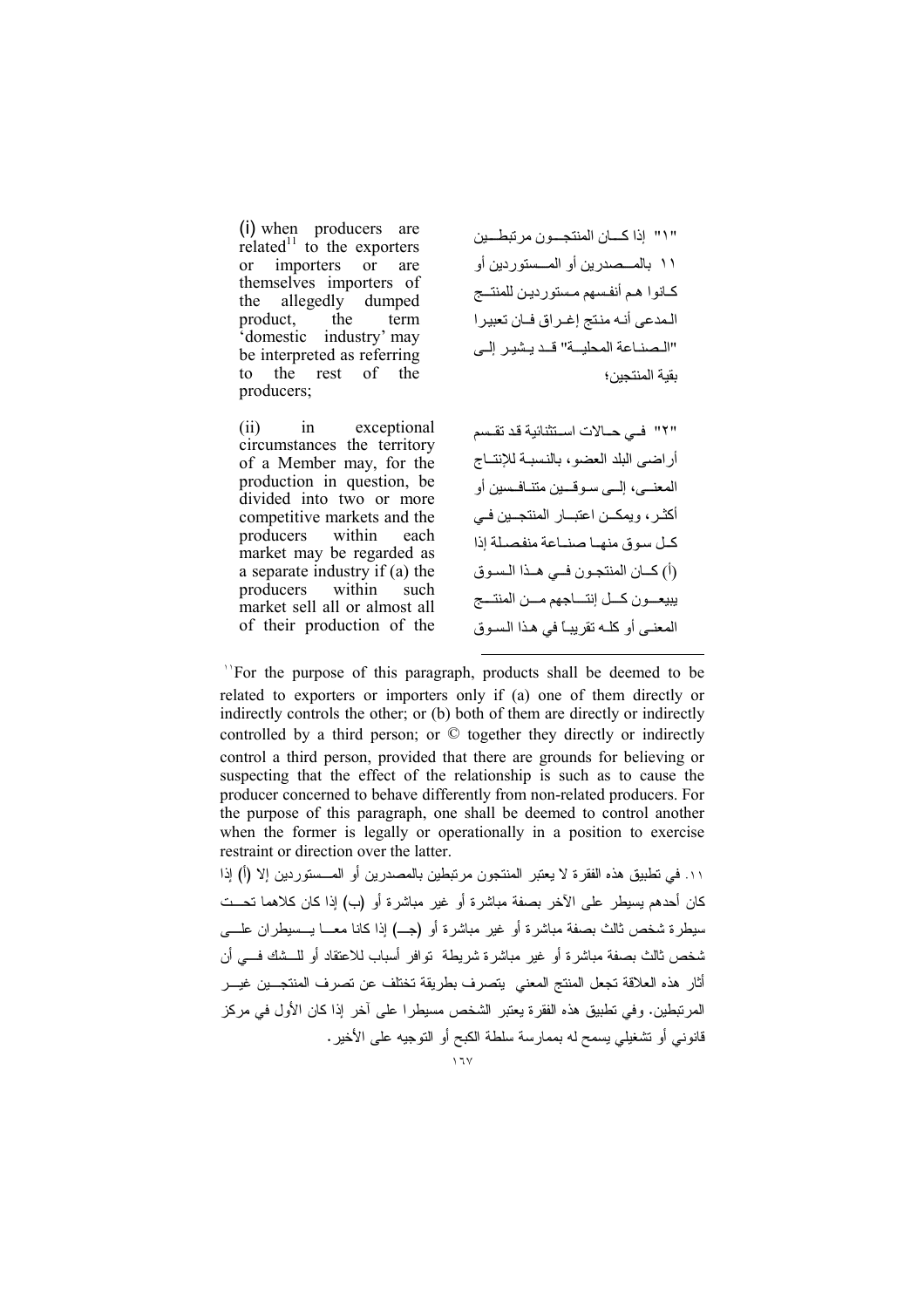product in question in that market, and (b) the demand in that market is not to any substantial degree supplied by producers of the product in question located elsewhere in the territory. in such circumstances, injury may be found to exist even where a major portion of the total domestic industry is not injured, provided there is a concentration of dumped imports into such an isolated market and provided further that the dumped imports are causing injury to the producers of all or almost all of the production within such market.

 4.2 When the domestic industry has been interpreted as referring to the producers in a certain area, I.e. a market as defined in paragraph 1 (ii), anti-dumping duties shall be levied<sup>12</sup> only on the products in question consigned for final consumption to that area. When the constitutional law of the importing Member does not permit the levying of antidumping duties on such a basis, the importing Member may levy the anti-dumping duties without limitation only if (a) the exporters shall have been given an opportunity to

(ب) كــان الطلـب في هـذا السوق لا يغطيه بـدرجـة كبيـرة منتجـو المنتـج المعنـي المـوجودون فـي مكــان أخـر في أراضي البلد. وفي هذه الظروف قد یوجد الضر رحتے وليو ليم تکن نسبة كبيـر ة مـن إجمـالي الـصنـاعـة المحليـــة قــد أضيــر ت بــ بشـر ط و جـو د تر كــيز مــن و ار دات الإغــر اق فـــى مثـل هذا السوق المعـزول، وبشـرط أن تــسبب واردات الإغــراق ضـــر را لمنتجبي كـل الإنتــاج فـي هذا السـوق أو كلـه تقریبــًا

٢-٢ حين تفسر الصناعة المحلبة لتعني المنتجين في منطقة معينــة أي فـي السوق كما حددته الفقرة ١ ("١")، لا تفرض١٢ رسوم مكافحة الإغراق إلا إذا كـانت المنتجات المعنبة موجهة للاستهلاك النهائي في هذه المنطقة. وحين لا يسمح القسانون الدستوري للعسضو المسستورد بفرض رسوم مكافحة الإغراق على هذا الأساس لا يجـوز للعـضو المـستورد أن يفر ض رسوم مكافحة الإغراق دون حدود إلا (أ) إذا أعطى المصدر ون فرصة لوقف التـصدير بأسـعار الإغـراق إلـي المنطقـة l

<sup>١٢</sup>As used in this Agreements 'levy' shall mean the definitive or final legal assessment or collection of a duty or tax.

. ١٢ كلمة "تفرض" تعني في هذا الاتفاق التقييم النهـائي أو الأخيـر لـضريبة أو رسـم أو تحصيلهما.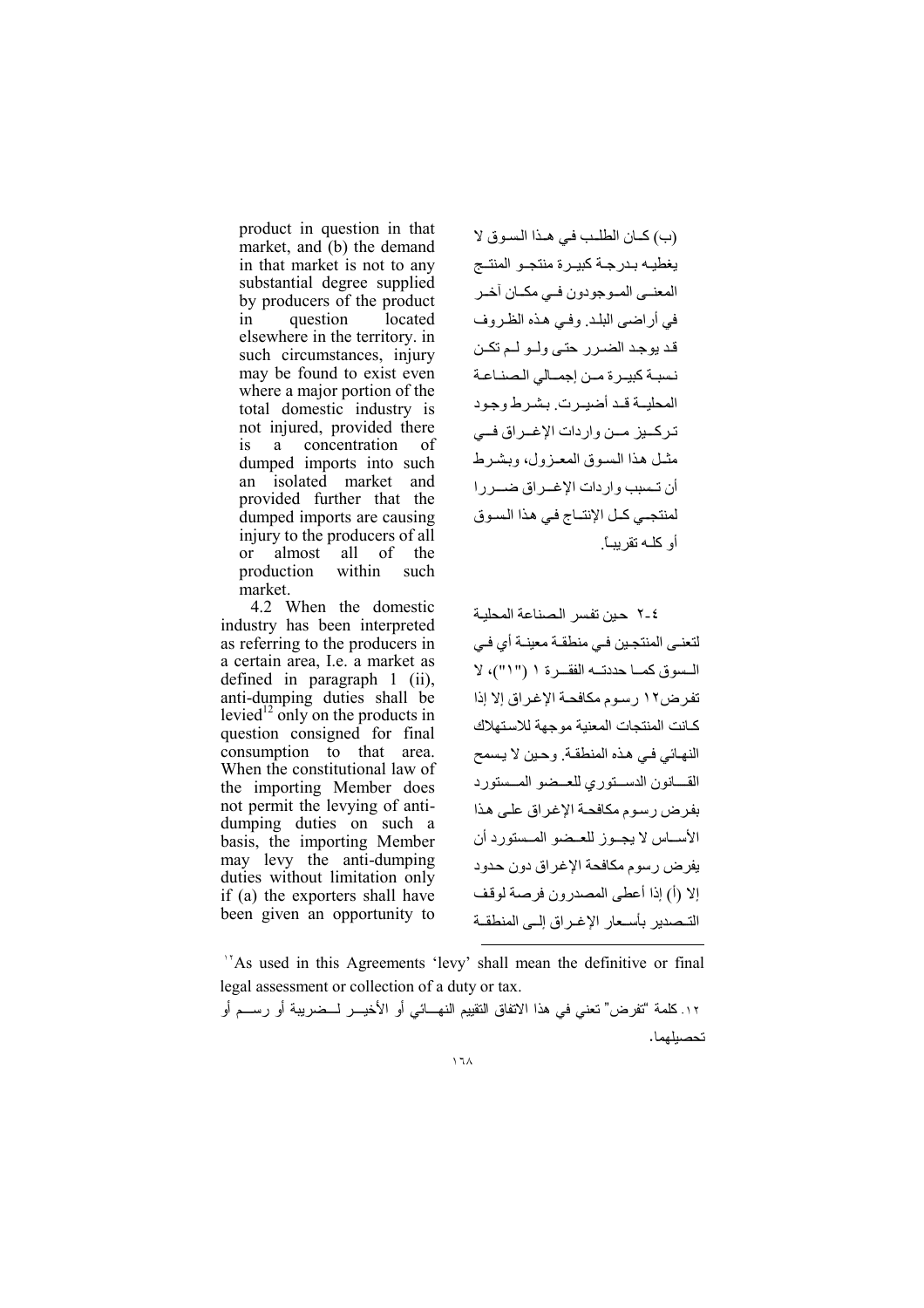cease exporting at dumped prices to the area concerned or assurances otherwise give pursuant to Article 8 and adequate assurances in this regard have not been promptly given, and (b) such duties cannot be levied only on products of specific producers which supply the area in question.

4.3 Where two or more countries have reached under the provisions of paragraph 8 (a) Article XXIV of GATT 1994 such a level - of integration that they have the characteristics of a single, unified market, the industry in the entire area of integration shall be taken to be the domestic industry referred to in paragraph 1.

 $4.4$ The provisions  $\sigma$ f paragraph 6 of Article 3 shall be applicable to this Article.

المعنيــة أو لتقديم تعهــدات و فقــاً للمـــادة ٨ ولم تقدم التعهيدات في هذا الشبأن علي وجسه السسرعة، (ب) ولا تفيرض هيذه السرسوم إلا علسى منتجسات المنتجسين المحددين الذين يور دون للمنطقة المعنية.

٤-٣ إذا وصل بلــدان أو أكثــر ، بمقتضى أحكـام الفقرة ٨(أ) من المـادة ٢٤ من الاتفاقية العبامة للتعريفيات والتجبار ة ١٩٩٤، إلى مستوى من التكامل بعطبهـا خيصائص سيوق واحيدة موحيدة تعتبير الصناعة في كل منطقة التكلمل هي الصناعة المحلية المشار إليها في الفقرة .

٤-٤ تنطبــق أحكــام الفقــرة ٦ مــن المادة ٣، على هذه المادة

## **Article 5**

#### **Initiation and Subsequent** Investigation

**5.1** Except as provided for in paragraph 6, an investigation to determine the existence, degree and effect of any alleged dumping shall be initiated upon a written application by or on behalf of the domestic industry.

# المادة ٥ ٥/١- بدء التحقيق والتحقيق التسالى

٥-١ فيما عدا الحالات الواردة في الفقرة ٦ يبدأ التحقيق في وجود أي إغراق مدعى ودرجته وأثره بنساء علىى طلب مكتوب من الصناعة المحلية أو باسمها.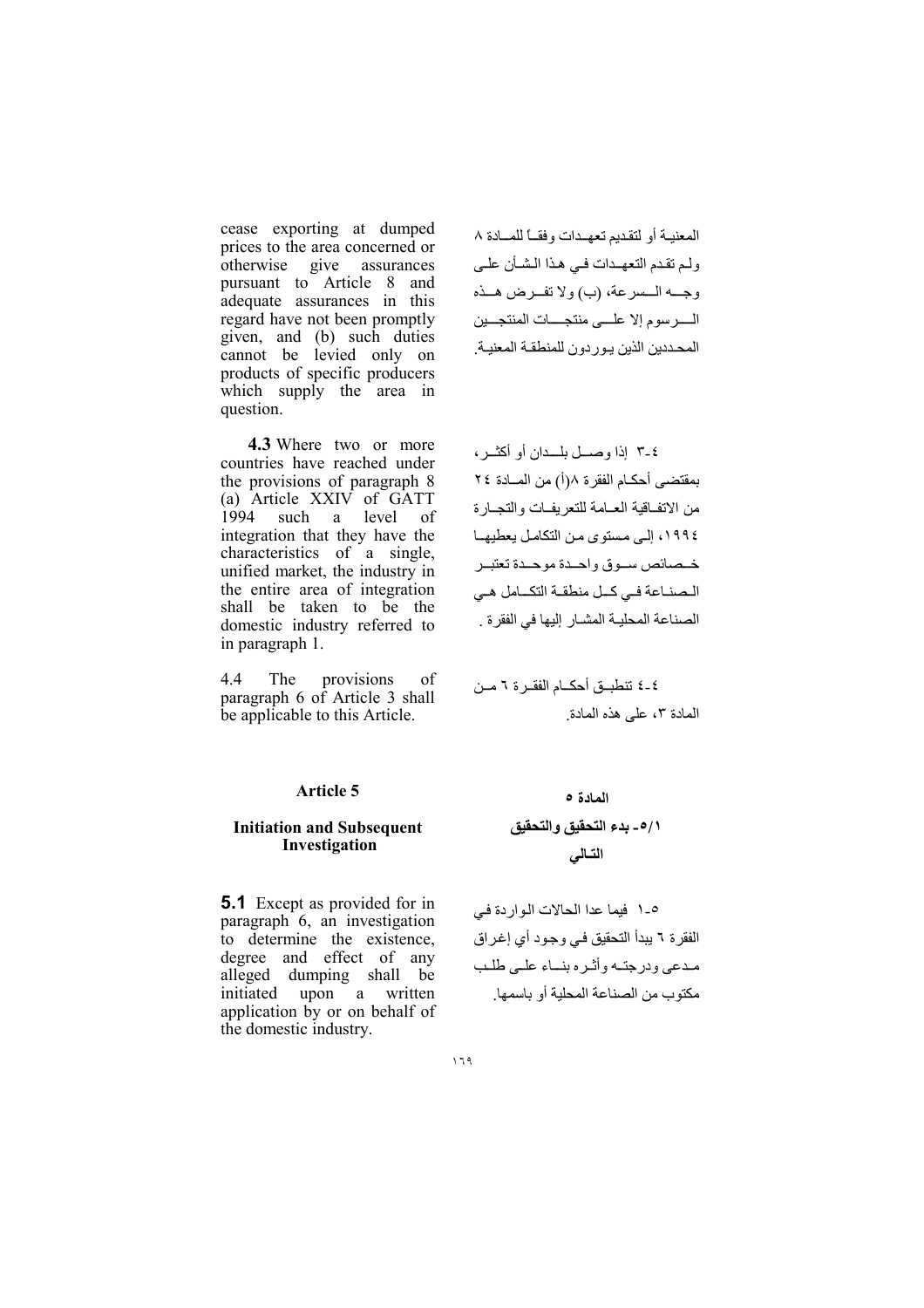5.2 An application under shall include paragraph1 evidence of  $(a)$  dumping.  $(b)$ injury within the meaning of Article VI of GATT 1994 as interpreted by this agreement and  $(C)$  a causal link between the dumped imports and the injury. alleged Simple assertion, unsubstantiated by relevant evidence, can not be considered sufficient to meet requirements of this the paragraph. The application shall contain such information as is reasonably available to the applicant on the following:

> (i) the identity of the applicant and a description of the volume and value of the domestic production of the like product by the applicant. Where a written application is made on behalf of the domestic industry, the application shall identify the industry on behalf of which the application is made by a list of all Known domestic producers of the like product  $($ or associations of domestic producers of the like product) and, to the extent possible, a description of the volume and value of domestic production of the like product accounted for by such producers;

(ii) a complete description of the allegedly dumped product, the names of the

٥-٢ يشمل الطلب المشار إليه في الفقـرة ١ أدلــة علــي (أ) الإغـراق و (ب) المضرر بالمعنى الوارد في المادة ٦ من الاتفاقية العامة للتعريفات والتجارة ١٩٩٤ وفق تفسير ها في هذا الاتفاق و (ج) العلاقة المسبية بين المواردات المغرقة والمضرر المسدعي ولا يمكسن اعتبسار المسز اعم البسيطة غير المثبتة بدليل ذي صلة، كافية للوفاء بمتطلبات هذه الفقرة ويحوى الطلب المعلومات التي يكون من المعقول توافر ها لدى الطالب حول ما يلي:

"١" شخصية الطالب ووصفا لحجم وقيمة إنتاج الطسالب من الإنتساج المحلبي للمنتج المشبابه وعند تقديم طلب مكتسوب باسيم الصناعة المحلية يحدد الطلب الصناعة التي قبدم الطلب باسمها بقيائمة بكيل المنتجسين المحلبيسين المعسير وفين للمنتج المشابه (أو روابط المنتجين المحليــين للمنــتج المــشــابـه) وبقـــدر الإمكان وصفأ لحجم وقيمة الإنتـاج المحلبي مـن المنتــج الممــاثل الـذي بنتجه هؤ لاء المنتجون؛

" ٢ " وصفـًّا كـاملاً للمنتج المدعى إغسر اقه و أسسم بليد أو بليدان المنسشأ أو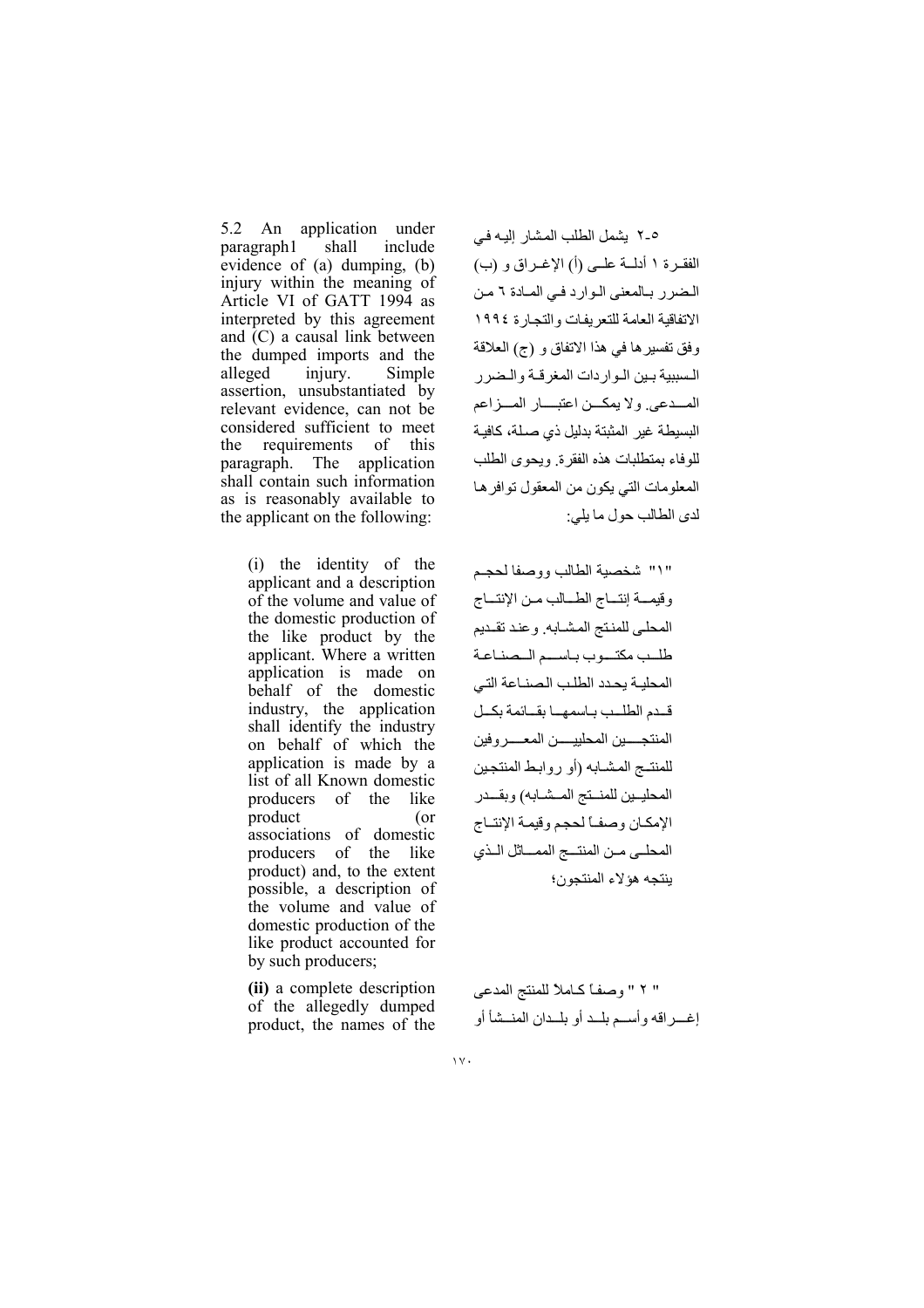country or countries of origin or export in question, the identity of each known exporter or foreign producer and a list  $\alpha$ f known persons importing the product in question;

(iii) information on prices at which the product in question is sold when destined for consumption in the domestic markets of the country or the countries of origin or export  $($ or, where appropriate, information on the prices at which the product is sold from the country or countries of origin or export to a third country or countries, or on the constructed value of the product) and information on export prices or. where appropriate, on the prices at which the product is first resold to an independent buyer in the territory of the importing Member,

(d) information on the evolution of the volume of allegedly dumped the imports, the effect of these imports on prices of the like product in the domestic market and the consequent impact of the imports on the domestic industry, as demonstrated by relevant factors and indices having a bearing on the state of domestic

التصدير المعنية وشخصية كل مصدر معروف أو منتج أجنبي معروف وقائمة بالأشخاص المعروفين البنين يستوردون المنتج المعنى

" ٣ " معلومات عن السعر الذي يبــاع بــه المنــتج المعنــى حــين يو جــه إلــى الاستهلاك في الأسواق المحلية في بلـد أو بلـــدان المنــــشــأ أو التــــصدير (أو عنــــد الاقتضـاء معلومات عن الأسعار التي يبـاع بهـا المنـتج مـن بلـد أو بلــدان المنـشــأ أو التصدير إلى بلد أو بلدان أخر ي، أو عن القيمـة المستنبطـة للمنـتج) ومعلومـات عن أسعار التصدير وعندما يكون ذلك مناسبا عن الأسعـار التي يبــاع بهـا المنتج للمرة الأولىي إلىي مىشتر مىستقل فىي أر اضىي العضبو المستورد،

"٤" معلومات عـن تطـور حجـم الواردات المغرقة التي يدعى وجودها، وأثير هذه البوار دات عليي أسبعار المنبتج المماثل في السوق المحلي، و أثر هـا اللاحق على الصناعة المحلية كما تبينها العوامل و المؤشرات ذات الصلة التي تؤثر على المصناعة المجلسة مثيل العواميل التسى عددتهـا الفقر تان ٢ و ٤ من المادة ٣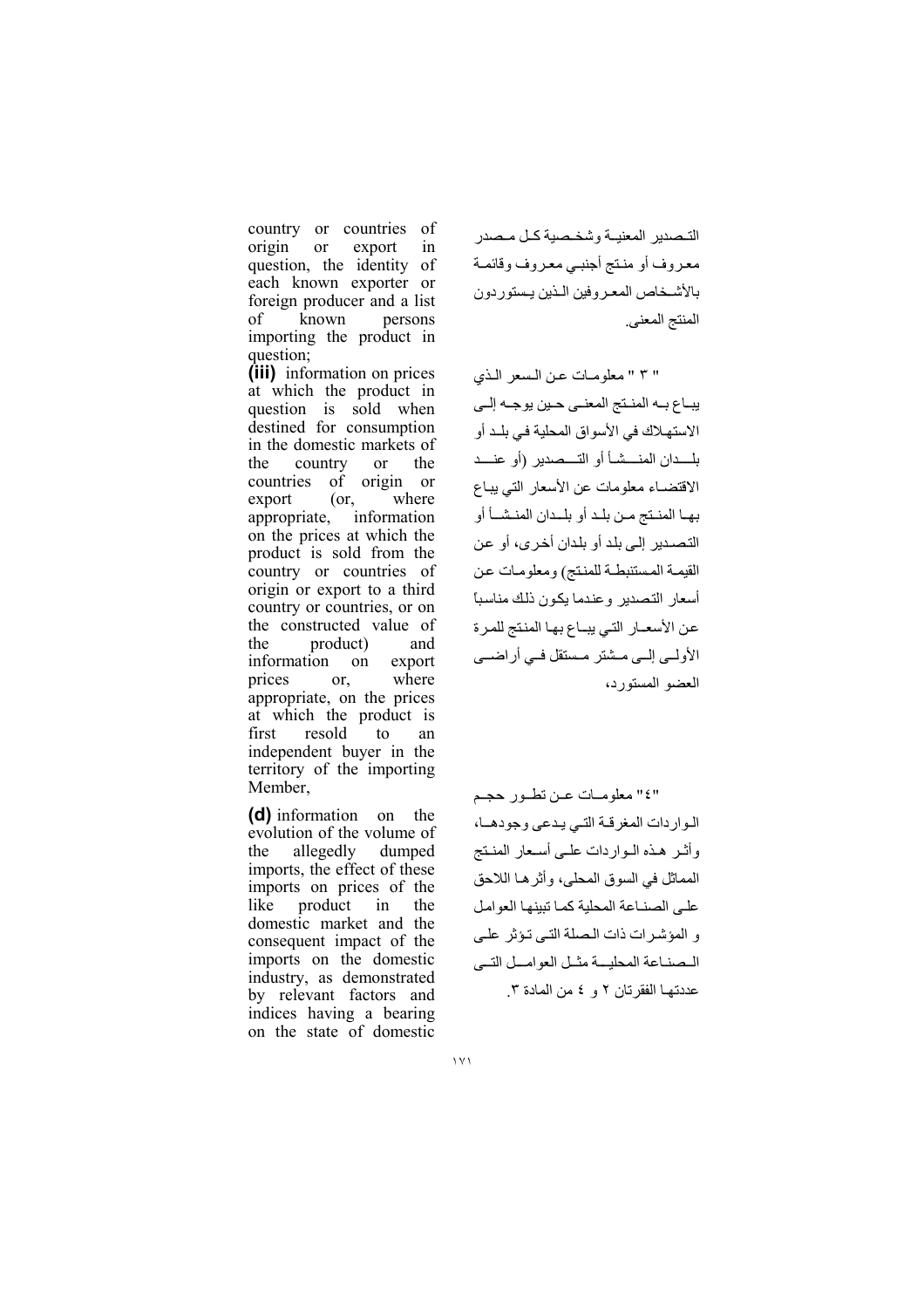industry, such as those listed in paragraph 2 and 4 of Article 3.

**5.3** The authorities shall examine the accuracy and adequacy of the evidence provided in the application to determine whether there is sufficient evidence to justify of the initiation an investigation.

5.4 An investigation shall not be initiated pursuant to unless the paragraph1 authorities have determined, on the basis of an examination of the degree of support for, or opposition to, the application  $expressed$ <sup>13</sup> domestic  $hv$ producers of the like product, that the application has been made by or on behalf of the domestic industry $^{14}$ . The application shall be considered to have been made 'by or on behalf - of the domestic industry' if it is supported by domestic those producers 0-٣ تبحث السلطات دقية وكفاية الأدلية المقدمية في الطلب لتحيديد ميا اذا كـان هنــاك دليـل كــاف يبر ر بـدء التحـقيق.

٥-٤ لا يبدأ تحقيق وفقيًا للفقير ة ١ مبا لم تحدد السلطات على أسباس بحث درجــة تــأييد أو معــارضة منتجـى المنـتج المشبابه للطلب١٣، أن الطلب قد قدم من الصنباعة المحلبية ١٤ أو بياسمها وبعتبر أن الطلب "قبد قبدم مين البصناعة أو بـاسمها" إذا أيـده منتجـون محليـون يشكـل مجمسوع إنتــاجـهـــم أكثــــر مـــن ٥٠ فــــي المبائة من إجميالي إنتباج المنتبج الممباثل الذي ينتجــه الجزء من الصنــاعة المحليــة الذي أبيد الطلب أو عبار ضبة على أنسه لا

<sup>1</sup>In the case of fragmented industries involving an exceptionally large number of producers, authorities may determine support and opposition by using statistically valid sampling techniques.

١٣. في حالة الصناعات المجزأة التي بها عدد من المنتجين كبير بصورة اســتثنائية يجــوز للسلطات أن تحدد وجود التأييد أو المعارضة باستخدام نقنيات العينات السليمة إحصائيا. <sup>14</sup>Members are aware that in the territory of certain Members employees of domestic producers of the like product or representatives of those employees may make or support an application for an investigation under paragraph 1.

١٤. بدر ك الأعضاء أنه في أقاليم بعض الأعضاء بمكن للمستخدمين لدى المنتجين المحلبــين الذين ينتجون منتجات مماثلة، أو لممثلي هؤ لاء المستخدمين، أن بيدو ا التأييــد أو المعار ضـــة للتحقيق المنصوص عليه في الفقر ة ١.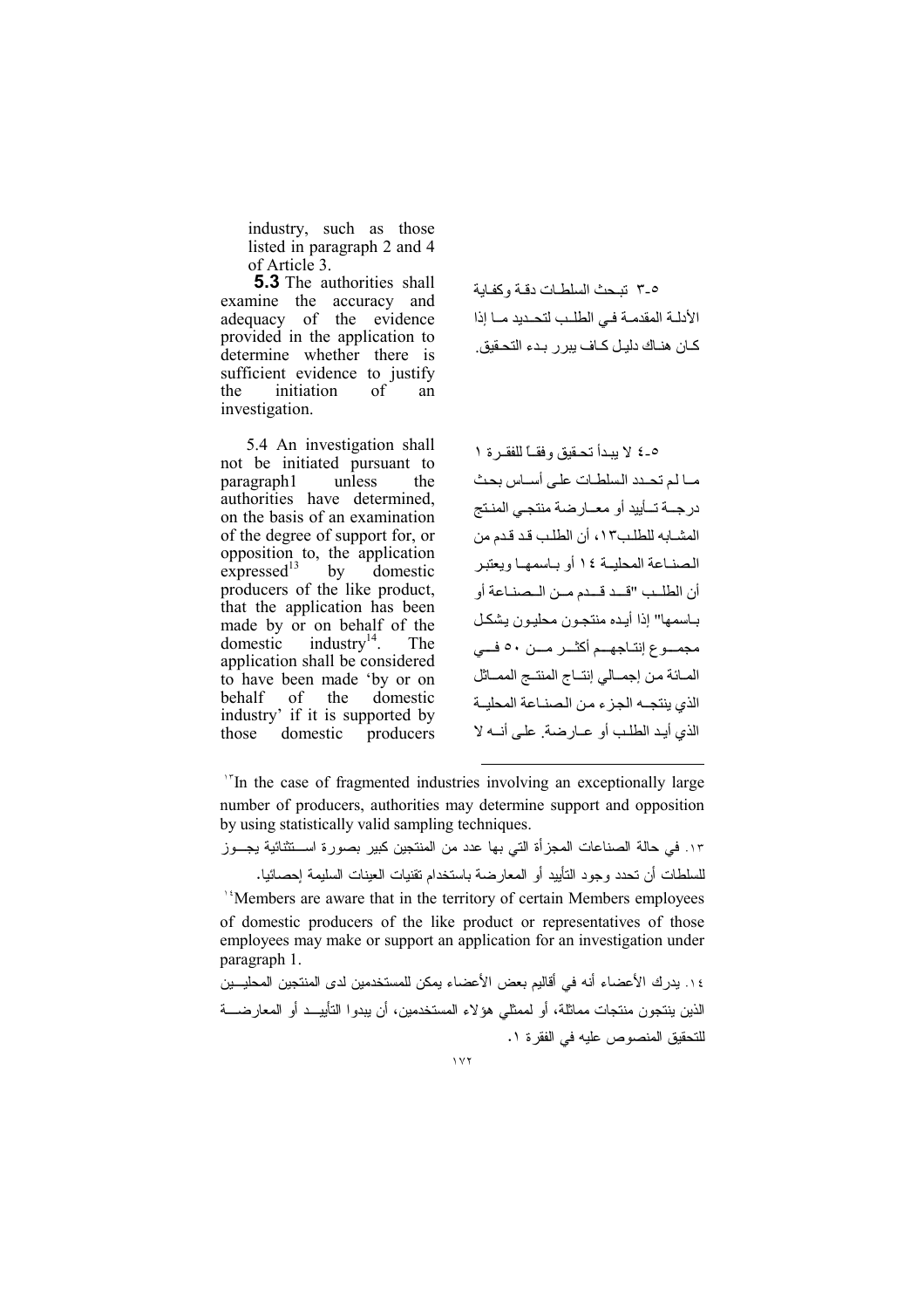whose collective output constitutes more than 50 per cent of the total production of the like product produced by that portion of the domestic industry expressing either support for or opposition to the application. However, no investigation shall be initiated when domestic producers expressly supporting the application account for less than 25 per cent of total production of the like product produced by the domestic industry.

5.5 The authorities shall avoid, unless a decision has been made to initiate an investigation, any publicizing of the application for the initiation of an investigation. However, after receipt of a properly documented application and before proceeding to initiate an investigation, the authorities shall notify the government of the exporting Member concerned.

5.6 If.  $in$ special circumstances, the authorities concerned decide to initiate an investigation without having received a written application by or on behalf of a domestic industry for the initiation of such investigation, they shall proceed only if they have sufficient evidence of dumping, injury and a causal link, as described in paragraph 2, to justify the initiation of an investigation.

يجوز بدء التحقيق حين لا يمثل المنتجون الذين يؤيدون الطلب صراحة أقل من ٢٥ في المائة من إجمـالي إنتـاج الصنـاعة المحليـة من المنتج الممـاثل.

٥-٥ نتحسساشي المسسلطات أي إعلان عن طلب بدء التحقيق مـا لم يكـن قر ار قد أتخذ ببدء التحقيق غير أنهـا تقوم بإخطار حكومة العضو المصدر المعنى بعد تلقيهما لطلب موثىق توثيقاً صحيحاً وقبل السير في بدء التحقيق.

0-٦ إذا قررت السلطات المعنية في ظروف خـاصة بـدء التحـقيق دون تلقى طلب مكتوب من الصناعة المحلية أو باسمها ببدء هذا التحقيق لا يجوز لها السير فيه إلا إذا تـوفرت لـديها أدلــة كافيــة على الإغراق والضرر والعلاقة السببية كمسا وردت فسى الفقيرة ٢ لتبريير يسدء التحقيق.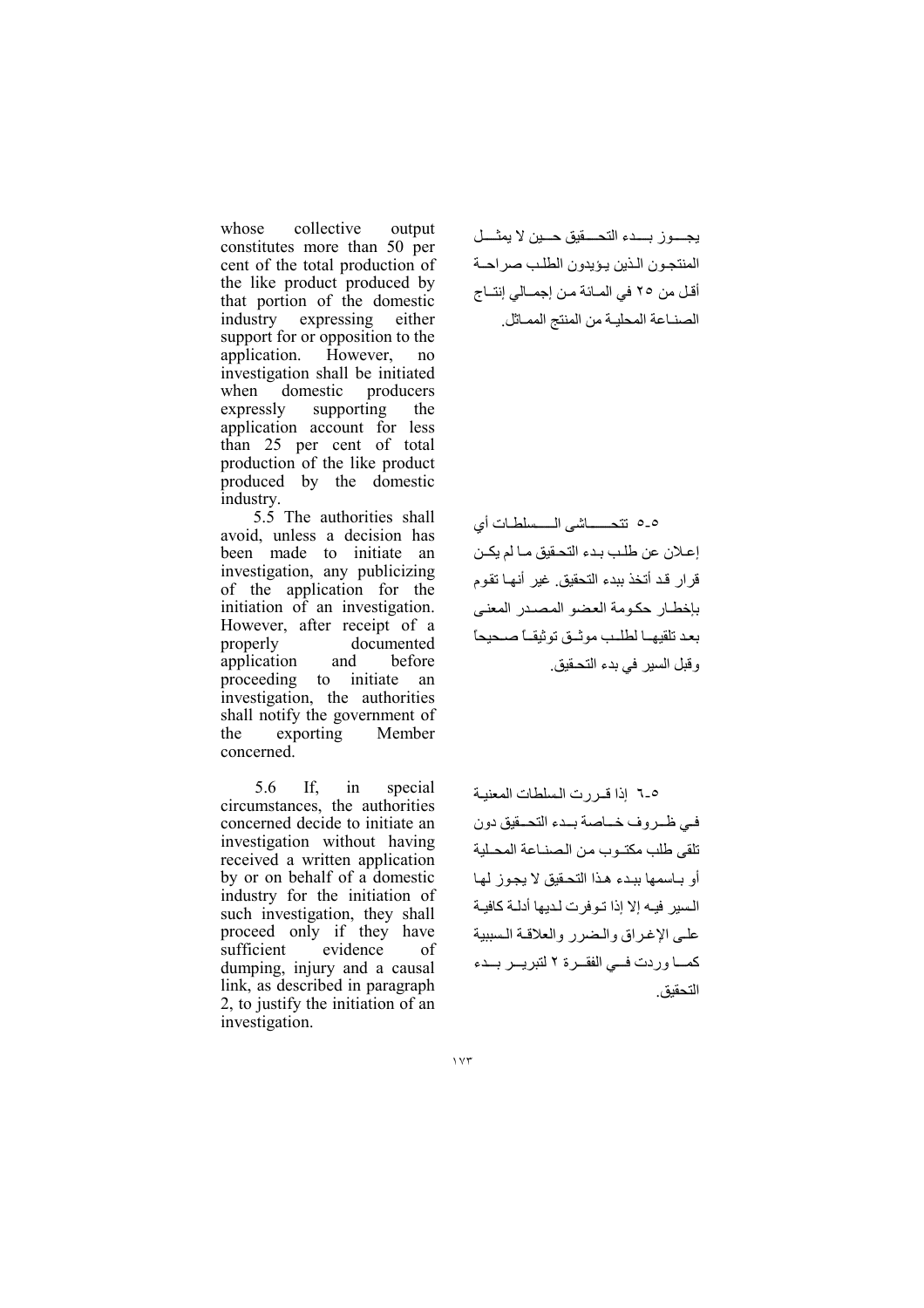5.7 The evidence of both dumping and injury shall be considered simultaneously (a) in the decision whether or not initiate an investigation, and (b) thereafter, during the course of the investigation, starting on a date not later than the earliest date on which in accordance with the provisions of this Agreement provisional measures may be applied.

5.8 An application under paragraph 1 shall be rejected and an investigation shall be terminated promptly as soon as the authorities concerned are satisfied that there is not sufficient evidence of either dumping or of injury to justify proceeding with the case. There shall be immediate termination in cases where the authorities determine that the margin of dumping is *de minimis*, or that the volume of dumped imports, actual or potential, or the injury, is negligible. The margin of dumping shall be considered to be *de minimis* if this margin is less than 2 per cent, expressed as a percentage of the export price. The volume of dumped imports shall normally be regarded as negligible if the volume of dumped imports from a particular country is found to account for less than 3 per cent of imports of the like product in the importing Member, unless countries which individually account for less than 3 per cent of the imports of the like product in ٥-٧ يجرى النظر في أدلــة كل من الإغراق والضرر في نفس الوقت (أ) عند تقرير بدء التحقيق أو عدم بدئـه (ب) وفيمـا بعد في مجـري التحـقيق الذي يجـب أن يبــدأ فــي مو عــد لا يز يــد عـن أقـر ب مو عبد يمكين فيه تطييبق الإحسر إءات الميؤ قتة وفقيًا لأحكــام هـذا الاتفـاق

٥-٨ بر فض الطلب المشبار البــه في الفقر ۃ ۱ وإنهــاء التحــقيق علــى الفـور حبالما تقتنع السلطيات المعنية بعبدم وجبود أدلَّــة كافيــة علــى اغــر اق أو البضر ر تبير ر السير في القضية ويتم الإنهاء العاجل في الحسالات التبي تقرر فيهيا السلطيات أن هــامش الإغــر اق لا يؤبــه لـــه أو أن حجـم البوار دات المغر قبة الفعلية أو المحتملية أو حجم الضيرر قلبل الشيأن وبعتبير هيامش الإغراق لا يؤبه له إذا كان يقل عن ٢ في المبائة من سعر التصدير , ويعتبر حجيم واردات الإغسراق قليل المشأن إذا كسان حجم البو ار دات المغر قة من بلد معين يقـل عـن ٣ فـي المــانة مـن واردات العـضـو المستورد من المنتج الممسائل مسالم تكن بلدان بمثل كل منها أقل من ٣ في المائة من واردات العضو المستورد من المنتج الممـاتْل تمثـل معــّا أكثــر مـن ٧ فـي المائة من واردات العضو المستورد.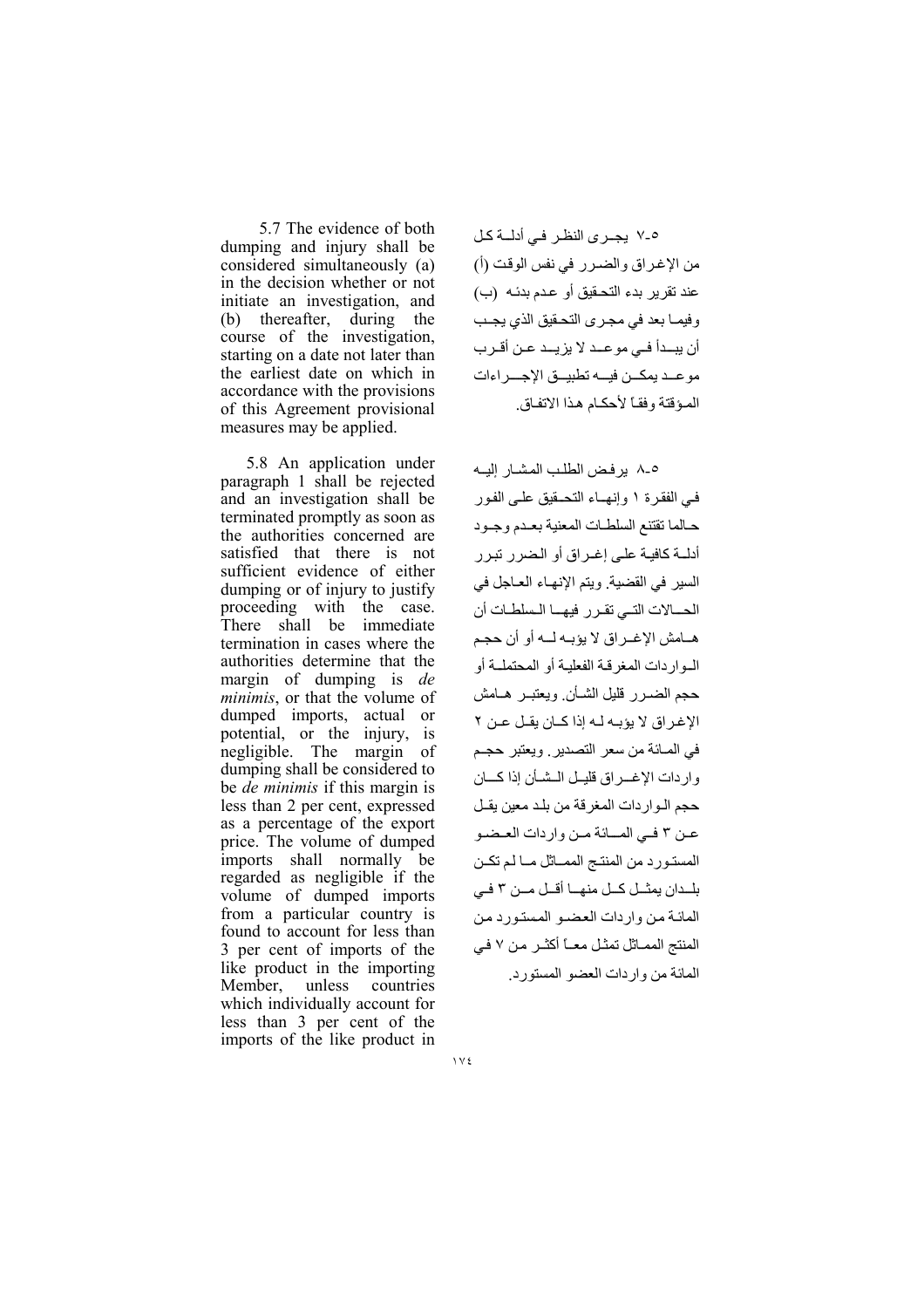the importing Member of collectively account for more than 7 per cent of imports of the like product in the importing Member.

5.9 An Anti-dumping proceeding shall not hinder the procedures of costumes clearance.

5.10 Investigations shall, except  $in$ special circumstances, be concluded within one year, and in no case more than 18 months, after their initiation.

#### Article 6

#### **Evidence**

6.1 All interested parties in an anti-dumping investigation shall be given notice of the information which the authorities require and ample opportunity to present in writing all evidence which they consider relevant in respect of the investigation in question.

> 6.1.1 Exporters or producers foreign receiving questionnaires used in an anti-dumping investigation shall be given at least 30 days for reply <sup>15</sup>. Due consideration

٥-٩ لا تعر قبل إجبر اءات مكافحية الإغراق دون التخليص الجمركي.

٥ ـ ١٠ تستكمل التحقيقات خلال عام واحد من بدئها إلا في ظروف خاصية، ولا تتجاوز ۱۸ شهراً بأي حال

## المادة ٢ ٦/١- الأدلية

٦-١ تخطـر كــل الأطــر اف ذات المصلحة في تحقيق مكافحة الإغراق بالمعلومات التى تتطلبها السلطات وتعطى فر صبة كافيـة لتقدم كتــابـة كــل الأدلـة التــى تعتبر ها ذات الصلة بالتحقيق المعنى.

٦-١-١ يعطـي المنتجــون الأجـــانب السذين يتلقسون قسسائمة الأسسئلة المسستخدمية فسى تحسقيق مكسافحة الإغراق مدة ٣٠ يوماً على الأقل

<sup>1</sup>As a general rule, the time-limit for exporters shall be counted from the date of receipt of the questionnaire, which for this purpose shall be deemed to have been received one week from the date on which it was sent to the respondent or transmitted to the appropriate diplomatic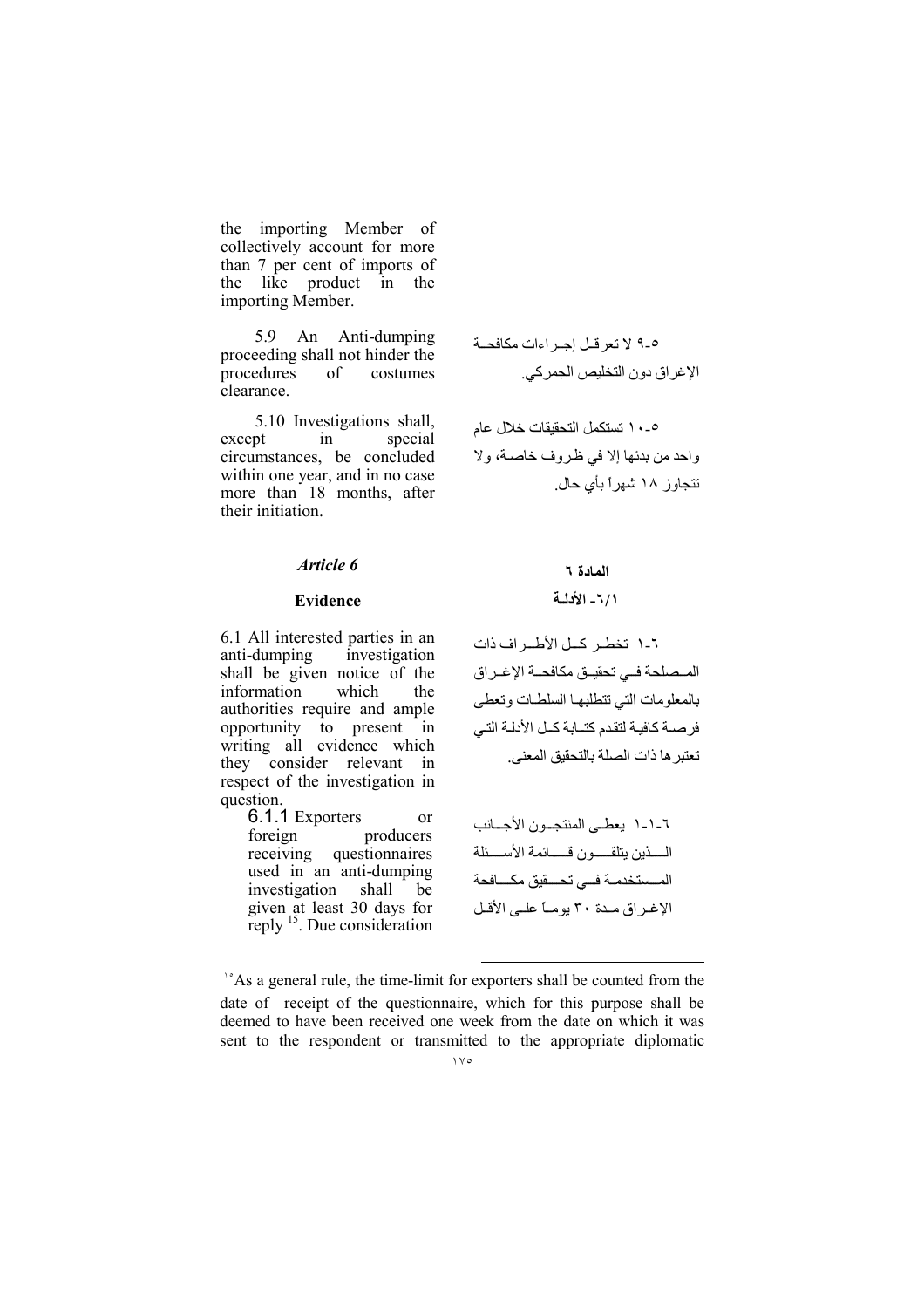should be given to any request for an extension of the 30-day period and. upon cause shown, such an extension should be granted whenever practicable.

6.1.2 Subject to the requirement to protect confidential information. evidence presented in writing by one interested shall be made party available promptly to other interested parties participating in the investigation.

6.1.3 As soon as an investigation has been initiated, the authorities shall provide the full text of the written application received under paragraph 1 of Article 5 to the known exporters<sup>16</sup> and to the

للسرده ١ . وينبغسي النظس بعسين الاعتبار إلىي أي طلب لمد فتـرة الثـــلاثين بومــًا، و تمــنح هــذه المهلــة كلمسا كسان ذليك عمليساً عنيد تقيدم الأسساب ٦-١-٢ مع مراعاة اشتـر اط حمايـة المعلومات السربة تتاح الأدلة التي قدمهـــا كتابــة أحــد الأطـــر اف ذات المسملحة للأطير اف الأخيري ذات المسلحة فبي التحسقيق علبي وجبه السر عة

٦-١-٣ تقدم السلطات حـالمــا يبـدأ التحسقيق النسص الكسامل للطلسب المكتوب الذي قدم بمقتضمي الفقرة ١ مـــــــــن المــــــــــادة ٥ للمــــــصـــدر بن المعــروفين١٦ ولـسلطـات العـضـو

representative of the exporting Member or, in the case of a separate customs territory Member or the WTO, and official representative of the exporting territory.

١٥. القاعدة العامة هي أن الحد الزمني للمصدرين يحسب من تاريخ تسلم قائمة الأسئلة الذي يعتبر لهذا الغرض قد سلم بعد اسبوع من ناريخ إرساله إلى المجيب أو إحالته إلى الممثل الدبلوماسي المختص للبلد المصدر أو إلى ممثل رسمي للبلد المصدر في حالــــة الإقلــــبم الجمر كي المنفصل العضو في منظمة النجار ة العالمية .

<sup>1</sup>It being understood that, where the number of exporters involved is particularly high, the full text of the written application should instead be provided only to the authorities of the exporting Member or to the relevant trade association.

١٦. ومن المفهوم أنه إذا كان عدد المصدرين المعنيين كبيرا بصفة خاصة لا يقـــدم الـــنص الكامل للطلب المكتوب إلا إلى سلطات العضو المصدر أو إلى رابطة التجارة صاحبة الشأن.  $\sqrt{7}$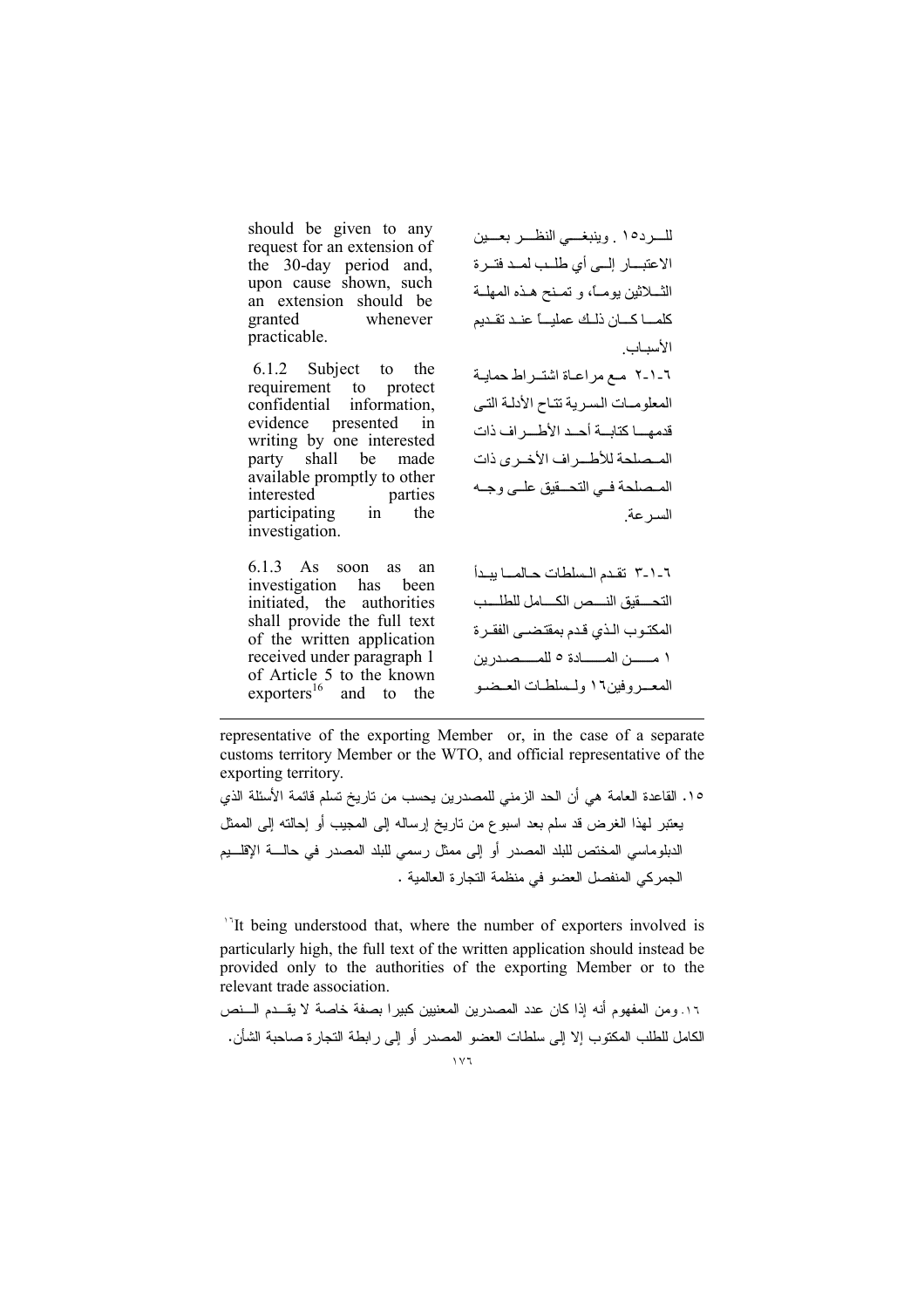authorities of the exporting Member and shall make it available, upon request, to other interested parties involved. Due regard shall be paid to the requirement for the protection of confidential information, as provided for in paragraph 5.

 6.2 Throughout the antidumping investigation all interested parties shall have a full opportunity for the defense of their interests. To this end, the authorities shall, on request, provide opportunities for all interest parties to meet those parties with adverse interests, so that opposing views may be presented and rebuttal arguments offered. Provision of such opportunities must take account of the need to preserve confidentiality and of the convenience to the parties. There shall be no obligation on any party to attend a meeting, and failure to do so shall not be prejudicial to that party's case. Interested parties shall also have the right, on justification, to present other information orally.

 6.3 Oral information provided under paragraph 2 shall be taken into account by the authorities only in so far as it is subsequently reproduced in writing and made available to other interested parties, as provided for in subparagraph  $\overline{1}$ .2.

المسصدر وتقدمهــا عنسد الطلسب للأطراف الأخرى ذات المصلحة. وتنظـر بعين الاعتبـار إلـى اشـتر اط حمـاية المعلومـات السريـة وفقـًا لنص الفقر ة ٥

٦-٢ تتاح الفرصة كاملة لكل الأطراف ذات المصلحة - طيلة تحقيق مكافحة الإغراق - للدفاع عن مصالحهم. ولهذا الغرض نتيح السلطات الفرصة لكل الأطراف ذات المصلحة - بناء على طلبها - بلقــاء الأطـر اف الأخـر ى ذات المصلحة المــضادة بحيــث يمكــن عــرض الآراء المتعسارضة وتقديم الحجسج المسضادة. وتراعى فى إتاحة هذه الفرص ضرورة المحافظة علمي المسرية والراحمة لكل الأطراف. ولا يلزم أي طرف بحضور اجتمـاع ما ولا يضيره عدم حضوره. ومن حق الأطـر اف ذات المصلحـة، إذا قـدمت ما بير ر ذلك ، أن تعرض معلو مـات أخر ى شفاهه

٣-٣ لا تـأخذ السلطـات المعلومات الشفهية المقدمـة بمقتضى الفقــرة ٢ فـي الاعتبــار إلا إذا قـدمت بعـد ذلـك كتـــابة، أتبحت للأطر اف الأخرى ذات المصلحة كمـا تتص الفقـر ة الفر عبة ١-٢.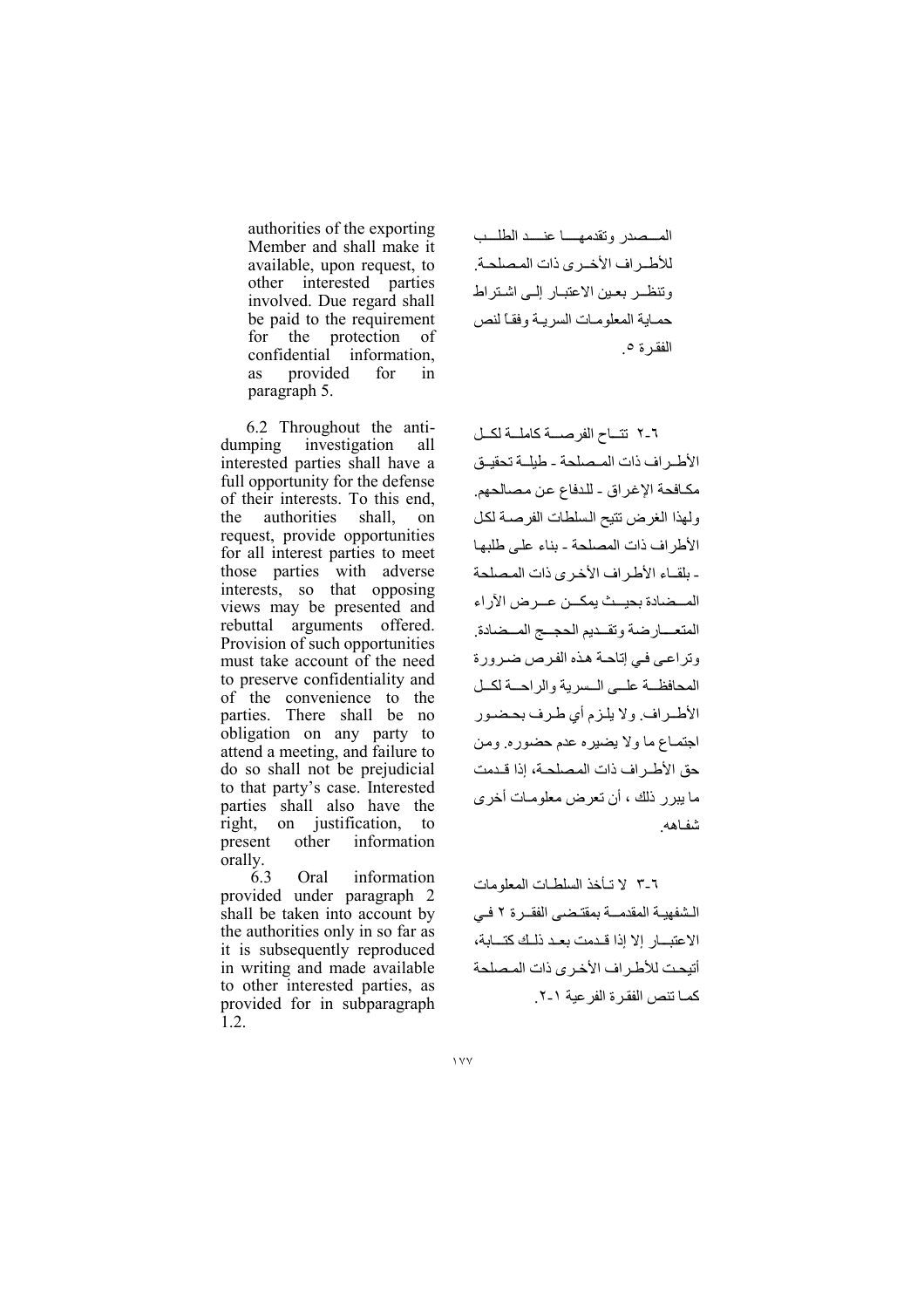6.4 The authorities shall whenever practicable provide timely opportunities for all interested parties to see all information that is relevant to the presentation of their cases. that is not confidential as defined in paragraph 5, and that is used by the authorities  $in$ an anti-dumping investigation, and to prepare presentation on the basis of this information.

6.5 Any information which is by nature confidential (for example. because its disclosure would be of significant competitive advantage to a competitor or because its disclosure would have a significantly adverse effect upon a person supplying the information or upon a person from whom that person acquired the information), or which is provided on a confidential basis by parties to an investigation shall, upon good cause shown, be treated as such by the authorities. Such information shall not be disclosed without specific permission of the party submitting  $it^{17}$ .

6.5.1 The authorities shall require interested parties confidential providing

٦-٤ نتبح السلطات حيثمـا كــان ذلك عملياً فرصاً كــافية لكل الأطـر اف ذات المصلحة لرؤبة كل المعلومات ذات الصلة بعرض قضاياها والتبي لا تكون سـرية حسب تعريف الفقر ة ٥، والتي تستخدمها الـسلطــات فــي تحقيــق مكافحــة الإغــر اق، ولإعسداد عسر وضبها عليى أسساس هيذه المعلومات

٦-٥ تعامل السلطات أي معلومات سرية بطبيعتها (وعلى سبيل المثال لأن إفسشاؤ ها ســبحقق مبــز ة منافــسة كببــر ة لمنــافس أو الأن إنــشاؤ ها سـبكون لــه أثــر سلبي كبيـر علـى الـشخص الـذي يقـدم المعلومـات أو على شخص استقى منه هذا الـشخص المعلومــات) أو أي معلومـات تقدمها أطراف التحقيق على أساس السرية باعتبار هـا معلومـات سـرية ولا يــجوز الكشف عن هذه المعلومات دون تصر بح محدد من الطرف الذي قدمها١٧.

٦-٥-١ تطالب السلطات الأطر اف ذات المصلحة التي قدمت معلومات

<sup>18</sup>Members are aware that in the territory of certain Members disclosure pursuant to a narrowly-drawn protective order may be required. ١٧. يدرك الأعضاء أنه قد يلزم في أقاليم بعض الأعضاء الإفشاء استتاد إلى أمـــر تحفظـــي

دقيق العبار ة.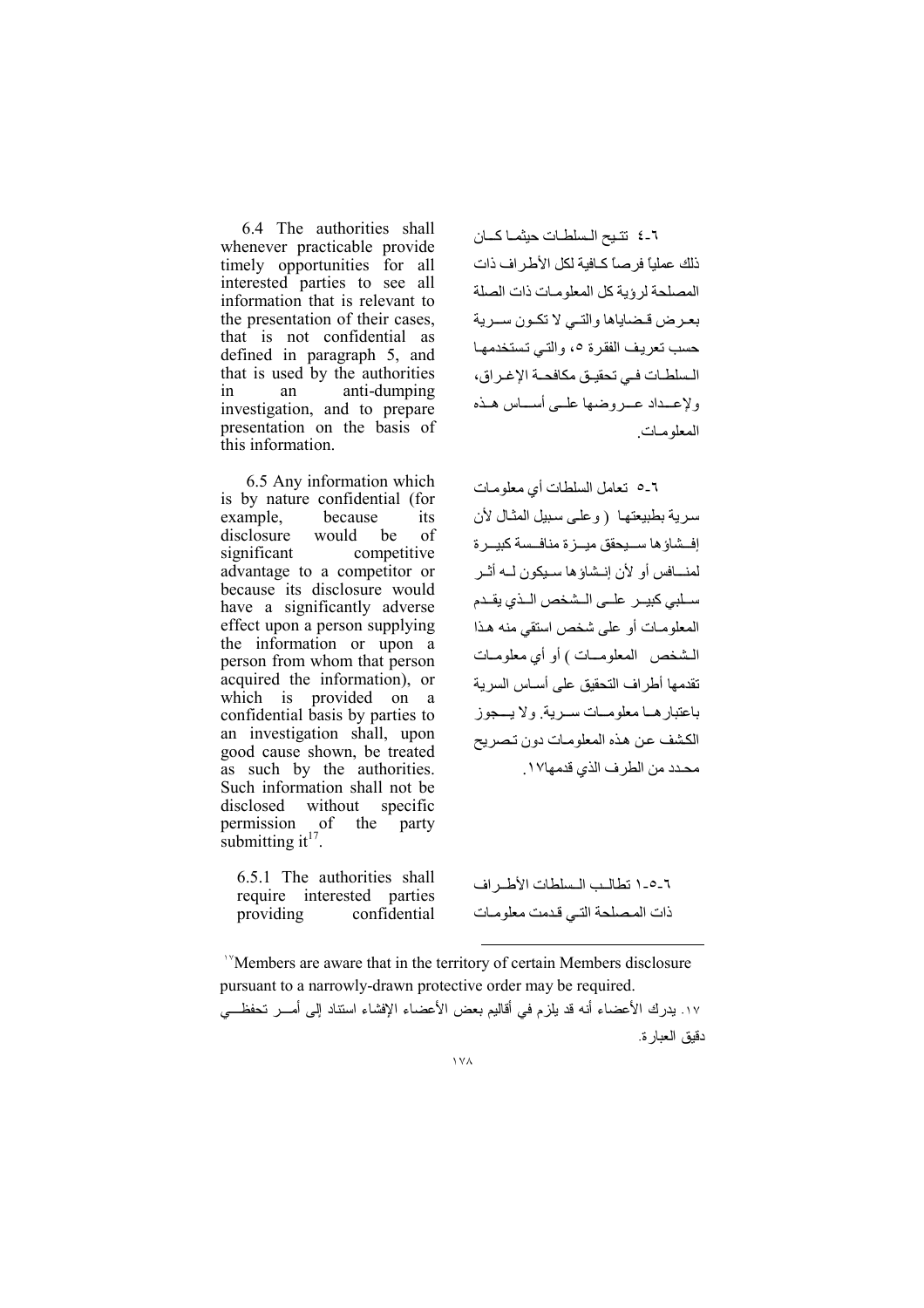information to furnish nonconfidential summaries thereof. These summaries shall be in sufficient detail permit a reasonable  $\mathsf{to}$ understanding  $\alpha$ f the substance of the information submitted in confidence. In exceptional circumstances, such parties may indicate that such information is not susceptible of summary. In such exceptional circumstances, a statement reasons of the why summarization  $\overline{not}$ is possible must be provided.  $6.5.2$  If the authorities find that request a  $for$ confidentiality  $is$ not warranted and if the supplier of the information is either unwilling to make the information public or to authorize its disclosure in generalized or summary form, the authorities may disregard such information unless it can he demonstrated their  $\mathbf{t}$ satisfaction from appropriate sources that the information is correct<sup>18</sup>.

6.6 Expect in circumstances provided for in paragraph 8, the authorities shall during the course of an investigation satisfy themselves as to the accuracy سرية بتقديم ملخصات غير سرية لها تكفي تفاصديلها للتوصدل إلمى فهم معقول لجوهر المعلومات المقدمة سراً. ويجوز لهذه الأطراف، في ظـر و ف استثنـــائية، أن تبـين أن هــذه المعلومات لا تقبل التلخيص وفي هبذه الظبر وف الاستثنيائية لايد من تقديم بيـان بالأسبـاب التي تجعل مثـل هذا التخليص غير ممكن

٦-٥-٢ اذا وحدت السلطات أنبه لا مبرر لطلب السرية ولم يكن مقدم المعلومسات مسستعدأ لإعسلانها أو للتصير يح بالكشف عنهيا في شكل عبام أو ملخيص ، جباز للسلطات إغفـال هـذه المعلومــات مــا لـم تقتنــع مسن مسصيلار منساسية بأنهسيا صحيحة١٨.

٦-٦ تتحقق السلطات أثناء التحقبق من دقـة المعلومـات التـى قدمها الأطـر اف والتي تستند إليها نتائجها إلا في الظروف المنصوص عليها في الفقرة ٨.

"Members agree that requests for confidentiality should not be arbitrarily rejected.

١٨. تو افق الأعضاء على عدم جواز رفض طلب السرية رفضا تعسفيا.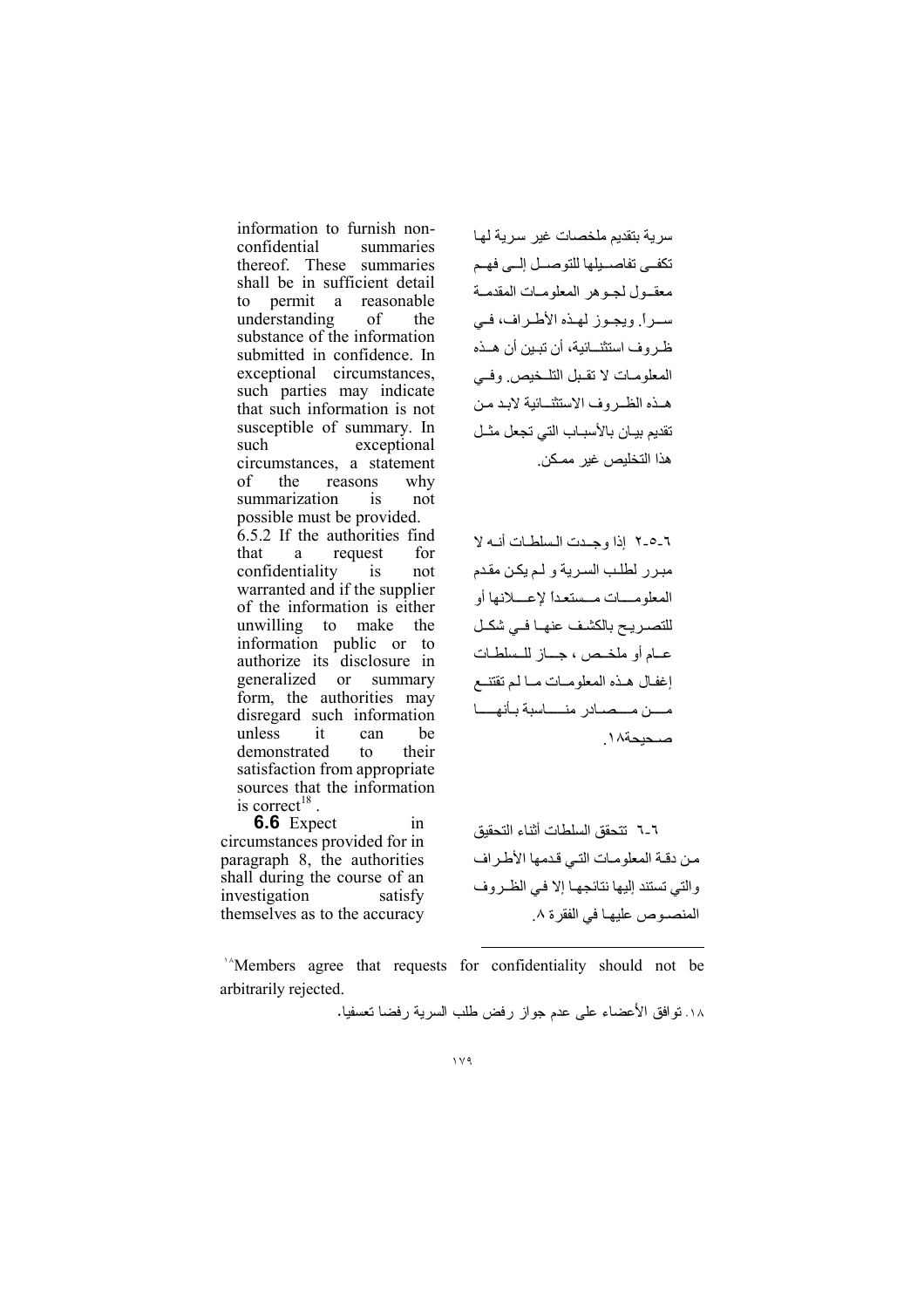of the information supplied by interested parties upon which their findings are based.

6-7 In order to verify information provided or to obtain further details, the authorities may carry out investigations in the territory of other Members as required, they obtain the provided agreement of the firms concerned and notify the of representatives the government of the Member in and unless question, that Member objects to the investigation. The procedures described in Annex I shall apply to investigations carried out in the territory of other Members. Subject to the requirement to protect confidential information, the authorities shall make the results  $\alpha$ f any such investigations available, or shall provide disclosure thereof pursuant to paragraph 9, to the firms to which they pertain and may make such available results to the applicants.

6.8 In cases in which any interested party refuses access to, or otherwise does not provide, necessary information within a reasonable period or significantly impedes the investigation, preliminary and final determinations. affirmative or negative, may be made on the basis of the facts available. The provisions

٦-٧ بجوز للسلطات التحقق من المعلومات المقدمة أو للحصول على مزبد من التفاصيل، أن تجر ي التحقيقات اللاز مة في أراضي الأعضاء الآخرين بشرط الحصول على موافقة الشركات المعنبـة وإخطـار ممثلي حكومة العضو المعنى، مـا لم بكن هذا العضو بعترض على التحقيق، وتنطبق الإجراءات الواردة في الملحق الأول على التحقيقات التسي تجرى في أراضي عضو أخر ومع عدم الإخلال بالالتزام حماية المعلومات السرية تتيح السلطـات نتــائج هـذا التحقيـق، أو تكـشف عنهــا بمقتـضـى الفقـرة ٩ للـشـركـات التـى تعنيهسا ويجسوز أن تتيسح هسذه النتسائج للطالعين

٦-٨ إذا رفسض أي طسرف ذي مصلحة توفير المعلوميات المضروربية أو لم يقدمهـا خـلال فترة منــاسبة، أو أعــاق التحسقيق كثيراً يجبوز إصبدار تحبديدات أوليسة ونهسائية، إيجسابية أو سلبية، على أسساس الوقسائع المتلحية وتراعبي أحكسام الملحق الثَّاني في تطبيق هذه الفقر ة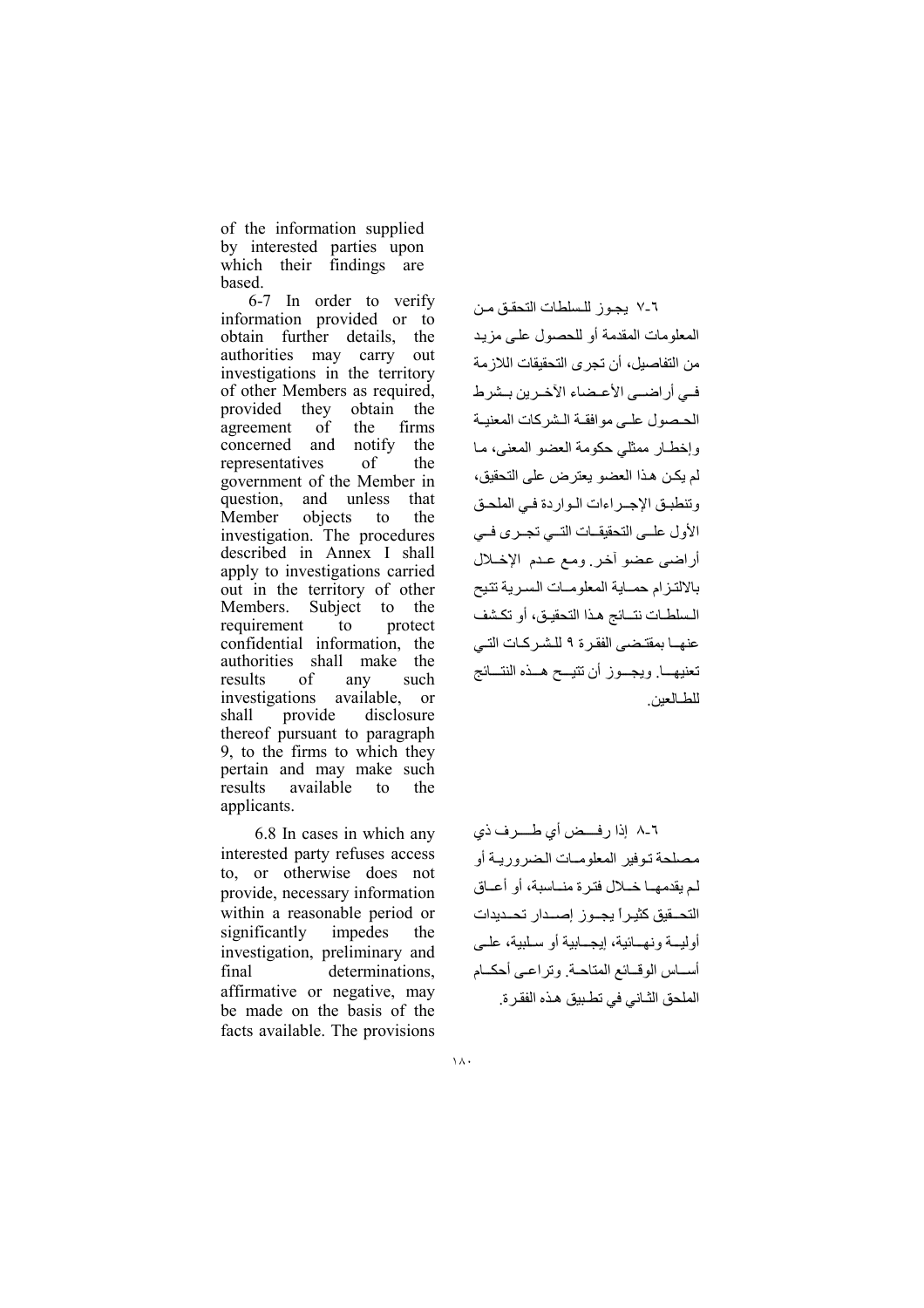of Annex II shall be observed in the application of this paragraph.

6.9 The authorities shall, before a final determination is made, inform all interested parties of the essential facts under consideration which form the basis for the decision whether to apply definitive Such disclosure measures. should take place in sufficient time for the parties to defend their interests.

6.10 The authorities shall a rule, determine as an individual margin of dumping for each known exporter or producer concerned of the product under investigation. In cases where the number of exporters, producers, importers or types of products involved is so large as to make such a determination impracticable. the authorities may limit their examination either  $\overline{10}$ a reasonable number  $\alpha$ f interested parties or products by using samples which are statistically valid on the basis of information available to the authorities at the time of the selection, or to the largest percentage of the volume of the exports from the country in

٦-٩ تقوم السلطات قبل إصدار تحديه نهسائي بتعريسف الأطسراف ذات المصلحة بالوقائع الأساسية موضع النظر التي تشكل أساس قرار ها عمـا إذا كانت ستتخذ إجراءات نهائية. ويجب أن يقع هذا الإبلاغ في فترة تكفي لكي تدافع الأطراف عن مصالحها

٦-١٠ تحيدد المسلطات، كقساعدة عبامة، هامشياً منفر داً للإغير إق بالنسبية لكل مصدر أو منتج معروف معنى بالمنتج موضع البحث وفي الحبالات التي يكون فيهـــا عـــدد المـــصدر بن أو المنتجـــبن أو المستور دين أو أنواع المنتجات كبير أ بمـا يجعل مثل هذا التحديد غير عملي يجوز للسلطـات أن تقصـر بحثهـا إمــا علـى عدد معقـول مـن الأطـر اف ذو ي المـصلحة أو المنتحسات باستخسدام عينسات صبحبحة إحصبائيا على أسباس المعلوميات المتاحية للسلطات وقت الانتقاء، أو على أكبر نسبة مئوية مــن حجــم الـصــادر ات مـن البلــد المعنبي التي يكبون من المعقبول التحقيق فيها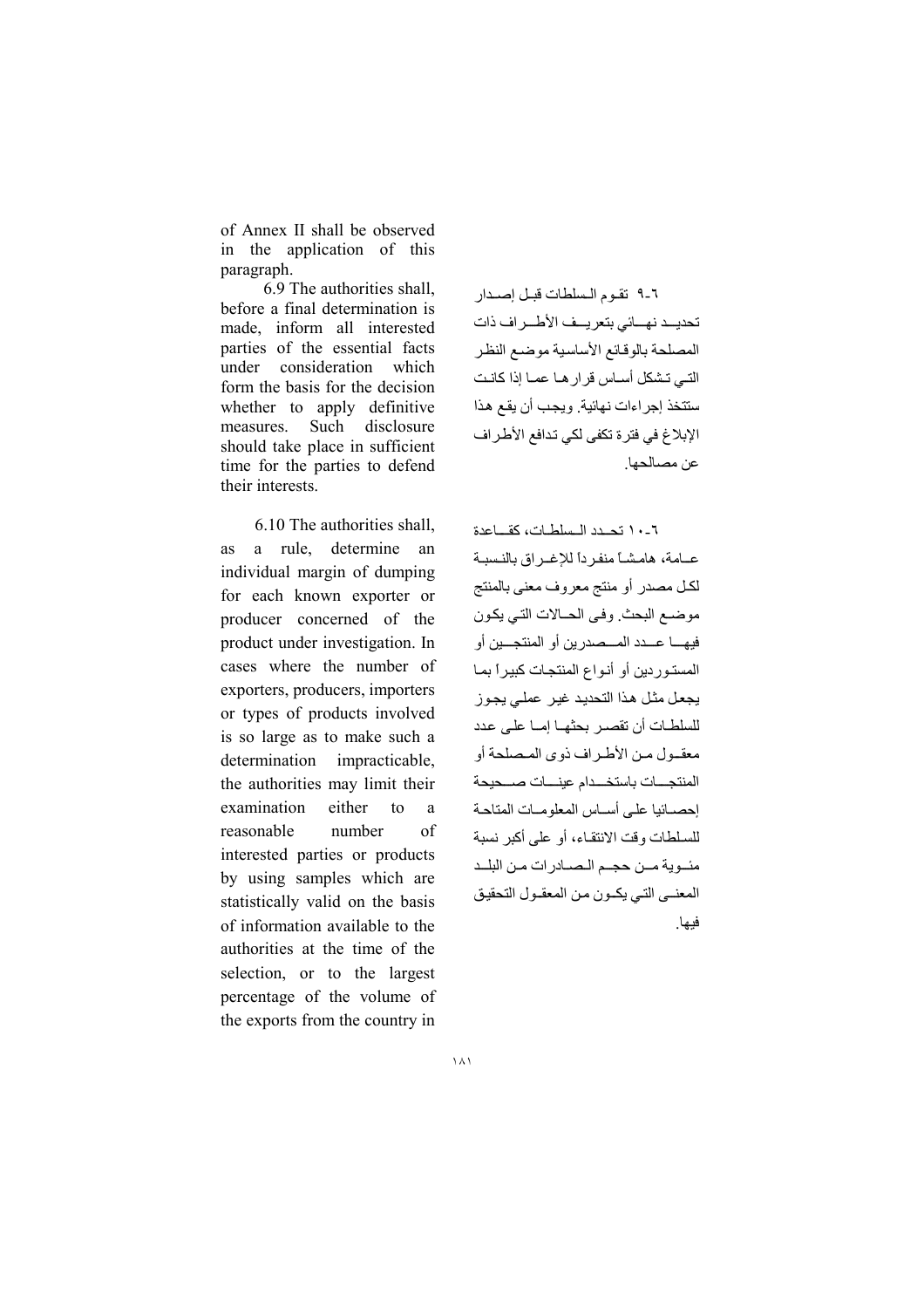question which can reasonably be investigated.

> 6.10.1 Any selection of exporters, producers, importers or types of products made under this paragraph shall preferably be chosen in consultation with and with the consent of the exporters, producers or importers concerned;

6.10.2 In cases where the authorities have limited their examination, as provided for in this paragraph, they shall nevertheless determine an individual margin  $\Omega$ dumping for any exporter of producer not initially selected who submits the necessary information in time for that information to be considered during the course of the investigation. except where the number of exporters or producers is so large that individual examinations would  $he$ unduly burdensome to the authorities and prevent the timely completion of the investigation. Voluntary responses shall not  $be$ discouraged.

**6.11** For the purposes of Agreement, this 'interested shall parties' include:

٦-١٠-١ يفضل اختيـار المـصدر بن أو المنتجين أو المستوردين أو أنـواع المنتجسات بمقتسضي هسذه الفقسرة بالتشاور مع المصدرين أو المنتجين أو المستوردين المعنيين وبموافقتهم؛

٦-١٠-٢ في الحالات التي تقيد فيها المسلطات بحثهما وفقسا لهذه الفقرة تحسدد مسع ذلك هامسشا منفير دأ للإغراق لأى مصدر أو منتج لم يتم اختيسار ه فسي البسداية إذا قسدم المعلومـات اللازمـة فـي وقـت يسمح بالنظـر فيهــا فـي مجـر ي التحقيـق إلا اذا كـان عدد المصـدر بن أو المنتحين كبير أ إلى حد يجعـل البحث الفـر دي عبئـًا أثقـل ممـا يجب علـى السلطـات ويحــول دون استكمــال التحــقيق فـــ، السوقت المنساسب ويجسب تتشجيع الاستجابات الطوعبة

٦- ١١ في مفهوم هذا الاتفاق تشمل "الأطر اف ذات المصلحة"·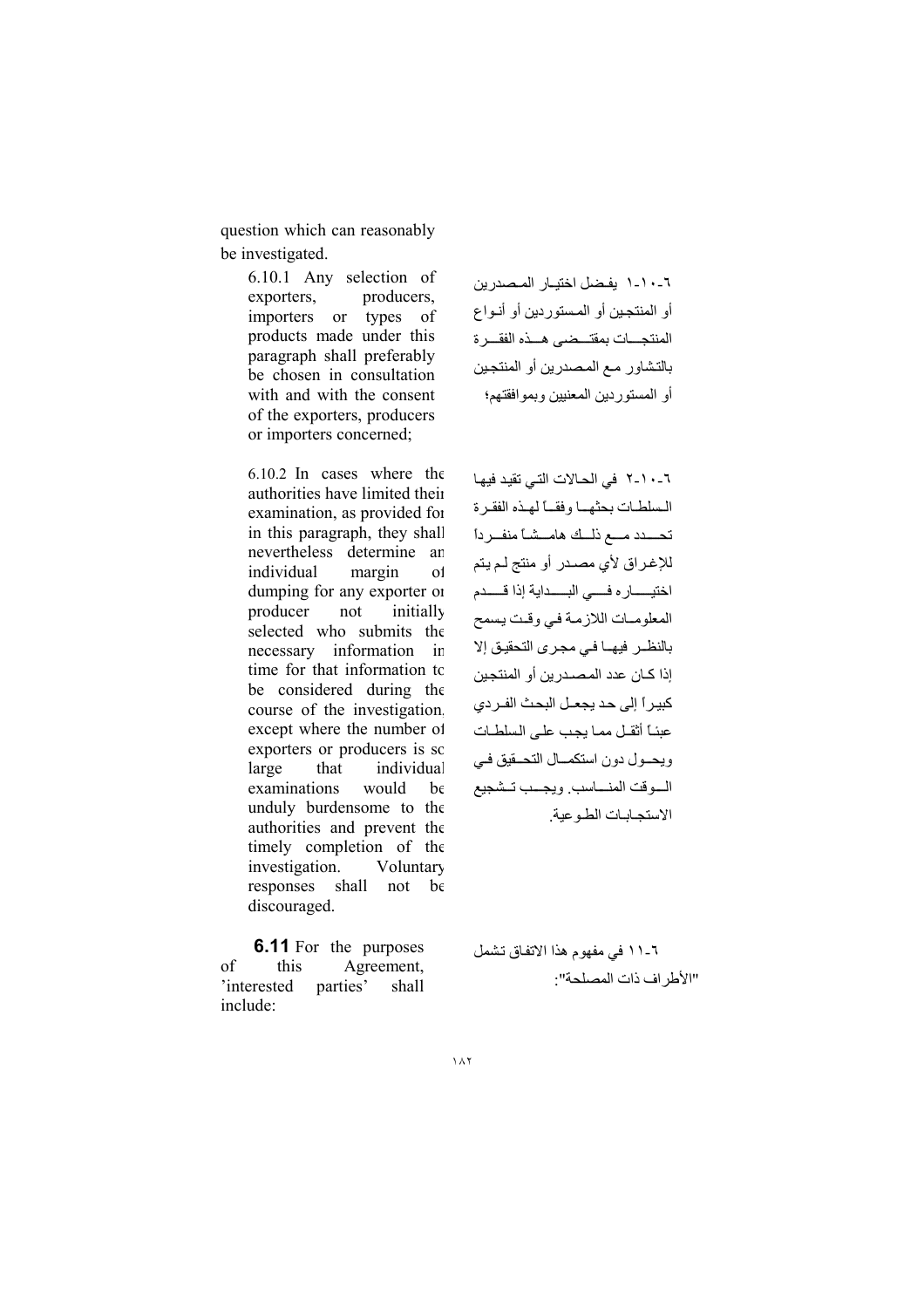(i) an exporter or foreign producer or the importer of product subject a  $\mathbf{f}$ investigation, or a trade or association business a majority of the members of which are producers. exporters or importers of such product;

(ii) the government of the exporting Member; and

(iii) a producer of the like product in the importing Member or a trade and business association a majority of the members of which produce the like product in the territory of the importing Member.

This list shall not Members preclude from allowing domestic or foreign parties other than those be mentioned above  $\mathbf{t}$ included as interested parties.

6.12 The authorities shall provide opportunities for industrial users of the product under investigation, and for representative consumer organizations in cases where the product is commonly sold at the retail level, to provide information which is relevant to the investigation regarding dumping, injury and causality.

"١" أي مصدر أو منتج أجنبي أو مستورد لمنتج يخضع للتحقيق أو اتحساد تجماري أو اتحماد أعمسال تكون أغلبية أعضائه من منتجى هســذا المنـــتج أو مـــصدريه أو مستور ديه؛

"٢" حكومة العضو المصدر ؛

"٣" منستج لسلعة مماثلة في العسضيو المسستورد أو نقسابة أو اتحساد أعمــال نكـون أغلبيــة أعـضــائـه مـن منتجـي المنتج الممـاثل في أر اضـي البلد المستو ر د.

ولا تمنع هذه القائمة الأعضاء من السماح ببادراج أطراف محلية أو أجنبية أخرى غبر الأطراف المذكورة فبما سبق في مفهوم الأطراف ذات المصلحة.

٦-١٢ تتسيح السلطات الفرصسة للمستعملين السصناعيين للمنستج موضسع التحقيق، ولممثلي منظمات المستهلكين إذا كسان المنتج يبساع عمومياً علمي مستوى التجزئة، لتقديم المعلومات ذات المصلة بالتحسقيق بسشأن الإغسراق والسضرر والسببية.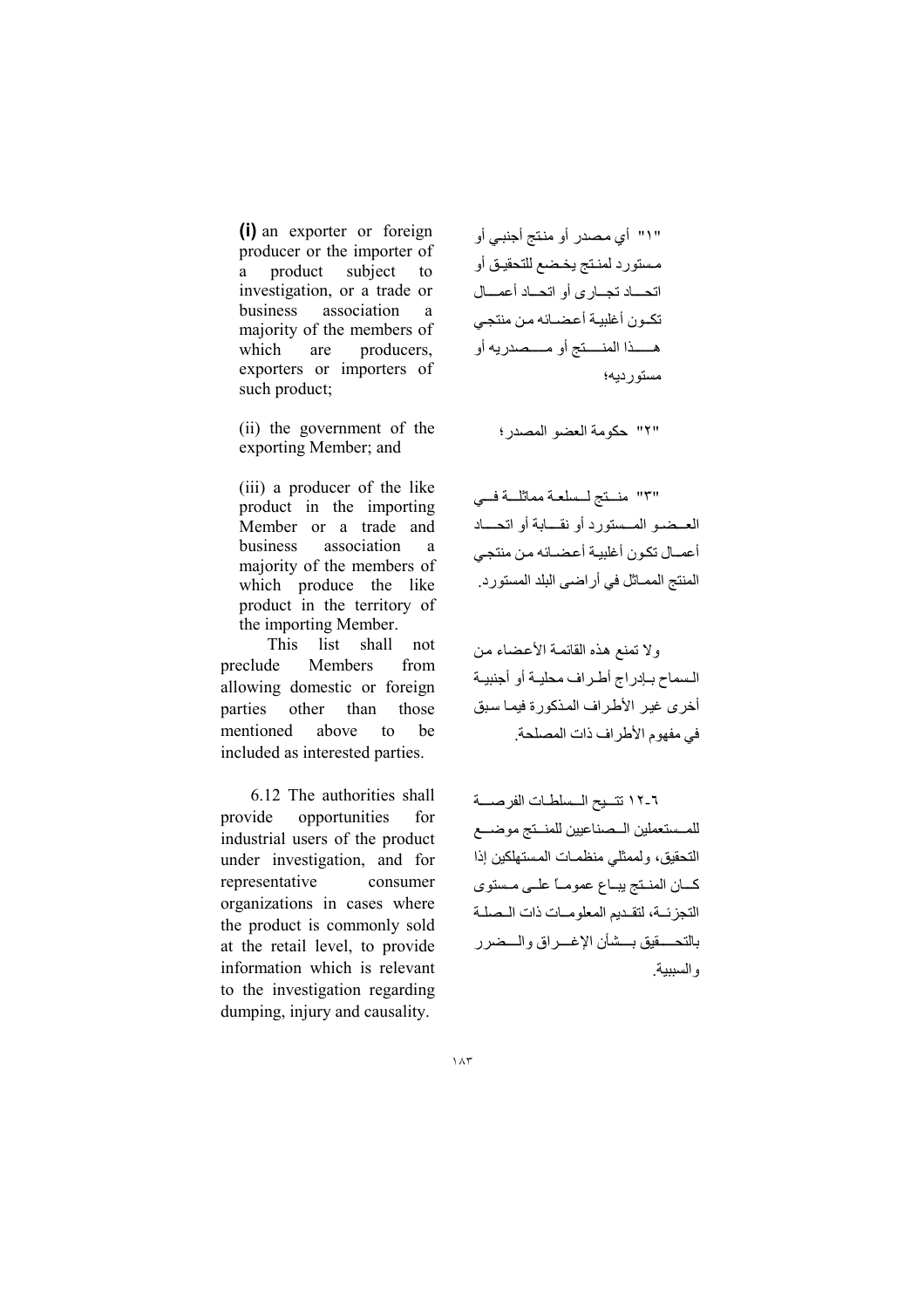6.13 The authorities shall take due account of any difficulties experienced by interested parties, in particular small companies, in supplying information requested, and shall provide any assistance practicable.

6.14 The procedures set out above are not intended to prevent the authorities of a Member from proceeding expeditiously with regard to initiating an investigation. reaching preliminary or final determinations. whether affirmative or negative, or from applying provisional or final measures, in accordance with relevant provisions of this agreement.

Article 7

#### **Provisional Measures**

7.1 Provisional measures may be applied only if:

(i) an investigation has been initiated in accordance with the provisions of Article 2, a public notice has been given to that effect and interested parties have been given adequate opportunities to submit information and make comments:

 $(ii) a$ preliminary ٦-١٣ تراعـــــى الــــسلطات أي مسصاعب تواجههسا الأطسراف ذات المصلحة، وخاصة الشركات الصغيرة، في تقسديم المعلومسات المطلوبسة وتقسدم أي مساعدة عملية

٦-١٤ لا تمنع الإجـراءات السـابقة سلطــات أي عضو من السير علـي وجــه السرعة في بدء التحـقيق أو التوصـل إلـي تحديسدات أوليسة أو نهائيسة، سمواء كانست إيجابية أو سلبية، أو تطبيق إجراءات مؤقتة أو نهـائية تتفق مع الأحكـام ذات الصلة فـي هذا الاتفاق

## المادة ٧ ٧/١-الإجراءات الموفقة

٧-١ لا يجـوز تطبيــق الإجـر اءات المؤقتة الا اذا ·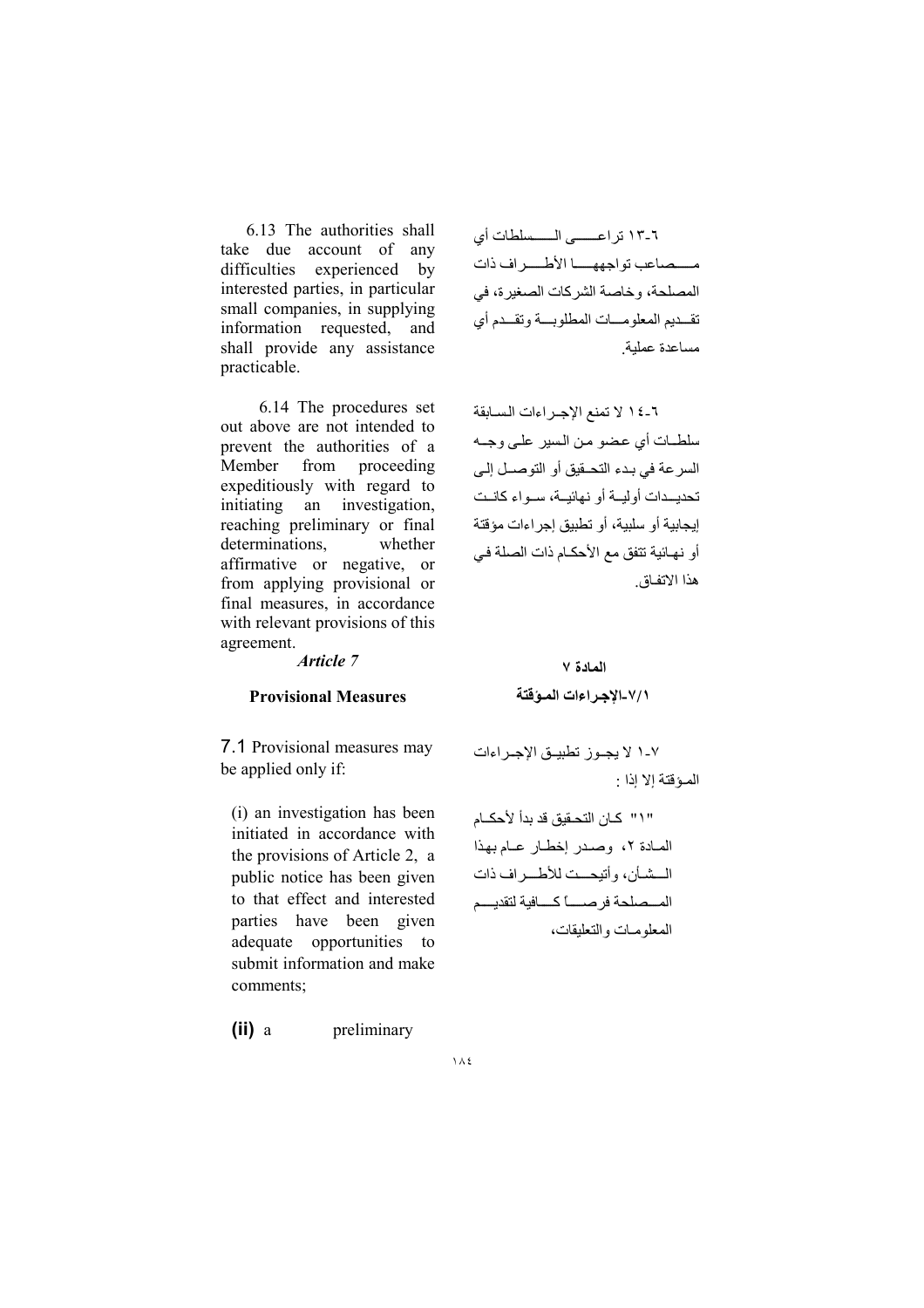affirmative determination heen has made  $\alpha$ f dumping and consequent injury to a domestic industry; and

authorities  $(iii)$ the concerned judge such measures necessary to prevent injury being caused during the investigation.

7.2 Provisional measures may take the form of a provisional duty or, preferably, a security - by cash deposit or bond - equal to the amount of anti-dumping the duty provisionally estimated, being greater than the not provisionally estimated margin of dumping. Withholding of appraisement is an appropriate provisional measure, provided that the normal duty and the estimated amount of the antidumping duty be indicated and as long as the withholding of appraisement is subject to the conditions as other same provisional measures.

7.3 Provisional measures shall not be applied sooner than 60 days from the date of initiation of the investigation.

7.4 The application of provisional measures shall be limited to as short a period as "٢" تم التوصل إلى تحديد إيجابي لوجود الإغراق وما ترتب عليه من ضرر بصناعة محلبة،

"٣" رأت السلطات المعنية أن هـذه الإجبر اءات لاز مسة لمنسع حسدوث الضرر أثناء التحقيق

٢-٢ يجـوز أن تتخـذ الإجـراءات المؤقتة شكل رسم مؤقت، والأفضل شكل ضــمان مؤقـت - بو ديعــة نقديــة أو ســند -يعادل مقدار ر سم مكافحــة الإغـر اق المقدر مؤقتًا، و لا بزيد عن هامش الإغر اق المقدر مؤقتا. ويعد وقف التقييم في الجمر ك تدبير ا مؤقتـا مناسـبا بـشر ط بيـان الر سـم العـادى والمبلغ المقدر لرسم مكافحة الإغراق، وطالما كان وقت التقييم المذكور خاضعاً لنفس الشروط التي يخضع لها الإجراءات المؤقتة الأخرى

٣-٣ لا تطبق الإجراءات المؤقتـة قبل ٢٠يوما من تاريخ بدء التحقيق.

٤-٢ يقتــصر تطبيــق الإجــر اءات المؤقتـة علـى أقـصر فتـرة ممكنـة علـى ألا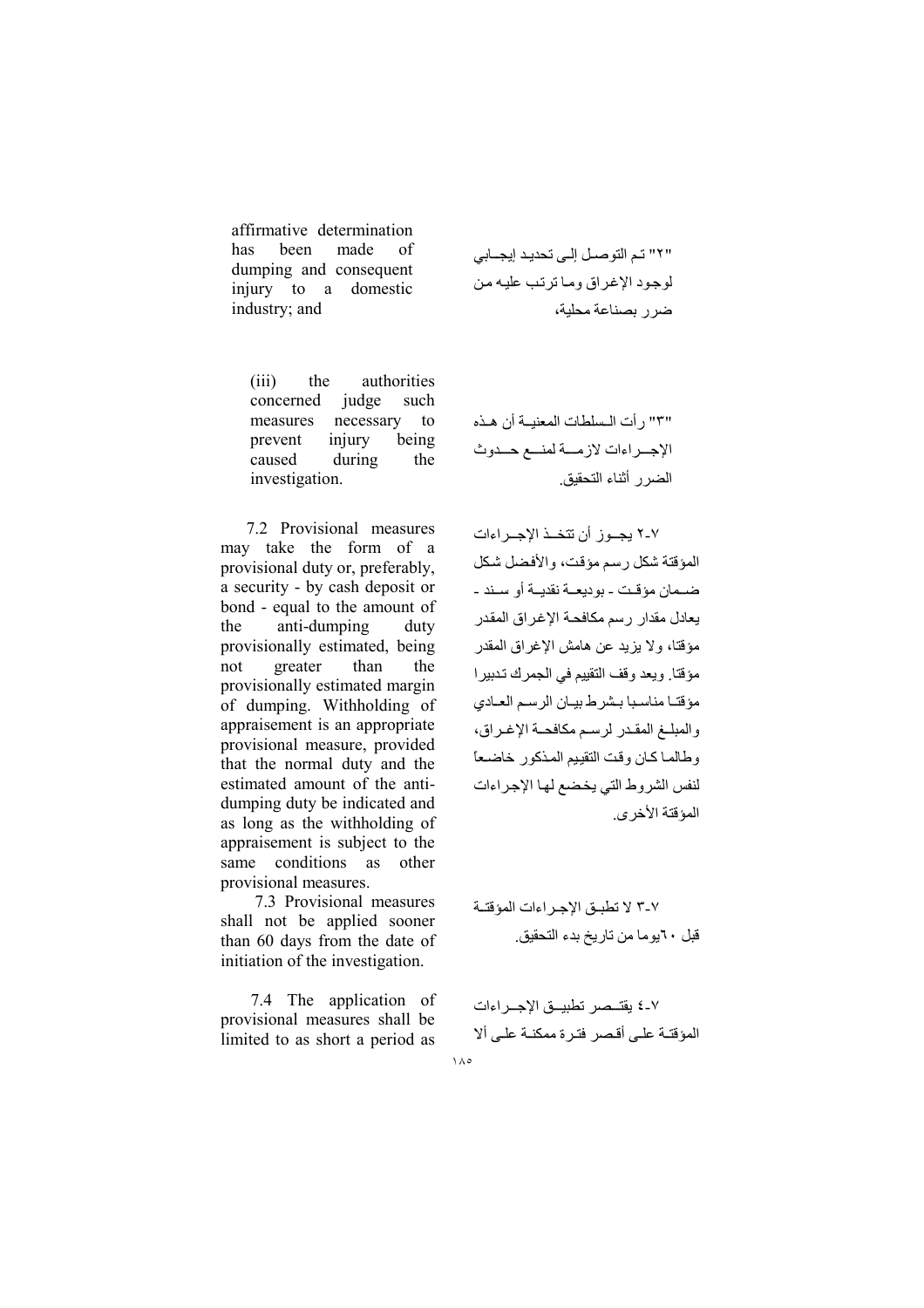possible, not exceeding four months or, on decision of the authorities concerned, upon request by exporters representing a significant percentage of the trade involved, to a period not exceeding six months. When authorities, in the course of an investigation, examine whether a duty lower than the margin dumping would of be sufficient to remove injury, these periods may be six and nine months, respectively.

7.5 The relevant provisions of Article 9 shall be followed  $in$ the application  $\sigma$ f provisional measures.

تتجباوز أربعية أشبهر أو لفتيرة لا تتجباوز ستة أشهر - بقرار من السلطات المعنية بنباء علىى طلب مصدرين يمثلون نسبة مئويــة كبيـرة مـن التجـارة المعنيــة وحـين تبحث السلطــات، في مجر ي تحقيق مــا، إذا كان ر سم أدنبي من هــامش الإغر اق كافيـاً لاز السة البيضر ريجيوز أن تكبون هاتيان الفتر تسان سبقة أشسهر وتسبعة أشسهر عليى التو البي

#### Article 8

#### **Price Undertakings**

## المادة ٨ ٨/١\_ التعهدات السعرية

8.1 Proceedings may<sup>19</sup> be suspended terminated  $\alpha$ without the imposition of provisional measures or antidumping duties upon receipt of satisfactory voluntary undertakings from any exporter to revise its price or

٨-١ يجوز ١٩وقف الإجراءات أو إنهاءهـا دون فـرض إجـراءات مؤقتــة أو ر سوم مكافحة الإغر اق عند تلقى تعهـدات تطوعية مرضية من أي مصدر بمر اجعة أسعاره أو وقف صدادراته إلىي المنطقة المعنيــة بأسعـــار إغــراق، بحيــث تقتنــع

<sup>14</sup>The word 'may' shall not be interpreted to allow the simultaneous continuation of proceedings with the implementation of price undertakings except as provided in paragraph 4.

١٩. عبارة "يجوز" نفسر على أنها نعني استمرار الإجراءات جنبا إلـــي جنـــب مـــع نتفيـــذ التعهدات السعربة باستثناء ما هو منصوص علبه في الفقرة ٤.  $\lambda \lambda$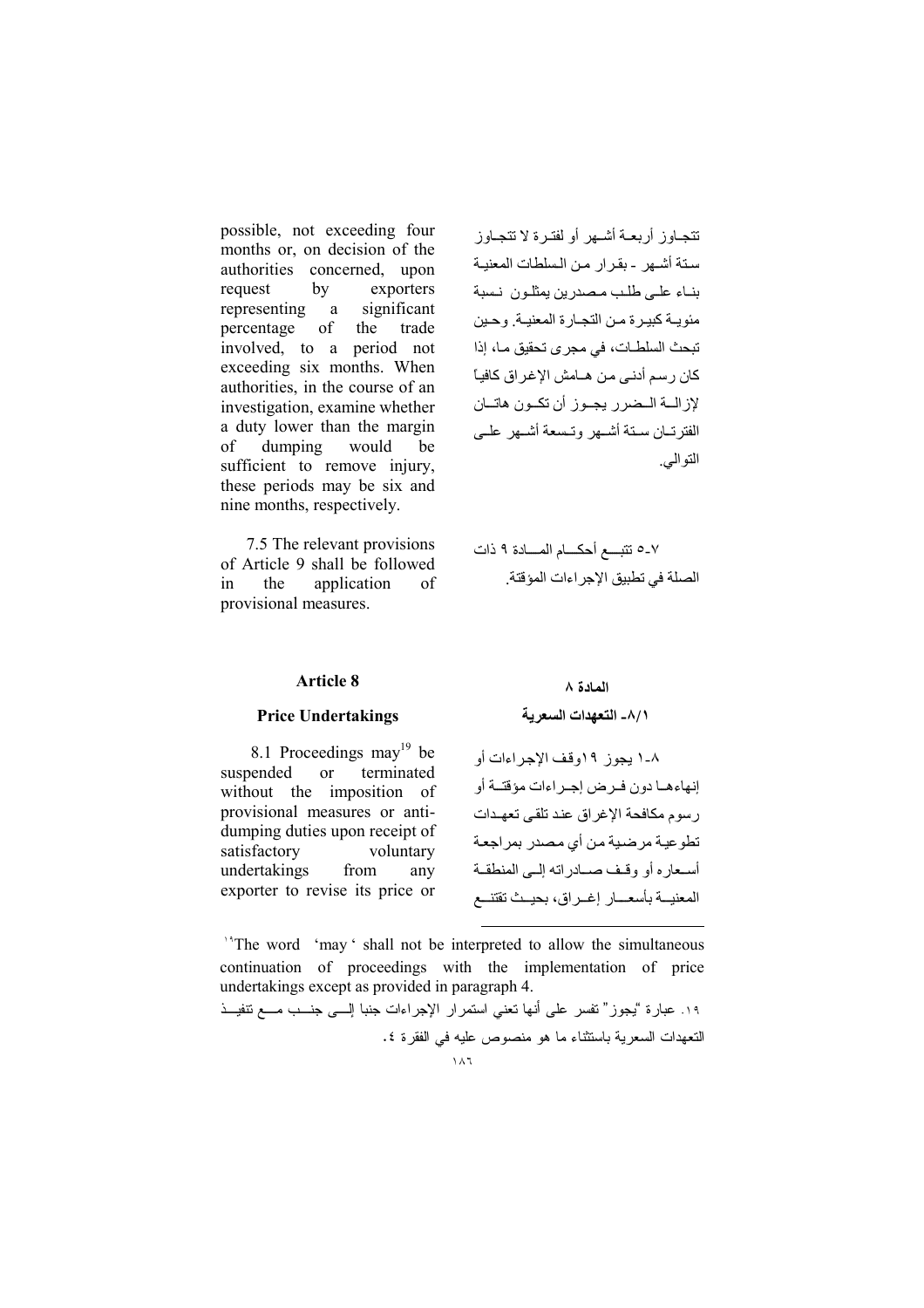to cease exports to the area in question at dumped prices so that the authorities are satisfied that the injurious effect of the dumping is eliminated. Price increases under such undertakings shall not be higher than necessary  $f_{\Omega}$ eliminate the margin  $\alpha$ f dumping. It is desirable that the price increases be less than the margin of dumping if such increases would be adequate to remove the injury to the domestic industry.

8.2 Price undertakings shall not be sought or accepted from exporters unless the authorities of the importing Member have made a preliminary affirmative determination of dumping and caused injury  $\mathbf{b}$ such dumping.

8.3 Undertakings offered need not be accepted if the authorities consider their acceptance impractical, for example, if the number of actual or potential exporters is too great, or for other reasons, including reasons of general policy. Should the case arise and where practicable, the authorities shall provide to the exporter the reasons which have led them to consider acceptance of an undertaking as inappropriate, and shall, to the extent possible, give the exporter an opportunity to make comments thereon.

السلطات بزوال آثار الإغراق الضبارة ولا يجوز أن تتجاوز زيبادات الأسعار وفق هذه التعهدات مـا هـو ضـروري لإزالــة هـامش الإغـراق ومـن المستـصوب أن تكون زيبادات الأسبعار أقبل مين هيامش الإغير اق اذا كسانت كافسة لاز السة البضر ر اللاحق بالصناعة المحلية

٨-٢ لا تطلب تعهدات الأسعار أو تقبل من المصدرين مـالـم تكـن سـلطات العضو المستورد قد توصلت إلى تحديد أولمي إيجابي للإغراق والمضرر الناشئ عنه

٣-٨ لا تقبل التعهدات المقدمــة إذا اعتبرت السلطات قبولها غير عملي، وعلى ســبيل المثـــال إذا كـــان عــدد المــصدر بن الفعلبين أو المحتملين كبير أ للغابـة، أو لأي أسباب أخرى بما فيها أسباب السياسة العامة وتبلغ السلطات المصدرين، إذا استدعت الحسالة وكسان ذللك عمليسا بالأسباب التبى دفعتها إلى اعتبار قبول التعهد غير مناسب وتتيح للمصدر بقدر الإمكان فرصة التعليق على هذه الأسباب.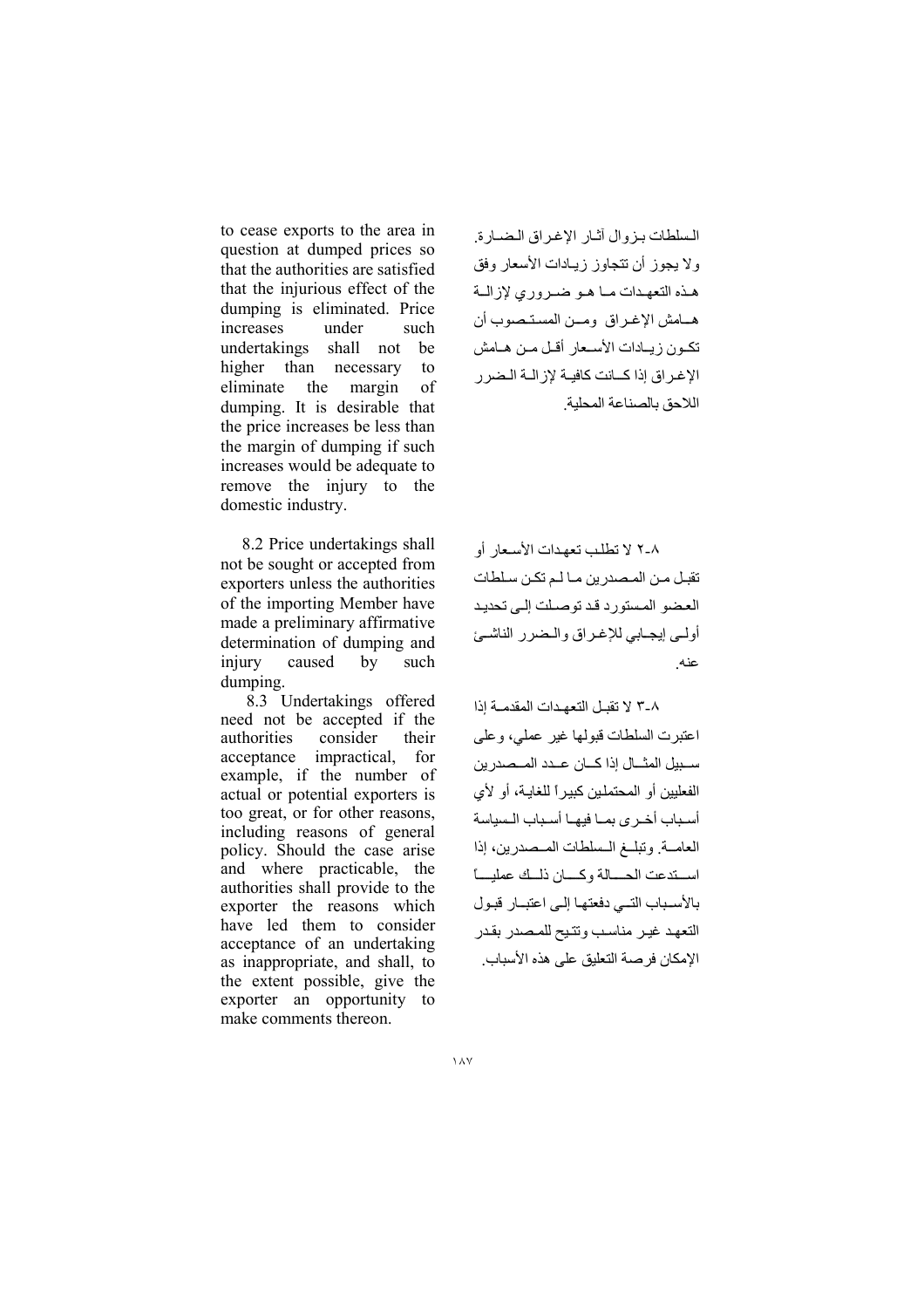8.4 If an undertaking is accepted, the investigation of dumping and injury shall nevertheless be completed if the exporter so desires or the authorities so decide. In such a case. if a negative determination of dumping or injury is made, the undertaking shall automatically lapse. except in cases where such a determination is due in large part to the existence of a price undertaking. In such cases, the authorities may require that an undertaking be maintained for a reasonable period consistent with the provisions of this Agreement. In the event that an affirmative determination of dumping and injury is made, the undertaking shall continue consistent with its terms and the provisions  $\alpha$ f this Agreement.

8.5 Price undertakings may be suggested by the authorities of the importing Member, but no exporter shall be forced to enter into such undertakings. The fact that exporters do not offer such undertakings, or do not accept an invitation to do so, shall in no way prejudice the consideration of the case. However, the authorities are free to determine that a threat of injury is more likely to be realized if the dumped imports continue.

٨-٤ إذا قبل تعهد ما يستمر مع ذلك استكمال التحقيق في الاغر اق والضر راذا ر غب المصدر أو قررت السلطات ذلك و في هذه الحالة ينقضي التعهد أو تو مــاتيكياً إذا تم التوصل إلى تحديد سلبي للإغـر اق أو البضر ر ، إلا في الحسالات التبي يكبون فيهـا هـذا التحـديد ر اجعـاً إلى حد كبير اللي وجبود تعهد الأسعيار وفي هذه الحيالات يجــوز للــسلطـات أن تــشتر طـ استمـــر ار التعهد إلى فتر ة منــاسبة تتفق مـع أحكــام هذا الاتفاق ِ فإذا تم التوصيلِ إلى تحديد ابحسابي بالإغسر اق والسضير ر استمير التعهد وفقـاً لأحكــامه وأحكام هذا الاتفـاق

٨-٥ يجــوز أن تقتــرح ســـلطات العضو المستورد تعهدات الأسعار إلا أنبه لا يجوز إجبار أي مصدر على تقديم هذا التعهد. ولا يؤدي عدم عرض المصدرين لمثل هذا التعهد أو عدم قبولهم للدعوة إلى ذلك إلى المساس بنظر الدعوى، إلا أنه من حـق الـسلطات أن تحدد أن خطـر\_ الـضر\_ر\_ أكثـــــــر احتمـــــالا إذا اســـــتمرت و ار دات الاغر اق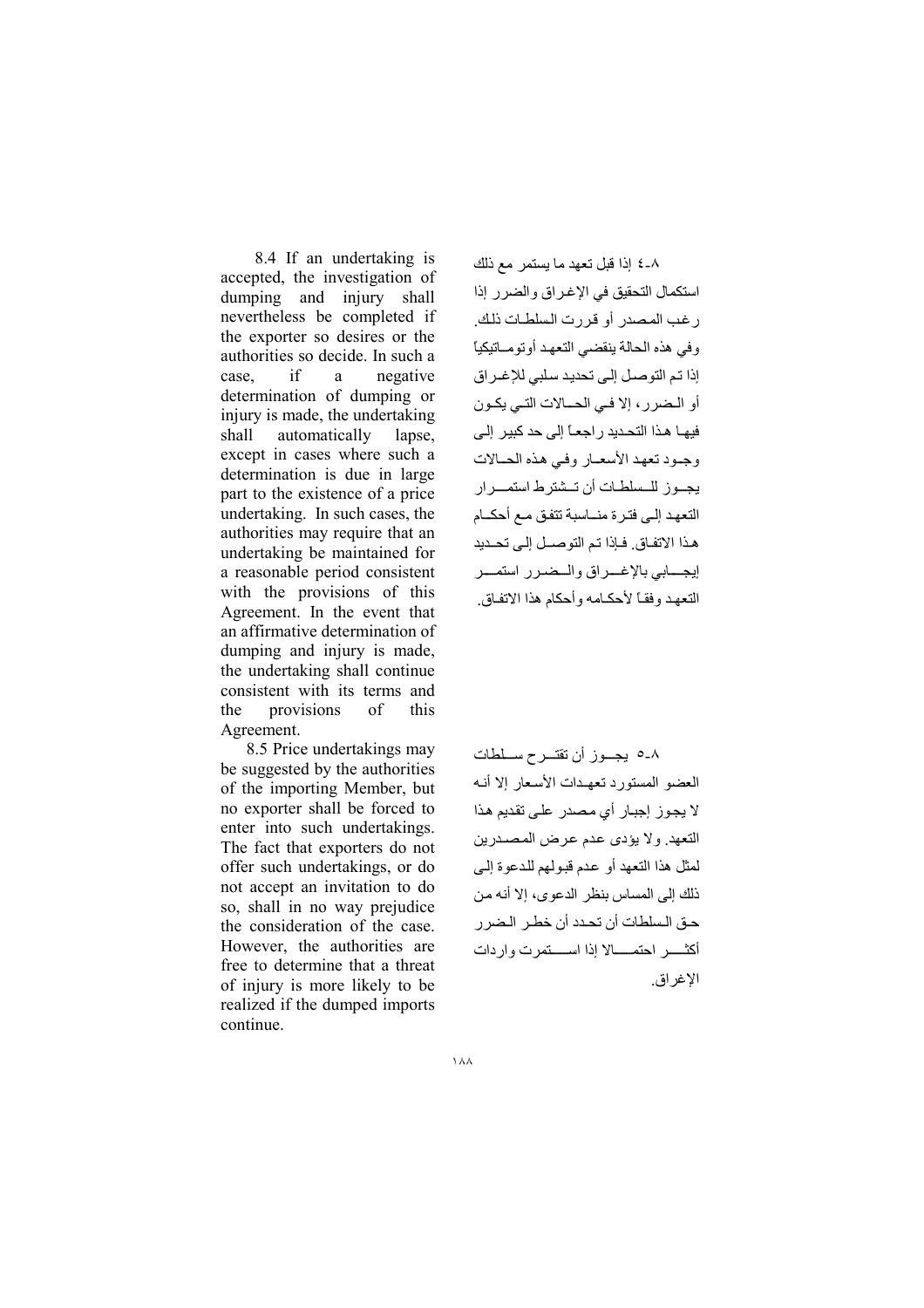of **8.6** Authorities an importing Member may require any exporter from whom an undertaking has been accepted to provide information periodically relevant to the fulfillment of such an undertaking and to permit verification of pertinent data. In case of violation of an undertaking, the authorities of the importing Member may take, under this Agreement in conformity with its provisions, expeditious actions which may constitute immediate application provisional of using the best measures information available. In such cases, definitive duties may be levied in accordance with this Agreement products  $\alpha$ entered for consumption not more than 90 days before the application of such provisional measures, except that any such retroactive assessment shall not apply to imports entered before the violation of the undertaking.

### **Article 9**

### **Imposition and Collection of Anti-Dumping Duties**

9.1 The decision whether or not to impose an anti-

٨-٦ بجوز أن تشتر ط سلطات أي عضو مستورد أن يقدم أي مصدر قبلت تعهده بالأسعار معلومات دورية عن وفائـه بهذا التعهد، و أن يسمح بالتحقق من البيانات ذات السصلة ويجبوز لمسلطات العبضو المستور دة في حالة انتهاك التعهد أن تتخذ، بمقتبضي هبذا الاتفياق ووفقيا لأحكاميه، احر اءات عباحلة قد تشكل تطبيقاً عباجلاً لإجسراءات مؤقتسة باستخسدام أفسضل معلومات متاحة، وفي هـذه الحـالة بجـوز فرض رسوم نهيائية وفقياً لهيذا الاتفاق على المنتجبات التبي دخلت للاستهيلاك قبل مـالا يزيد عن ٩٠ يومــّا مـن تطبيق هسذه الاجسر اءات المسؤقتة إلا أن هسذا الأثير الرجعي لا ينطبق على البواردات التي دخلت قبل انتهاك التعهد

> المادة ٩ ٩/١- فرض رسوم مكافحة الإغراق وتحصيلها

1-1 يصدر القرار بفرض رسم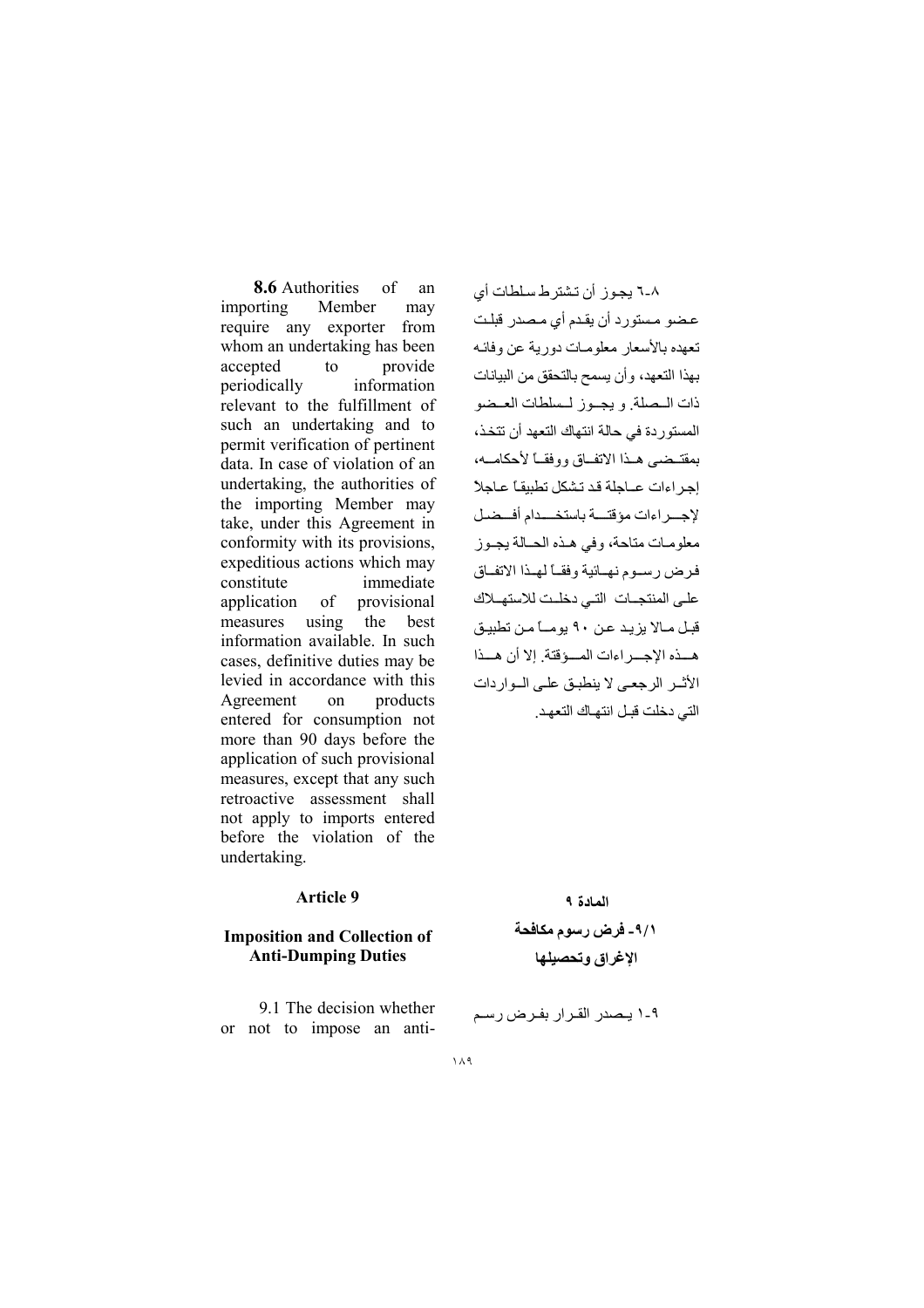dumping duty in cases where all requirements  $for$ the imposition have been fulfilled. and the decision whether the amount of the anti-dumping duty to be imposed shall be the full margin of dumping or less, are decisions to be made by the authorities of the importing Member. It is desirable that the imposition be permissive in the territory of all Members, and that the duty be less than the margin if such lesser duty would be adequate to remove the injury to the domestic industry.

9.2 When an antidumping duty is imposed in respect of any product, such anti-dumping duty shall be collected in the appropriate amounts in each case, on a non-discriminatory basis on imports of such product from all sources found to be dumped and causing injury, except as to imports from those sources from which price undertakings under the terms of this have Agreement been accepted. The authorities shall name the supplier or suppliers of the product concerned. If, however. several suppliers from the same country are involved. and it is impracticable to name all these suppliers, the authorities may name the supplying country concerned. If several suppliers

مكافحة الإغراق أو عدم فرضه عند توافر كل متطلبات فرضه، والقرار بما إذا كان مقدار رسم مكافحة الإغراق المفر وض هو كل هامش الاغر اق أو أقل منه عن سلطات العضو المستورد ومن المستصوب أن يكون الغـر ض فـر ض الر سـو م مسمو حـًّا يسه فسي أد اضسي كسل الأعيضياء، و أن يكون الرسم أقل من هامش الإغراق إذا كان هذا الرسم الأقل كافعاً لإزالة الضرر اللاحق بالصناعة المحلبة

٢-٢ عنبد فيرض رسيم مكافحية الإغراق على منتج مـا، يحصل هذا الرسم بالمقـادير المناسـبة فـى كـل حالـة وعلـى أســاس غيــر تمييــزي، علــي واردات هــذا المنتج من كل المصادر التي يتضح أنها تقسوم بسالإغراق وتسسبب السضرر ، إلا البوار دات من المصادر التبي قبلت منهيا تعهدات أسعار بمقتضبي أحكام هذا الاتفاق وتحدد المسلطات أسم مورد أو موردي المنتج المعنى، إلا أنه إذا وجد عدد من الموردين من نفس البلد ولم يكن من العملي إعسلان أسسماء كسل المسوريين، يجسوز للسلطات أن تعلن أسم البلد المورد المعنى فإذا وجد عدة موردين من أكثر من بلد يجوز للسلطات أميا أن تعلن أسماء كيل المسور دين أو - إذا لسم يكــن ذلــك عمليـــاً -أسماء كل البلدان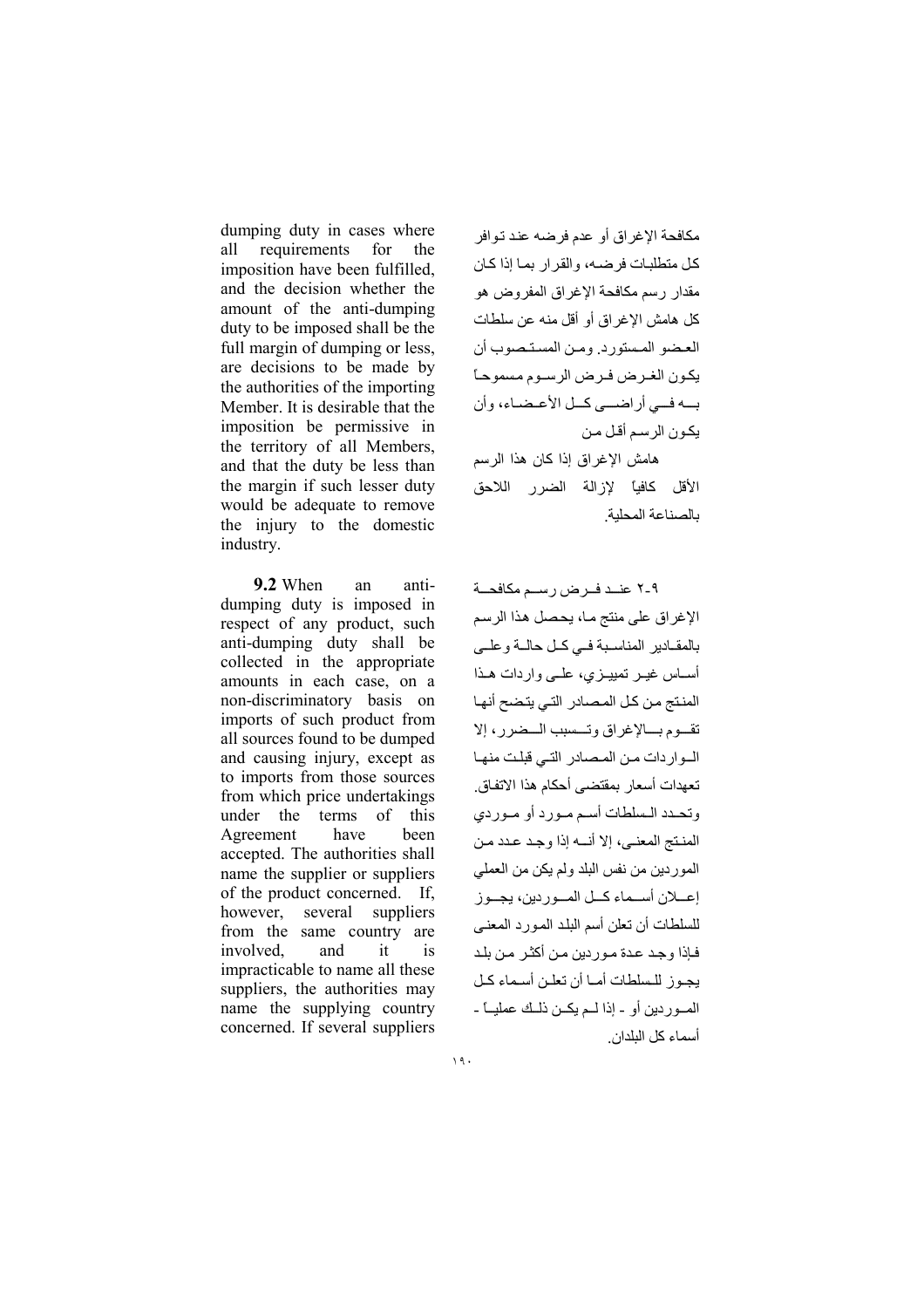from more than one country are involved, the authorities may name either all the suppliers involved, or, if this is impracticable, all the supplying countries involved.

9.3 The amount of the anti-dumping duty shall not exceed the margin of dumping as established under Article 2.

> 9.3.1 When the amount of the anti-dumping duty is assessed on a retrospective basis, the determination of the final liability for payment of anti-dumping duties shall take place as soon as possible, normally within 12 months, and in no case more than 18 months, after the date on which a request for a final assessment of the amount of the anti-dumping duty has been made<sup>20</sup>. Any refund shall be made promptly and normally in not more than 90 days following the determination of final liability made pursuant to this sub-paragraph. In any case, where a refund is not

۹-۳ لا بتجاوز مقدار رسم مكافحة الإغراق هامش الإغراق كما هو محدد بمقتضبي المادة٢.

٩-٢-١ عند تقييم مقـدار رسـم مكافحة الإغراق بأثر رجعي يجرى تحديد الالتزام النهائي - بدفع ر سوم مكافحة الإغراق بأسرع ما يمكن، وعادة خلال ١٢ شهرا، بحيث لا تزيد بـأى حـال عـن ١٨ شـهر بعـد تباريخ تقديم طلب التقييم النهبائي لمقدار رسم مكافحة الإغراق٢٠. ويتم أى استرجاع للأموال علىي وجه السرعة، وعبادة قبيل انقضياء ٩٠ يومــًا من تاريخ التحديد النهـائي للالتسزام بمقتسضى هسذه الفقسرة الفرعية، وفي كل الحالات، وعندما لا يتم إعادة الأموال خلال ٩٠ بومسا، تقدم السلطات تفسير أ إذا طلب منها ذلك

<sup>&</sup>lt;sup>\*</sup>It is understood that the observance of the time-limits mentioned in this subparagraph and in subparagraph 3.2 may not be possible where the product in question is subject to judicial review proceedings.

٢٠ ـ من المفهوم أن مراعاة الحدود الزمنية المذكور ة في هذه الفقر ة الفر عيـة وفـي الفقر ة الفر عيـةً ٢-٢ قد لا يكون ممكنا إذا كان المنتج قيد البحث موضع إجراءات إعادة نظر قضائية.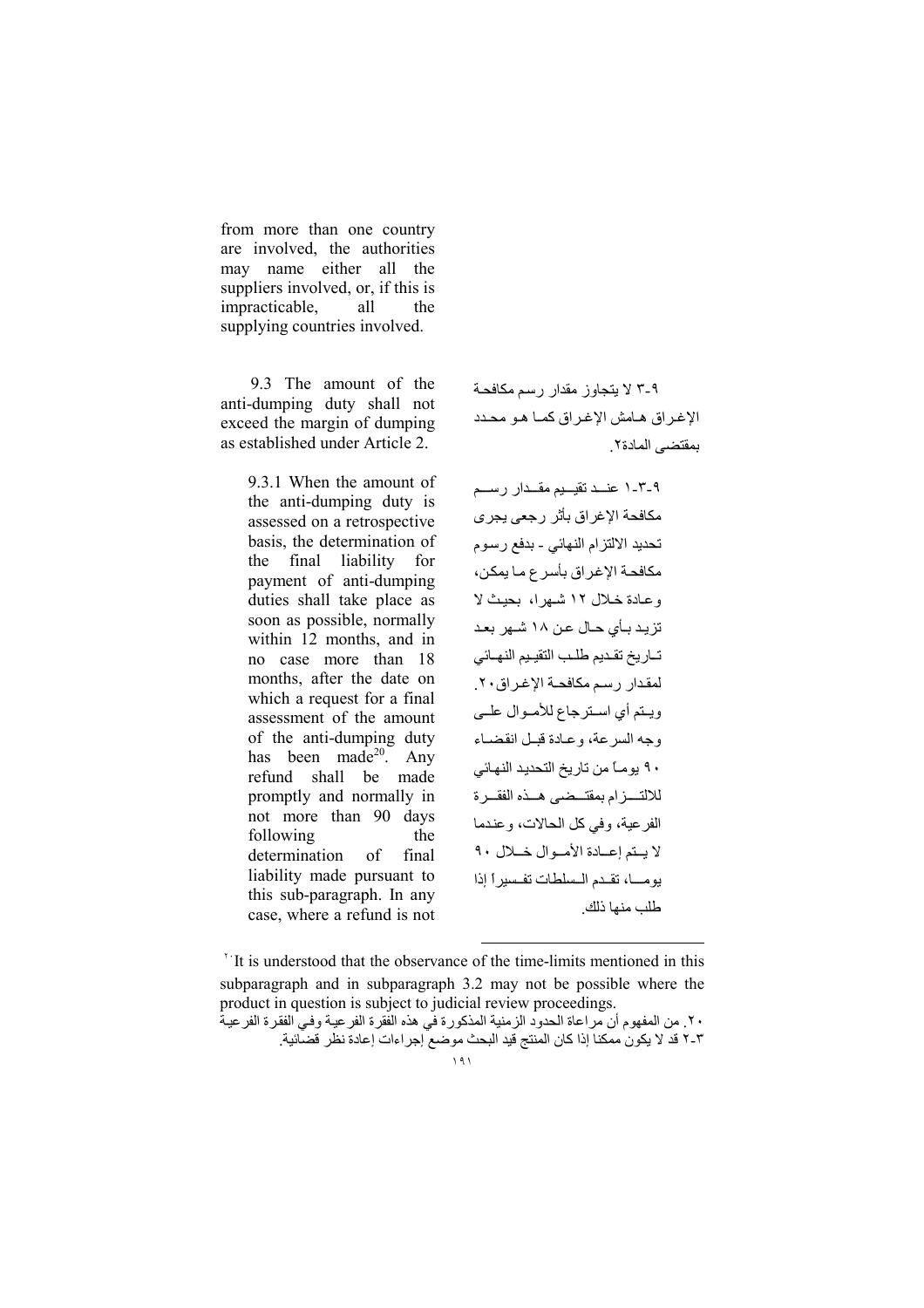made within 90 days, the authorities shall provide an explanation if  $SO<sub>SO</sub>$ requested.

9.3.2 When the amount of the anti-dumping duty is assessed on a prospective basis, provision shall be made for a prompt refund, upon request, of any duty paid in excess of the margin of dumping. A refund of any such duty paid in excess of the actual margin of dumping shall normally take place within 12 months, and in no case more than 18 months, after the date on which a request for a refund. duly supported by evidence, has been made by an importer of the product subject to the anti-dumping duty. The refund authorized should normally be made within 90 days of the above-noted decision.

9.3.3 determining In whether and to what extent a reimbursement should be made when the export price is constructed in accordance with paragraph 3 of Article 2, authorities should take account of any change in normal value, change any costs  $in$ incurred hetween importation and resale, and any movement in the ٢-٣-٢ عند تقييم مقـدار رسـم مكافحــة الإغــراق علــى أســـاس أن تتخذ الإجراءات على وجه السرعة لإعـادة أي رسـم دفـع زيــادة عـن هــامش الإغــراق عنــد الطلـب. ويعاد الرسم الذي دفع زيادة عن هامش الإغراق الفعلي عـادة قبل انقسضاء ١٢ شهسراً علسى ألا تتجاوز في أي الأحوال ١٨ شهراً من تقديم مستورد المنتج الخاضع لرسم مكافحة الإغراق طلبأ بالسداد معـززأ بالأدلـة وعنـد التصريح بالرد يجب السداد عبادة قبـل انقضـاء ٩٠ يـوم مـن القرار سـالف الذكـر

٩-٣-٣ تأخذ السلطات في اعتبار هـا عند تحديد ما إذا كان السداد واجباً و مـــداه حـــين يكــــون التـــصدير مستنبطاً وفقاً للفقرة ٣ من المادة ٢، أي تغير في القيمة العادية، وأي تغيـر فـي التكــاليف المتحملــة بــين الاستيراد وإعادة البيع وأي تحرك في سعر إعـادة البيـع انعكس فيمـا بعد علمي أسعمار البيم، وتحسب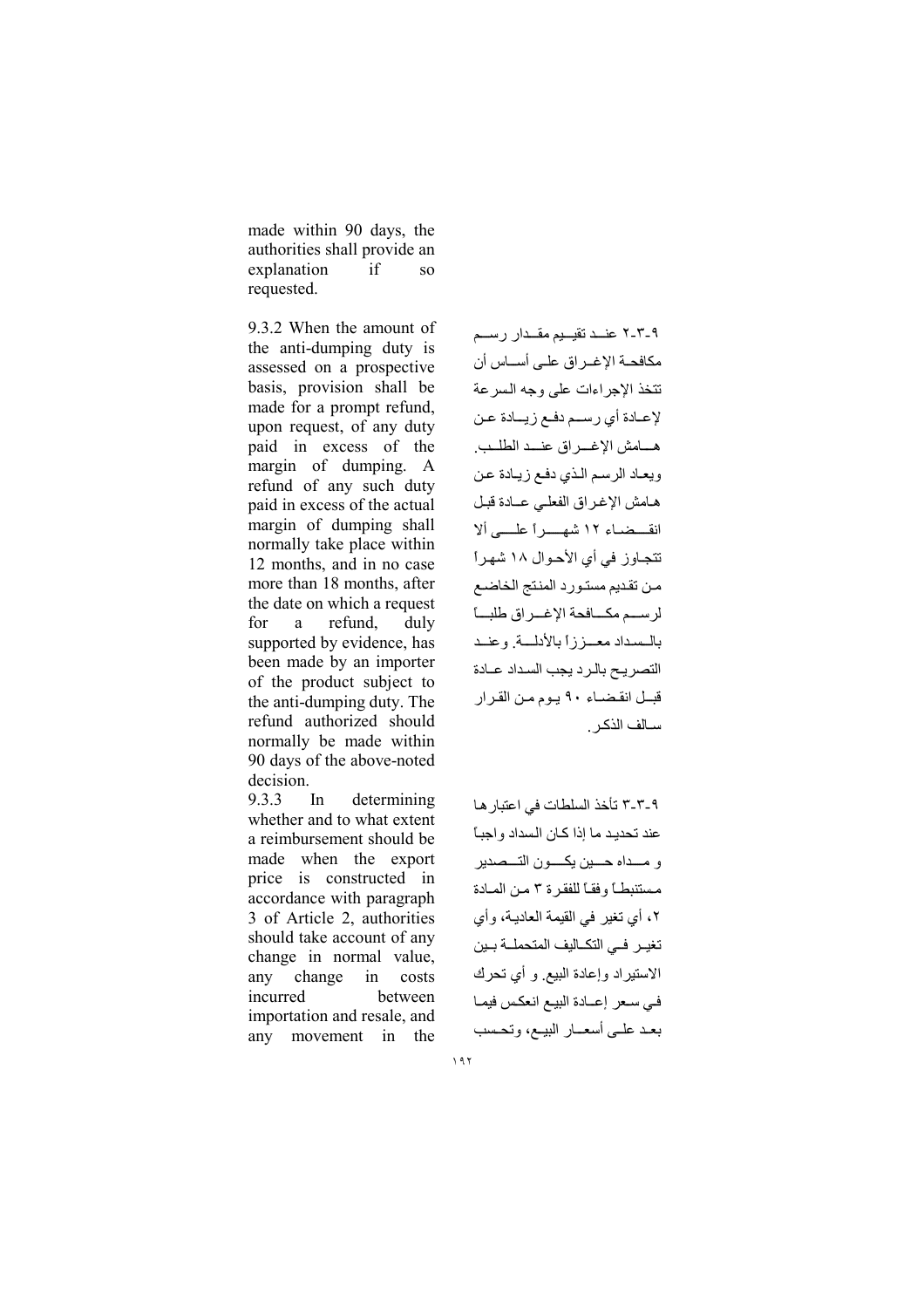resale price which is duly reflected in subsequent selling prices, and should calculate the export price with no deduction for the amount of anti-dumping duties paid when conclusive evidence of the above is provided.

9.4 When the authorities have limited their examination in accordance with the second sentence of paragraph 10 of Article 6, any anti-dumping duty applied to imports from exporters or producers not included in the examination shall not exceed:

> (i) the weighted average margin of dumping established with respect to the selected exporters or producers or

> (ii) where the liability for payment of anti-dumping duties is calculated on the basis of a prospective normal value the difference between the weighted average normal value of the selected exporters or producers and export prices of the exporters or producers not individually examined,

Provided that the authorities shall disregard for the purpose of this paragraph any zero and *de minimis* margins and margins

سعر التصدير دون استقطاع مقدار رسوم مكافحة الإغراق عند تقديم أدلـه قاطعة بما سبق

٩-٤ عندما تكون السلطات قد ضبيقت التحقيق وفقـاً للعبـارة الثانيــة مـن الفقرة ١٠ من المادة ٦ فلا تتجاوز رسوم مكافحة الإغراق المطبقة على الواردات من مصدر بن أو منتجين غير ٍ مدر جين في الددث·

" ٢ " وحيث يحسب الالتزام بدفع رسوم مكسافحة الإغراق علمى أساس قيمة عادية متوقعة، للفرق بين المتوسط المرجح للقيمة العادية للمصدرين أو المنتجين المختــارين وأسـعار تـصدير المـصدرين أو المنتجــين الــذين لــم يتحقــق معهــم انفر ادبا،

بشر ط أن تُسقط السلطات لأغر اض هذه الفقرة أي هو امش صفرية قليلـة الشــأن وأى هـوامش أقـرت بمقتضـى الظـروف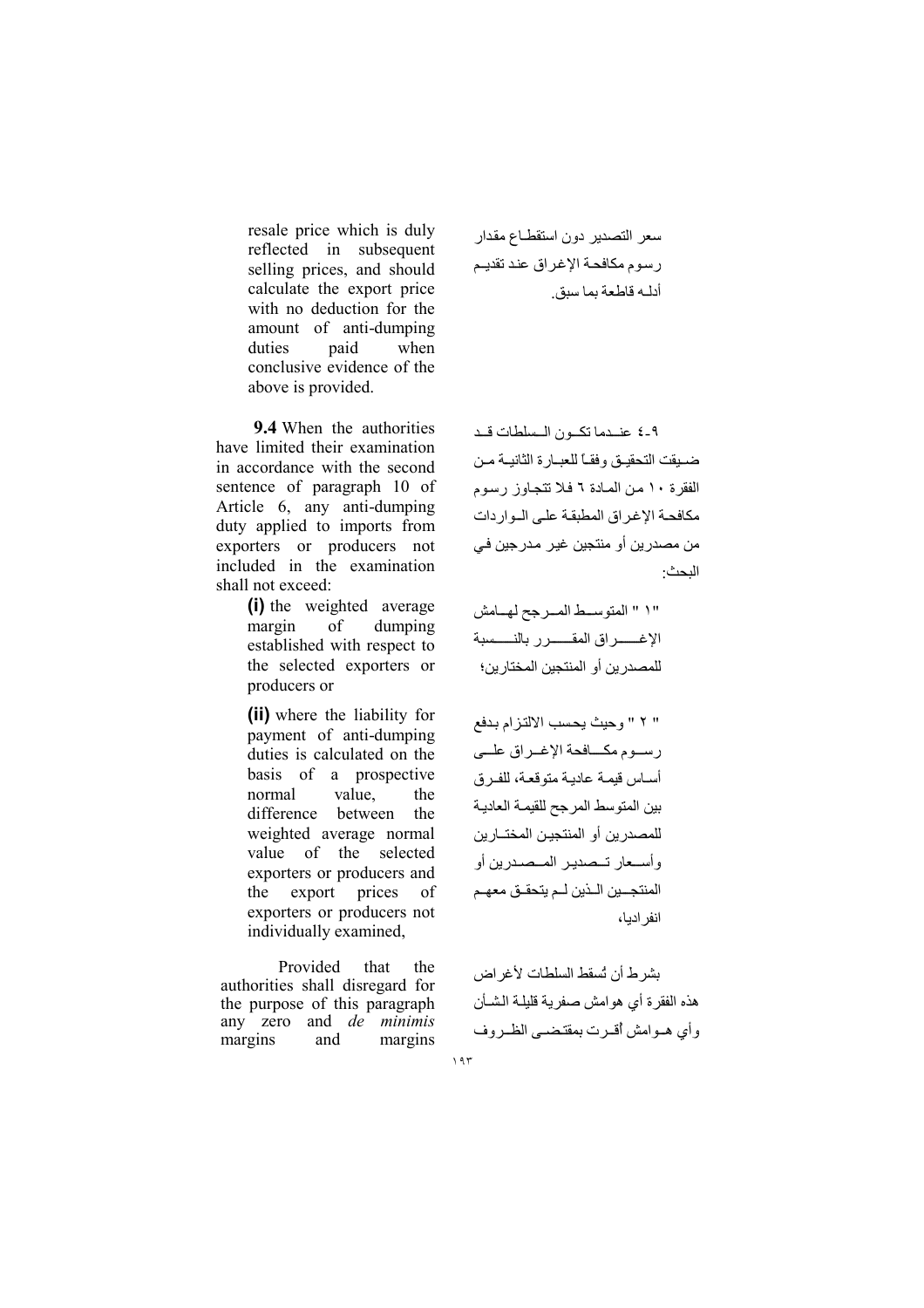established under the circumstances referred to in paragraph 8 of Article 6. The authorities shall apply individual duties or normal values to imports from any producer exporter or not included in the examination who has provided the necessary information during the course of the investigation, provided for **as** in subparagraph 10.2 of Article 6.

9.5 If a product is subject to anti-dumping duties in an importing Member. the authorities shall promptly carry out a review for the purpose of determining individual margins of dumping for any exporters or producers in the exporting country in question who have not exported the product to the importing Member during the period of investigation. provided that these exporters or producers can show that they are not related to any of the exporters or producers in the exporting country who are subject to the anti-dumping duties on the product. Such a review shall be initiated and carried out on an accelerated basis compared to normal duty assessment and review proceedings in the importing Member. No anti-dumping duties shall be levied on imports from such exporters or producers while the review is

المشار إليهما الفقرة ٨ من المسادة ٦. و تطبق السلطات رسوميا فرديبة أو قيميا عاديــة علــي الــوار دات مــن أي مـصدر أو منتج لم يدرج في البحث وقدم المعلومات اللاز مـــة فـــى مجــر ى التحقيــق كمــا تــنص الفقرة الفر عية ١٠-٢ من المادة ٦

٩-٥ إذا كــان منــتج مــا خاضـــعاً لرسوم مكافحة الإغراق في عضو مستورد تجرى المسلطات علمى وجسه المسرعة مراجعة لتحديد هوامش فرديبة للإغراق بالنسبة لأي مصدرين أو منتجين في البلـد المصدر المعنى لم يقوموا بتصدير المنتج إلى البلد المستورد خلال فترة التحقيق، بسشر ط أن يبسين هسؤلاء المسصدرين أو المنتجين أنهم لا يرتبطون بـأى مصـدرين أو منتجين في البلـد المـصدر خـــاضعين لرسوم مكافحة الإغراق على المنتج وتبدأ هذه المر اجعية وتجرى على وجبه السرعة بالمقارنة بسإجراءات تقدير الرسسوم والاستقعراض العاديسة لسدى العسضو المستورد. ولا تفرض أي رسوم مكافحة إغـراق علــي الـواردات مــن هـؤلاء المسصدرين أو المنتجسين أتتساء إجسر اء المر اجعة. إلا أنه يجوز للسلطات أن توقف التقييم فيي الجمرك و/أو تطلب ضمانات لمضمان إمكسان فرض رسوم مكسافحة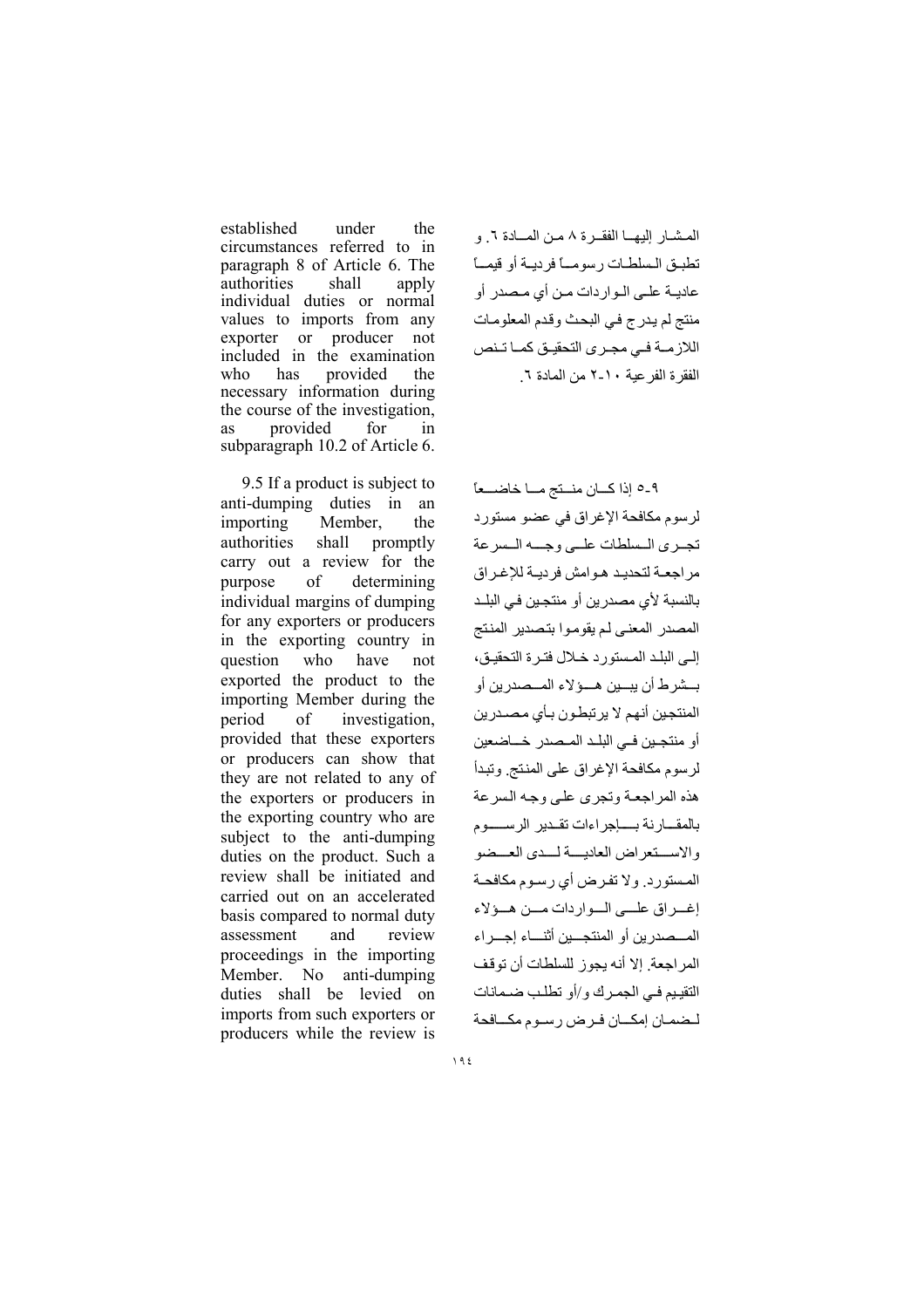being carried out. The authorities may, however, withhold appraisement and/or request guarantees to ensure that, should such a review result in a determination of dumping in respect of such producers or exporters, antidumping duties can be levied retroactively to the date of the initiation of the review.

## Article 10

#### **Retroactivity**

 10.1 Provisional measures and anti-dumping duties shall only be applied to products which enter for consumption after the time when the decision taken under paragraph 1 of Article 7 and paragraph 1 of Article 9, receptively, enters into force, subject to the exceptions set out in this Article.

 10.2 Where a final determination of injury (but not of a threat thereof or of a material retardation of the establishment of an industry) is made or, in the case of final determination of a threat of injury, where the effect of the dumped imports would, in the absence of the provisional measures, have led to a determination of injury, anti-dumping duties may be levied retroactively for the period for which provisional الإغـراق بـأثر رجعـى حتـى تـاريخ بـدء المر اجعــــة إذا أدت هـــذه المر اجعـــة إلـــي تحديد الاغـر اق بالنسبـة لهـوْ لاء المنتجبن أو المصدر بن

## ادة ١٠

## ١٠/١ - الأثر الرجعي

١٠-١ لا تنطبســـق الإجـــــــر اءات المؤقتة ورسوم مكافحة الإغراق إلا على المنتجات التي تدخل للاستهلاك بعد وقت بدء سريان القرار المتخذ بمقتضى الفقرة ١ من المعادة ٧ والفقرة ١ من المعادة ٩ علمي التوالي إلا في الحالات الاستثنائية المبينـة في هذه المادة.

١٠-٢ یجوز عند إجراء تحدید نهـائي بالـضرر (ولـيس التهديـد بوجـود الضرر أو التعطيل المادي لإقامة صناعة ما) أو - في حالية التحديد النهائي بوجود خطـر الـضرر - حـين يكـون مـن شـأن واردات الإغراق في غياب الإجراءات المؤقتـة أن تـؤدى إلـى تحديـد الـضرر ، فرض رسوم مكافحة الإغراق بأثر رجعي للفتر ة التي طبقت فيها الإجر اءات المؤقتة إن و جدت .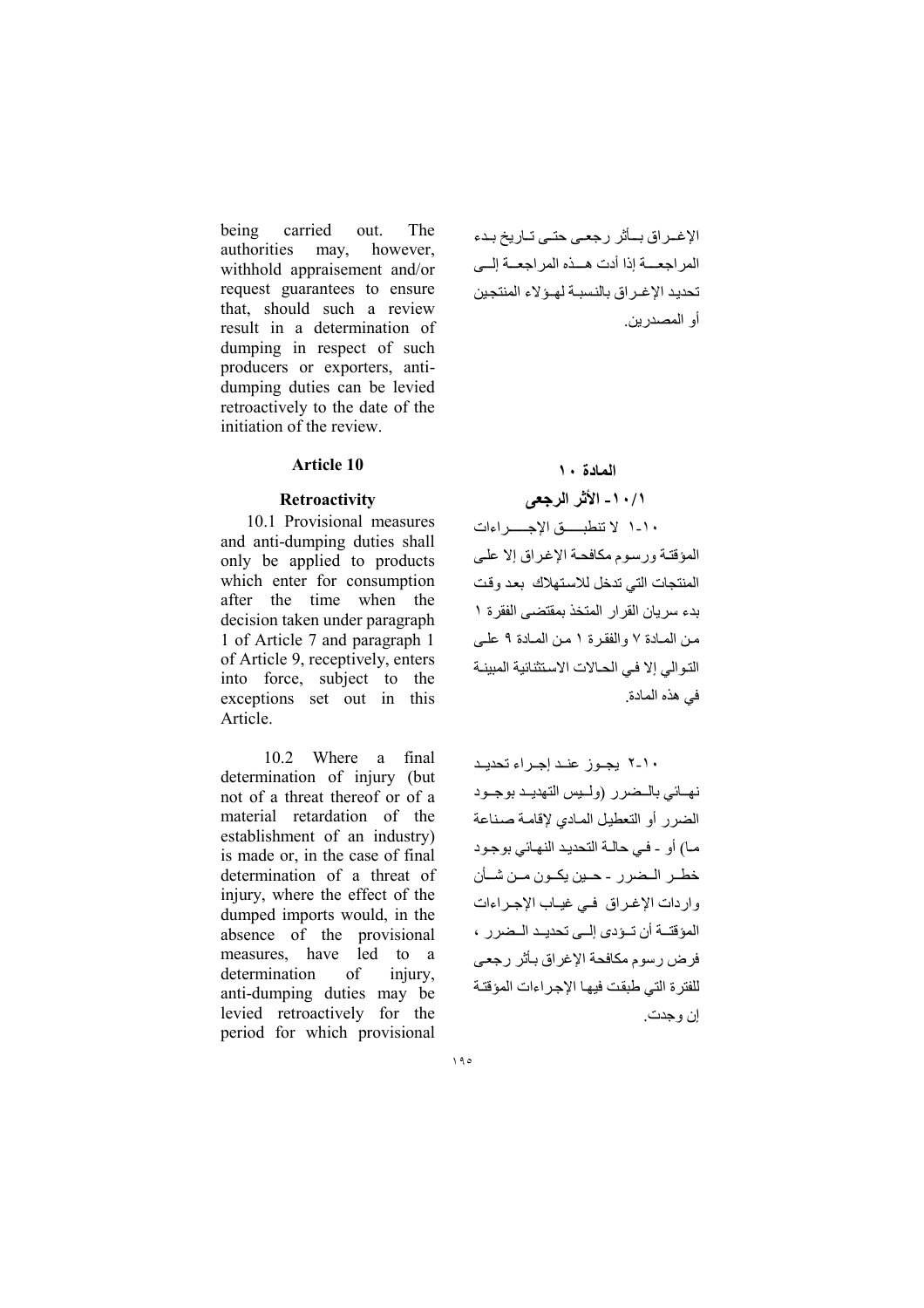measures, if any, have been applied.

10-3 If the definitive antidumping duty is higher than the provisional duty paid or payable **or** the amount estimated for the purpose of the security, the difference shall not be collected. If the definitive duty is lower than the provisional duty paid or payable  $\alpha$ the amount estimated for the purpose of the security, the difference shall be reimbursed or the duty recalculated, as the case may be

10.4 Except as provided in paragraph 2, where a determination of threat of injury or material retardation is made (but no injury has yet occurred) a definitive antidumping duty may be imposed only from the date of determination of threat of injury or material retardation. and any cash deposit made during the period of the application of provisional measures shall be refunded and any bonds released in an expeditious manner.

10.5 Where a final determination is negative, any cash deposit made during the period of the application of provisional measures shall be refunded and any bonds released in an expeditious manner.

١٠-٣ لا بحيصل الفير ق إذا كيان مكافحـة الإغـراق النهـائي أكبـر مـن الرسـم المؤقت الذي دفع أو استحق أومن المبلغ الذي قدر لأغراض الضمان. أما إذا كان الرسيم النهيائي أقبل مين الرسيم المؤقت المدفوع أو المستحق أو من المبلغ الذي قدر لأغراض الضمان فيرد الفرق أو يعاد حساب الر سم

١٠-٤ لا بجوز حبثما بجرى تحديد بخطر الضرر أو التعطيل المادي (و لكن دون حدوث الضرر بعد)، و باستثناء ما نصت عليه الفقرة ٢، فرض رسوم مكافحة الإغراق إلا من تاريخ تحديد خطر الضرر أو التعطيل الملدى ، وترد أي ودبعة نقدبة قدمت في فتر ة تطبيق الإجر اءات المؤقتة وتطلق أي سندات على وجه السرعة.

١٠-٥ إذا كان التحديد النهائي سلبيا تبرد أي وديعية نقديسة قدميت أثنياء فتبرة تطبيق الإجراءات المؤقتة وتطلق أي سندات علي و جه السر عة ِ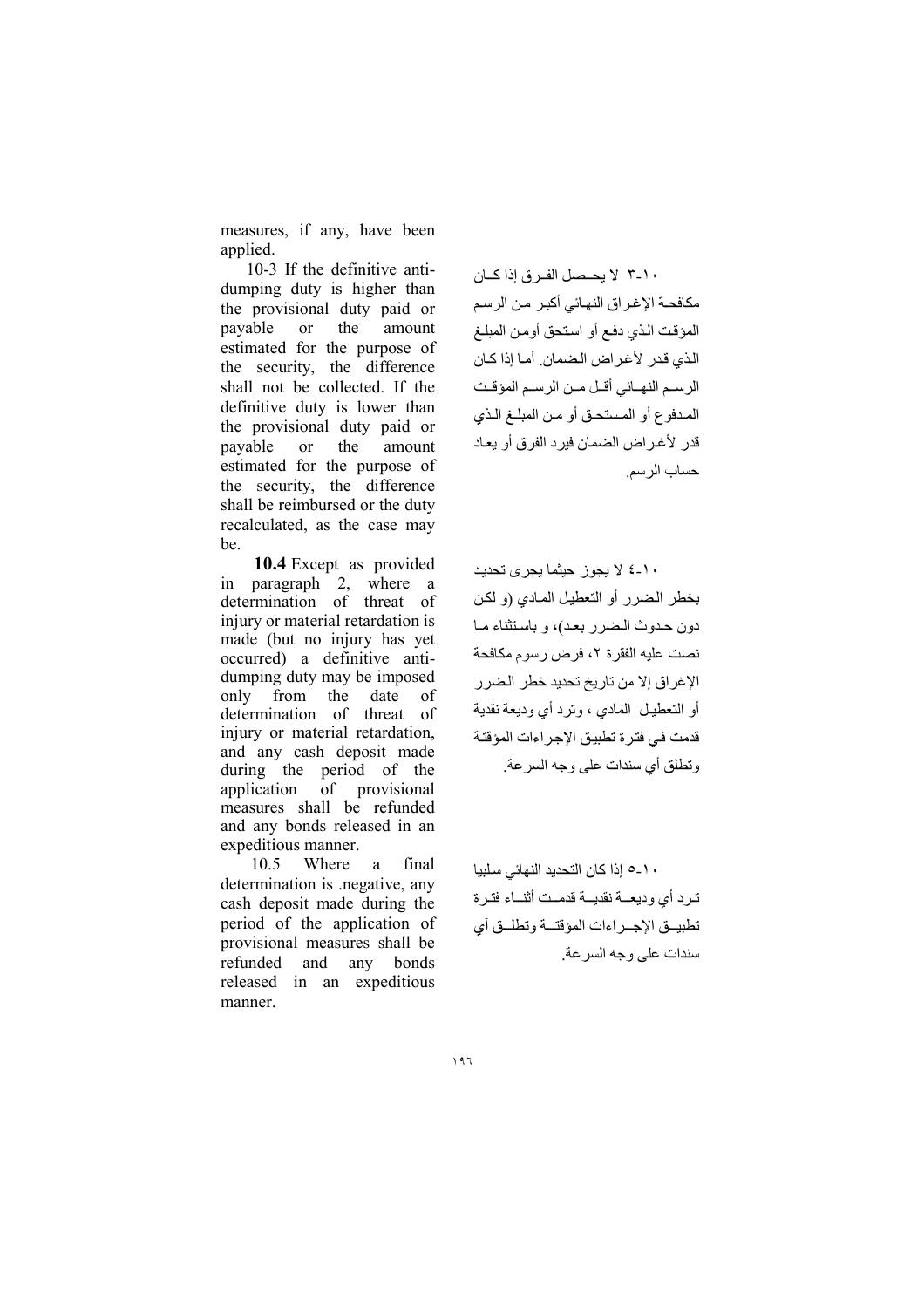10.6 A definitive antidumping duty may be levied on products which where entered for consumption not more than 90 days prior to the date of application of provisional measures, when the authorities determine for the dumped product in question that:

(i) there is a history of dumping which caused injury or that the importer was, or should have been. aware that the exporter practices dumping and that such dumping would cause injury, and

(ii) the injury is caused by massive dumped imports of a product in a relatively short time which in light of the timing and the volume of the dumped imports and other circumstances (such as a rapid build-up of inventories of the imported product)  $is$ likely to seriously undermine the remedial effect of the definitive anti-dumping applied. duty  $\mathsf{to}$ be provided that the importers concerned have been given an opportunity to comment.

10.7 The authorities may, after initiating an investigation. take such measures as the withholding of

۱۰-۲ یُفرض رسم نهائی لمکافحـة الإغــراق علـــى المنتجــات التـــى دخلــت للاستهلاك قبل ما لا بزيد عن ٩٠ بوما من السلطات بالنسبة لمنتج الإغر اق:

" ١" أن هنـاك تار يخــا للإغـر اق الـذي سبب المضرر وأن المستورد كبان يعرف، أو كــان ينبغي أن يعرف، أن المصدر بمبارس الإغراق، وأن مثل هذا الإغراق يمكن أن يسبب ضرر ا؛

"٢" وأن الضرر قدنشأ عن واردات إغراق كبيرة جدا في فترة قيصيرد قسسيبا ومين شبأنسه علي ضيوء توقيست وحجسم واردات الإغـراق وغيـر ذلك مـن الظـروف (مثل سرعة تكدس مخزونسات المنتــج المستورد) أن تقـوض كثيـرا الأثسر العسلاجي لرسسم مكسافحة الإغــراق النهــائي الــذي سيطبــق، بشرط أن تكون الفرصية قد أتيحت للمستـور دبن المعنبين للتعليـق

١٠-٧ يجوز للسلطات بعد بدء التحقيق، أن تتخذ إجر اءات مثل أو بما يلز م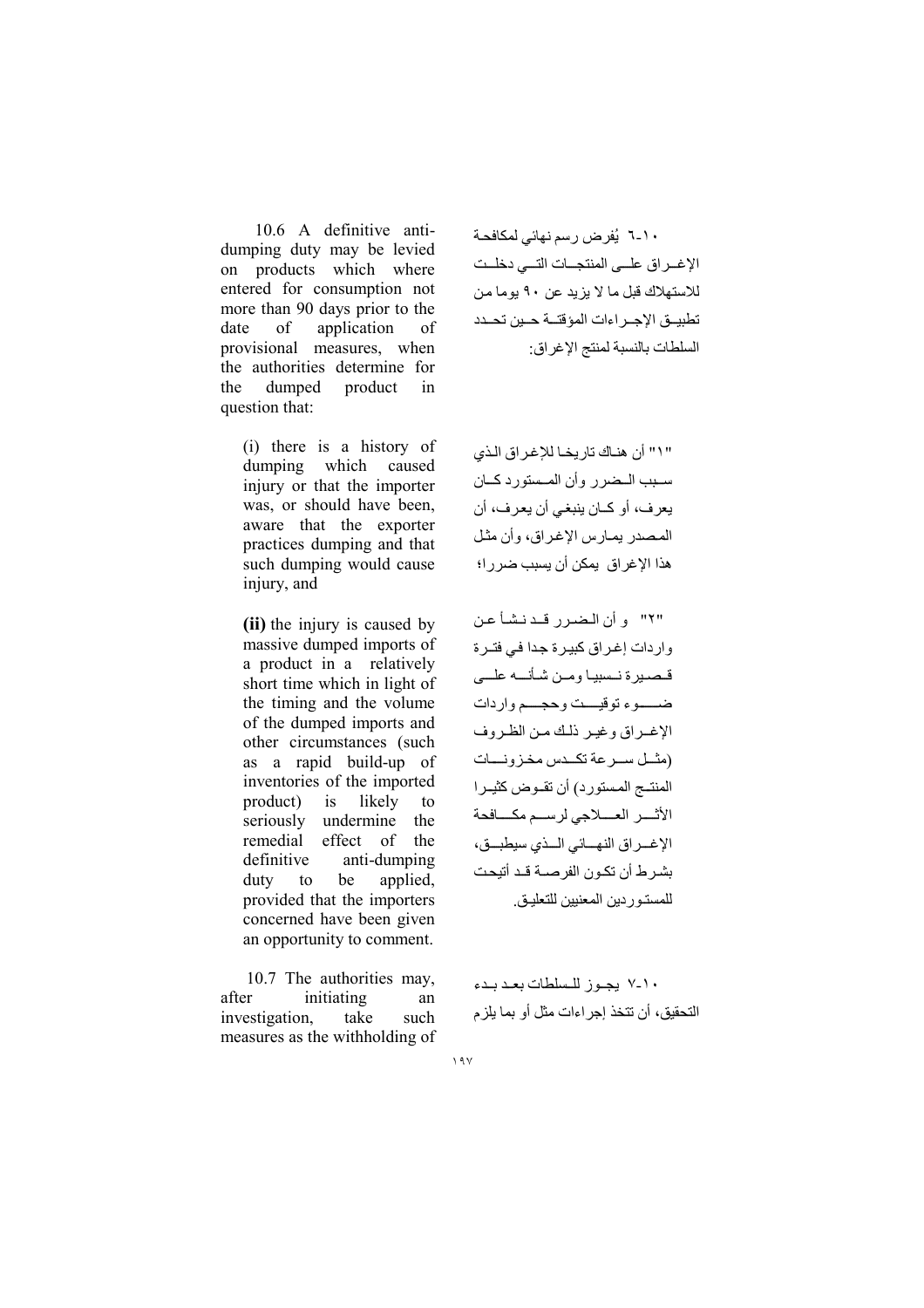appraisement or assessment as may be necessary to collect anti-dumping duties retroactively, as provided for in paragraph 6, once they have sufficient evidence that the conditions set forth in that paragraph are satisfied.

10.8 No duties shall be levied retroactively pursuant to paragraph 6 on products entered for consumption prior to date of initiation of the investigation.

**Article 11** 

## **Duration and Review of Anti-Dumping Duties and Price Undertakings**

**11.1** An anti-dumping duty shall remain in force only as long as and to the extent necessary counteract to dumping which is causing injury.

11.2 The authorities shall review the need for the continued imposition of the duty, where warranted,  $\alpha$ their own initiative or. provided that a reasonable period of time has elapsed since the imposition of the definitive anti-dumping duty, upon request by any interested party which submits positive information substantiating the

لتحصيل رسوم مكافحة الإغراق بأثر رجعي وفق نص الفقرة ٦ إذا توفرت لها أدلة كافية على تحقق الشروط الواردة في تلك الفقر ة

۸-۱۰ لا يجوز فرض رسوم بأثر ر جعبي وفقا للفقر ة ٦ علي المنتجات التبي دخلت للاستهلاك قبل تاريخ بدء التحقيق.

المعادة ١١

# ١ / ١ - مدة رسوم الإجر اءات المؤقتة وتعهدات الأسعار ومراجعتها

١١-١ لا يظـــل رســـم مكافحــــة الإغراق ساريا إلا بالمقدار والمدى اللازمين لمواجهة الإغراق الذي يسبب الضرر ِ

٢-١١ تراجع السلطات ضرورة استمر ار فرض الرسم بمبادر ة منها عند وجود مير رات أو بنياء على طلب طرف ذى مسصلحة يقسدم معلومسات إيجسابية تسعزز ضسرورة المسراجعة٢١ بسشرط انقضاء فترة زمنية مناسبة على فرض رسوم مكافحة الإغراق النهائي ويكون من حق الأطر اف ذات المصلحة أن تطلب

 $19<sub>A</sub>$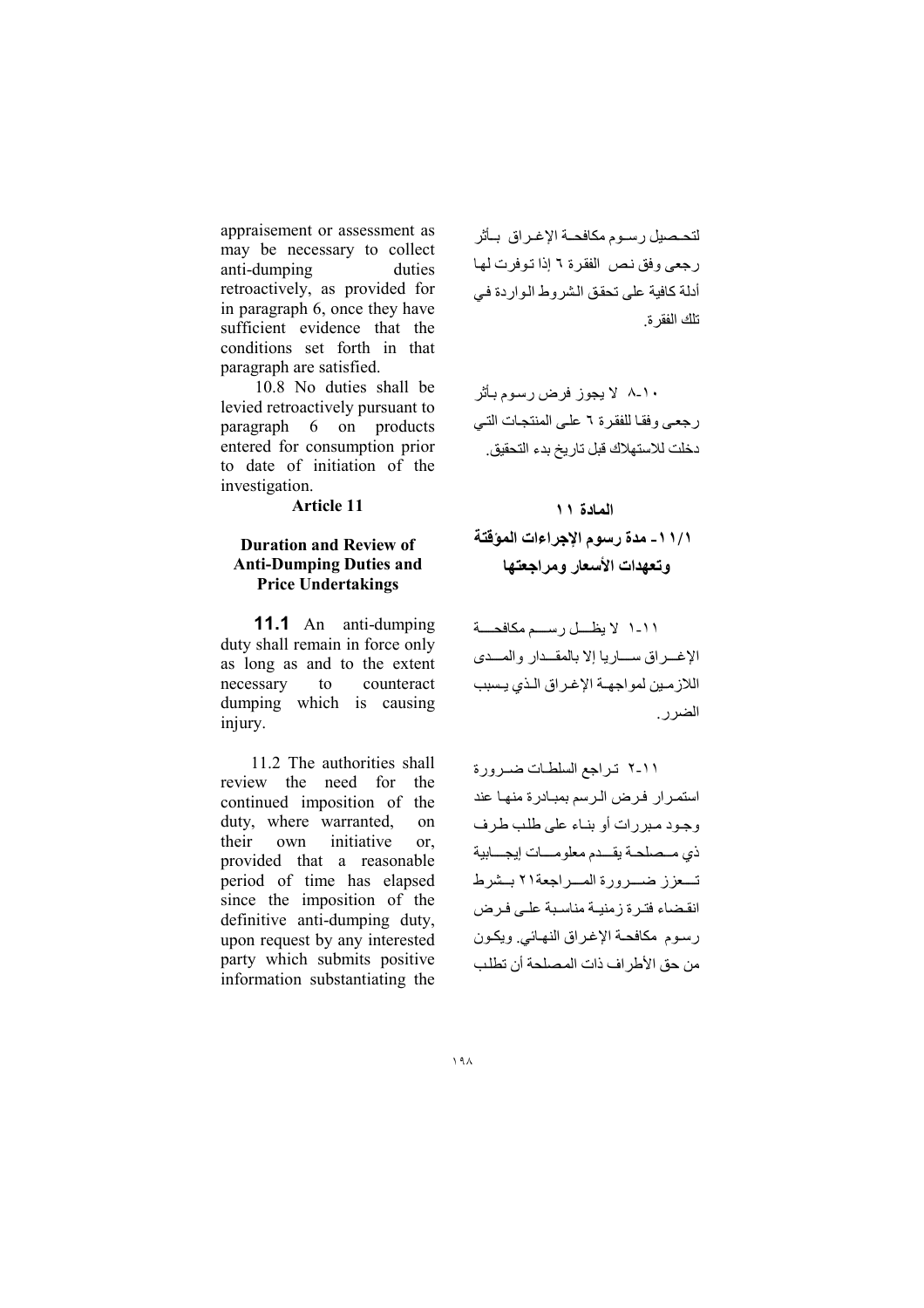need for a review<sup>21</sup>. Interested parties shall have the right to request the authorities to examine whether the continued imposition of the duty is necessary to offset dumping, whether the injury would be likely to continue or recur if the duty were removed or varied, or both. If, as a result of the review under this paragraph, the authorities determine that the antidumping duty is no longer warranted, it shall be terminated immediately.

 3-11 Notwithstanding the provisions of paragraphs 1 and 2, any definitive anti-dumping duty shall be terminated on a date not later than five years from its imposition (or from the date of the most recent review under paragraph 2 if that review has covered both dumping and injury, or under this paragraph), unless the authorities determine, in a review initiated before that date on their own initiative or upon a duly substantiated request made by or on behalf of the domestic industry within a reasonable period of time prior to that date, that the

من الـسلطات بحث مـا إذا كـان اسـتمر ار فرض الرسم ضروريا لمقابلة الإغراق، وما إذا كـان الـضر ر یمكـن أن یـستمر أو ی^3''ـ%ر L8''ـQ إ:t''ـ2ء ا%:F''ـ[ أو -QSیK''p أو الاثنين معـا. فـاذا حـددت السلطات، نتيجــة للمر احعة بمقتضبي هذه الفقر ة أنــه لم بعد هنـاك داع لر سـم مكـافحة الإغـراق، أنهـي الرسم على الفور

٢-١١ مسع عسدم الإخـــــــلال بأحكـــــام الفقـرتين ١ و ٢ ينهــى أي رسـم نهسائي مكافحـــة الإغــراق فـــي موعــد لا یتجاوز خمس سنوات من تاریخ فرضه (أو من تــاريخ آخــر مــر اجعة بمقتضـى الفقر ة ٢ إذا كانت هذه المر اجعة قد غطت كلا من الإغـراق أو الـضرر ، أو بمقتـضى هـذه الفقرة) ما لم تحدد السلطات في مراجعة بدأت بمبادر ة منها أو بناء على طلب معز ز من جانب الصناعة المحلبــة أو باسـمها، خلال فتر ة ز منبـة مناسبة سـابقة علـى هذا التـار يخ، أن مـن شـأن انقـضاء الر سـم أن يؤدى إلى استمرار أو تكرار الإغراق و

<sup>11</sup>A determination of final liability for payment of anti-dumping duties, as provided for in paragraph 3 of Article9, does not by itself constitute a review within the meaning of this Article.

l

 $199$ ٢١. تحديد المبلغ النهائي لرسوم مقاومة الإغراق الواجب دفعها، كما هو منصوص عليه في الفقر ة ٣ من المادة ٩، لاً يعتبر في حد ذاته مراجعه في مفهوم هذه المادة .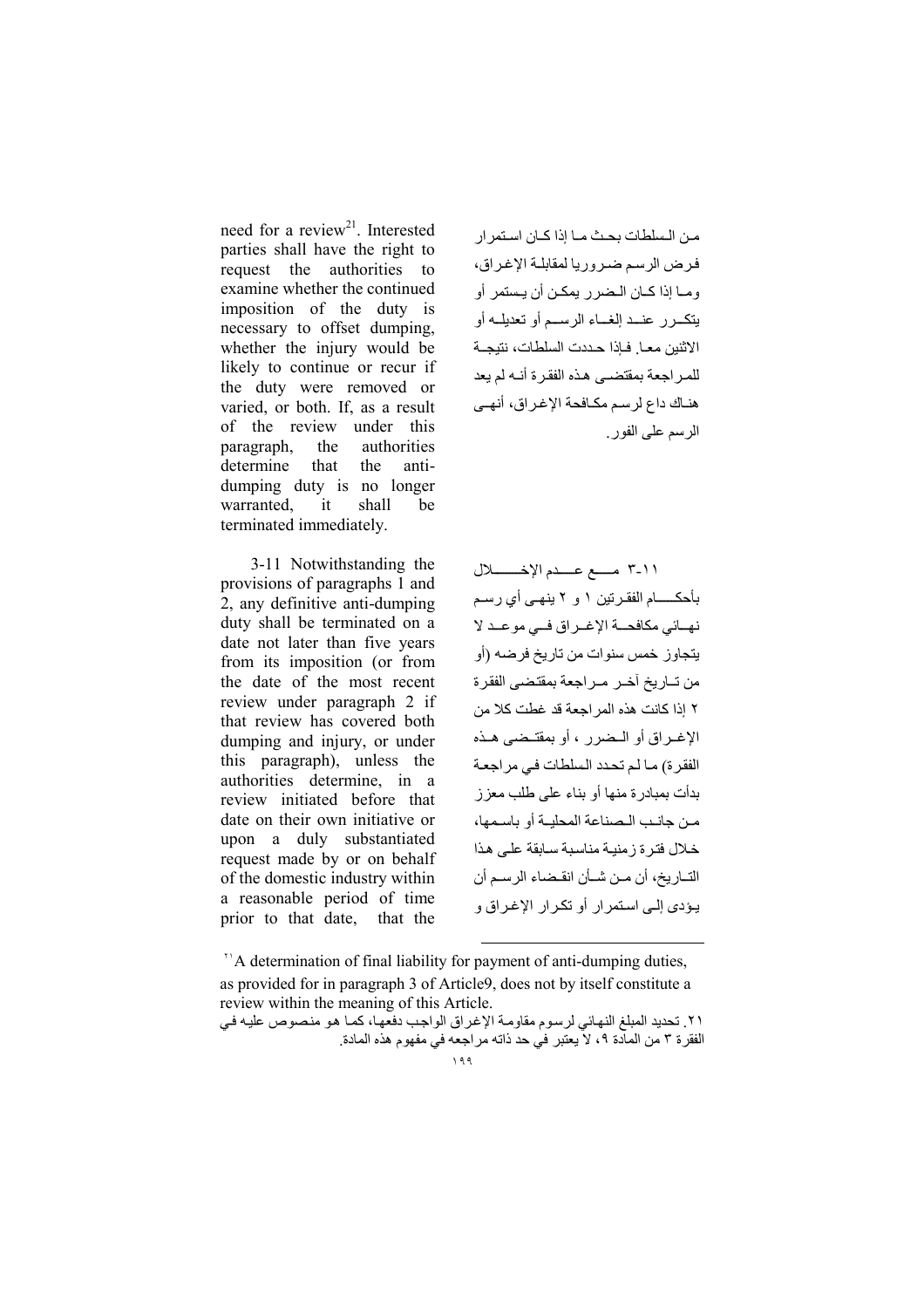expiry of the duty would be likely to lead to continuation for recurrence of dumping and injury<sup>22</sup>. The duty may remain in force pending the outcome of such a review.

11.4 The provisions of Article 6 regarding evidence and procedure shall apply to any review carried out under this Article. Any such review carried shall be out expeditiously and shall normally be concluded within 12 months of the date of initiation of the review.

11.5 The provisions of this Article shall apply *mutatis mutandis* to price undertakings accepted under Article 8.

الضرر ٢٢. ويجوز أن يظل الرسم سارياً انتظارا لنتيجة هذه المراجعة

١١-٤ تنطبيق أحكسام المسادة ٦ المتعلقــة بالأدلــة والإجـــراءات علــي أي مراجعة بمقتضى هذه المادة وتجرى هذه المراجعة على وجه السرعة، وتنتهي عـادة خلال ١٢ شهراً من تاريخ بدء المراجعة.

١١-٥ تنطبق أحكام هذه المادة، مـع إجراء التعديلات اللازمة، على تعهدات الأسعار المقبولة بمقتضى المادة ٨

**Article 12** 

#### **Public Notice and Explanation of Determinations**

١/١٢-الإخطـار العـام وتفسير التحديدات

المعادة ١٢

**12.1** When the authorities are satisfied that there is sufficient evidence to justify the initiation of an antiinvestigation dumping pursuant to Article 5, the

١-١٢ حـين تقتنــع الـسلطات بــأن هناك من الأدلة ما يكفي لتبر ير -بدء تحقيق مكـافحة الإغر اق و فقًّا للمادة ٥، يتم إخطـار العضو أو الأعضاء الذين تخضع منتجـاتهم

<sup>&</sup>quot;When the amount of the anti-dumping duty is assessed on a retrospective basis, a finding in the most recent assessment proceeding under subparagraph 3.1 of Article 9 that no duty is to be levied shall not by itself require the authorities to terminate the definitive duty.

٢٢. إذا كان رسم مقاومة الإغراق قد فرض بأثر رجعي وإذا تبين من أحدث عملية تقييم بموجب الفقرة ٣-١ من المادة ٩ عدم وجوب تحصيل أي رسم، فهذا في حد ذاتـه لا يلزم السلطات بالغـاء الرسم النهائي.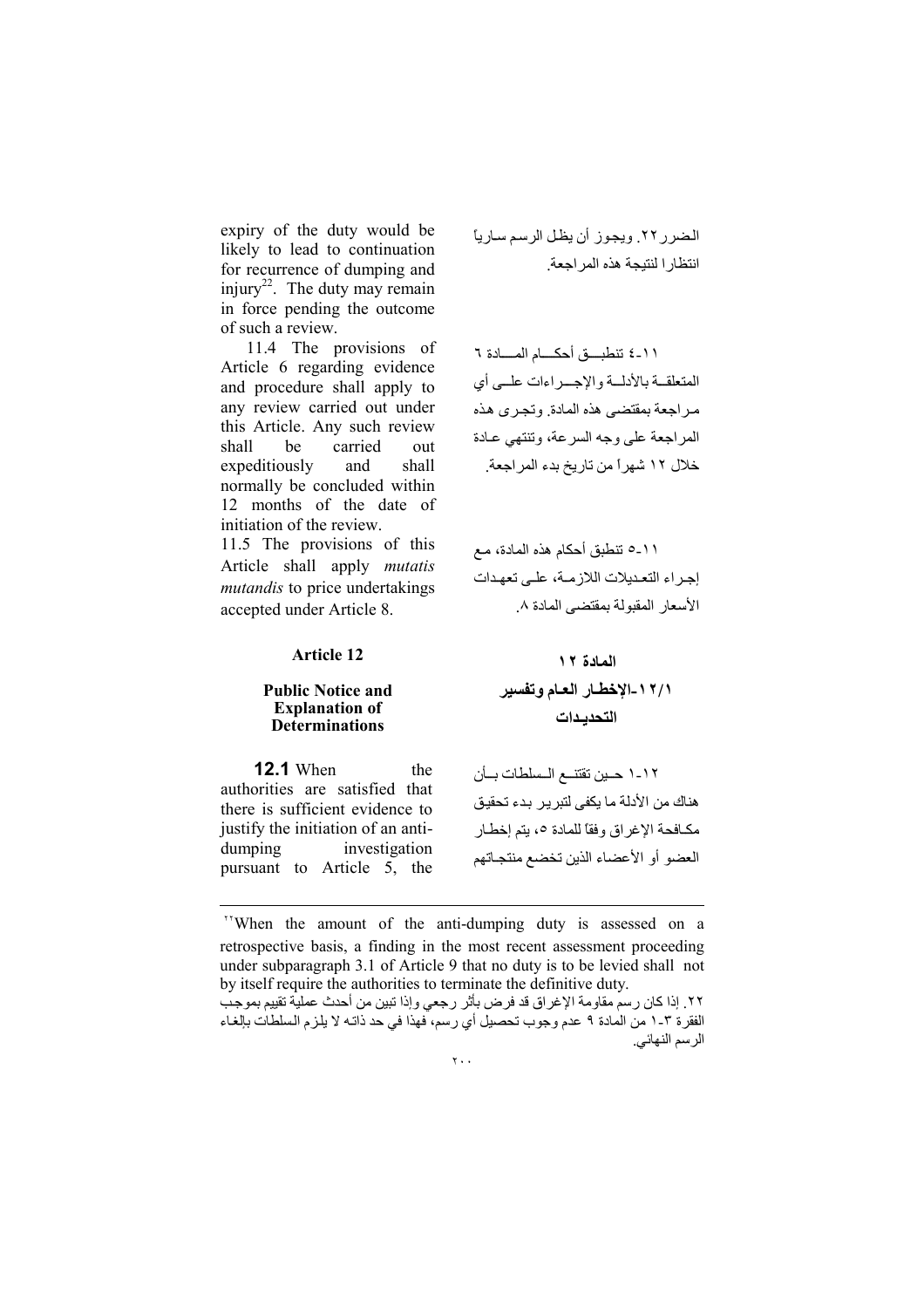Member or Members the products of which are subject to such investigation and other interested parties known to the investigating authorities to have an interest therein shall be notified and a public notice shall be given.

> 12.1.1 A public notice of the initiation  $\alpha$ f an investigation shall contain, or otherwise make available through a separate report<sup>23</sup>, adequate information on the following:

> $(i)$  the name of the exporting country  $\alpha$ countries and the product involved<sup>.</sup>

> (ii) the date of initiation of the investigation;

(iii) the basis on which dumping is alleged in the application;

 $(iv)$  a summary of the factors on which the allegation of injury is based:

(v) the address to which by representations

للتحقيس والأطسير اف ذات المستصلحة المعسروف لسلطات التحسقيق أن لهسا مصلحة، ويصدر إخطار عام بذلك.

١-١-١ يحوى الإخطـار العـام ببدء التحقيــق أو يقــدم مــن خـــلال تقريــر منفصل معلومات كافية، أو بقدمها في تقرير منفصل بأي شكل٢٣، مما يلي:

" ١" أسم البلد أو البلدان المصدرة والمنتج المعنى؛

"٢" تـاريخ بـدء التحـقيق؛ "٣" أســاس ادعــاء الإغــراق الــوارد في الطلب؛ "٤" ملخص العوامل التي يستند إليها ادعاء الضرر؛

"0" العنوان الذي ينبغي أن توجه له

"where authorities provide information and explanations under the provisions of this Article in a separate report, they shall ensure that such report is readily available to the public.

٢٣ . عندما تقدم السلطات معلومات وإيضـاحات في تقرير منفصل بموجب أحكام هذه المادة عليها أن تضمن إتاحة التقرير للجمهور دون إبطاء.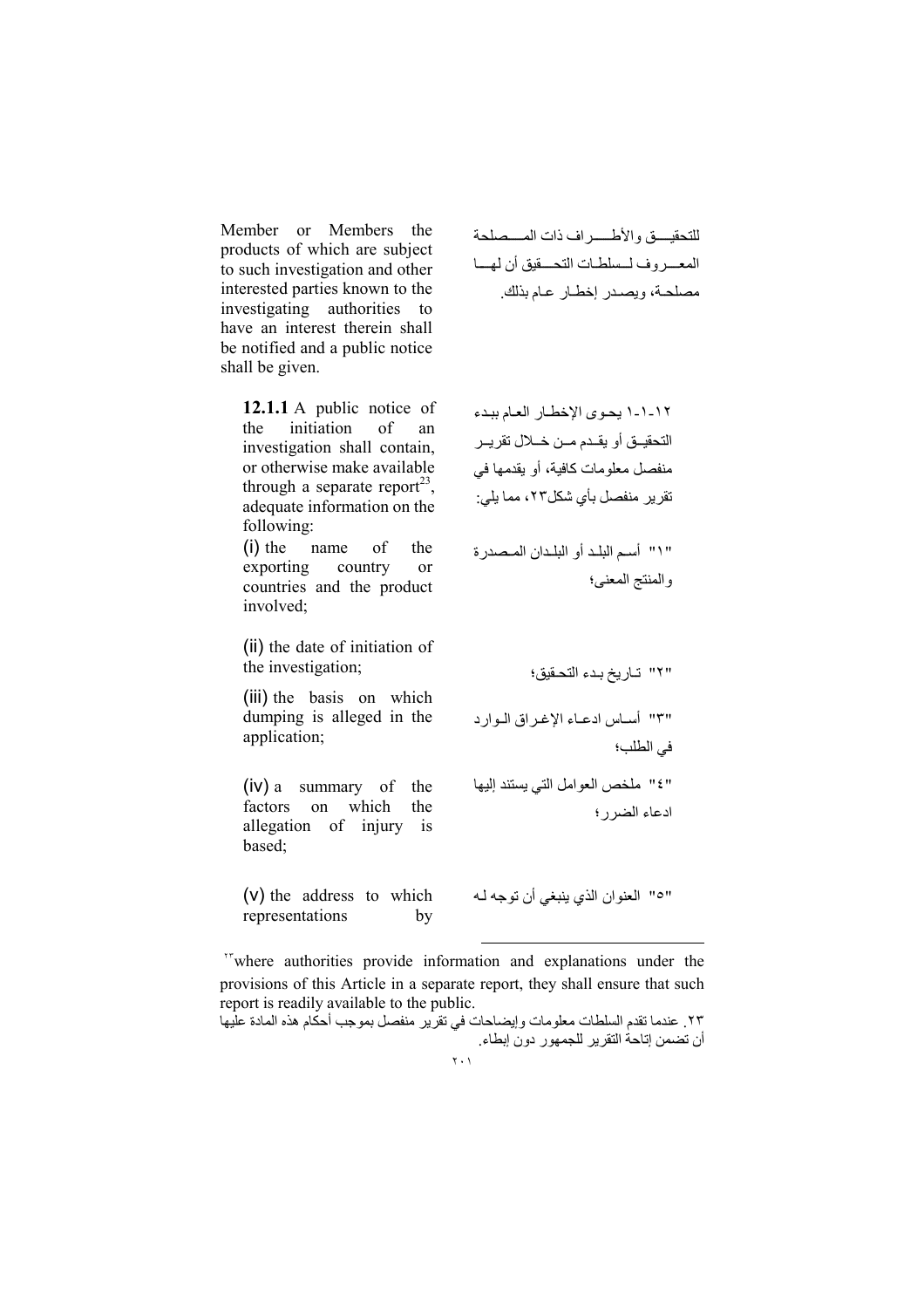interested parties should be directed:

عر وض الأطر إف ذات المصلحة؛

time-limits  $(vi)$  the allowed interested to parties for making their views known.

**12.2** Public notice shall be given of any preliminary or final determination, whether affirmative or negative, of any decision to accept an undertaking pursuant  $\mathsf{to}$ Article 8, of the termination of such an undertaking, and of the termination of a definitive anti-dumping duty. Each such notice shall set forth, or otherwise make available through a separate report, in sufficient detail the findings and conclusions reached on all issues of fact and law considered material by the investigating authorities. All such notices and reports shall be forwarded to the Member or Members the product of which are subject to such determination or undertaking and to other interested parties known to have an interest therein.

12.2.1 A public notice of the imposition of provisional measures shall set forth, or otherwise make available through a separate

٢١٢ يتم الإخطـار العلنـي عن أي تحديد أو لي أو نهائي، سو اء كـان إيجابيــًا أو سلبيا، وأي قـرار بقبـول تعهـد بمقتـضي المصادة ٧، وبإنهاء مثل هذا التعهد، وإلغاء رسم نهائي لمكافحة الإغراق. ويفرض أي أخطــار ، أو يتيح من خلال تقرير منفصـل، بتفصيل كباف الإستخلاصات والنتائج التبي تم التوصل إليها في كل المسائل واقعياً التي تعتبر ها سلطات التحقيق هامة ونرسل كل هذه الإخطــار ات و التقـار بر إلــى الـعـضـو أو الأعضاء الذين تخضع منتجاتهم لمثل هذا التحديد أو التعهد وإلى الأطر اف الأخر ي ذات المصلحة التي يعر ف أن لها مصلحة فيه

١٢-٢-١ يعـرض أي إخطــار عــام بفرض إجراءات مؤقتة، أو يقدم في تقرير منفصل، تفسير ات تفصيلية بمـا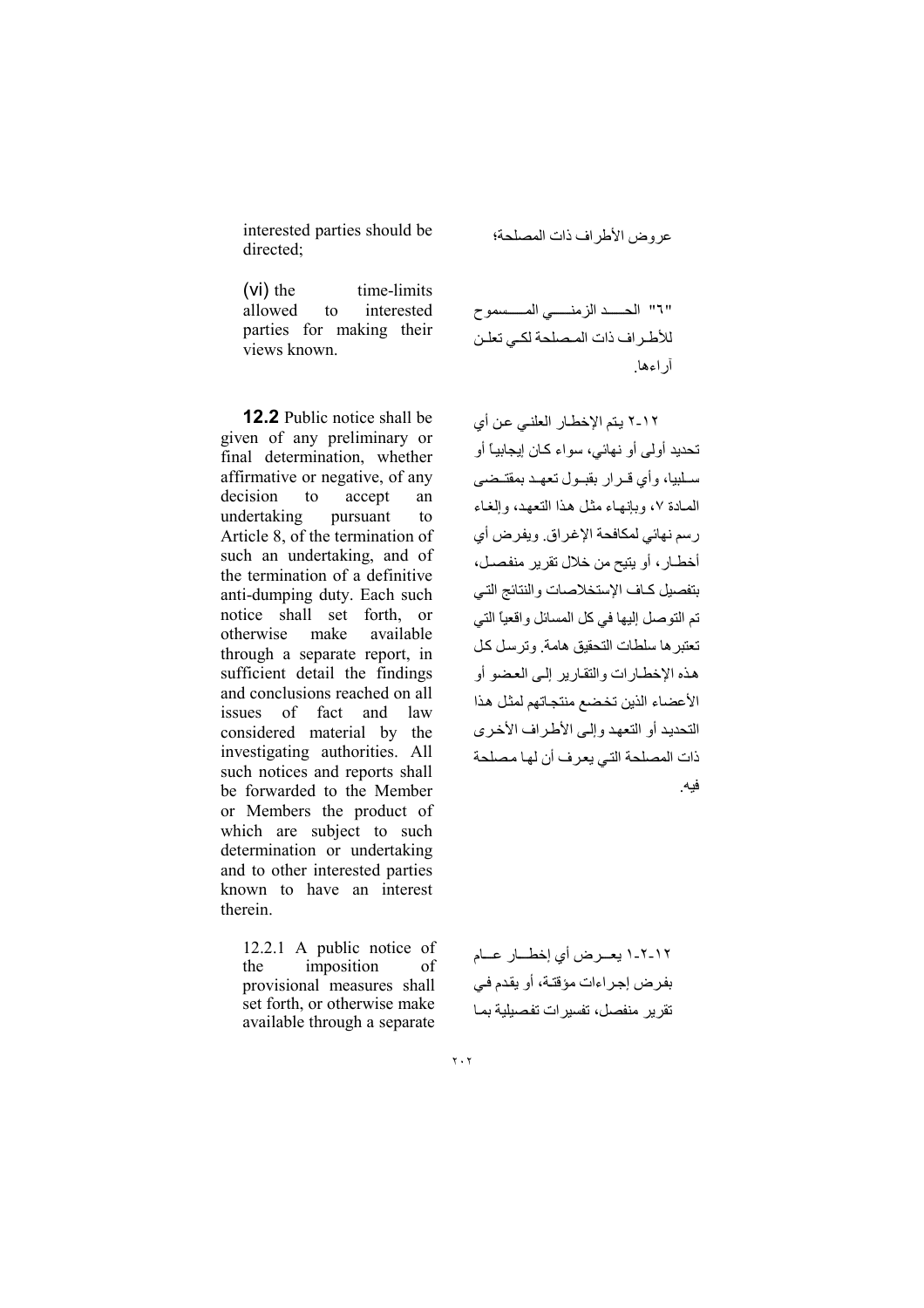report, sufficiently detailed explanations for the preliminary determinations on dumping and injury and shall refer to the matters of fact and law which have led to arguments being accepted or rejected. Such a notice or report shall, due regard being paid to the requirement for the protection of confidential information, contain in particular:

الحجـج أو رفـضها. ویحــوى هــذا الإخطــار أو التقــرير، مــع المراعــاة الو اجبـة لاشـتر اط حمـاية المعلو مــات السر ية، بوجه خاص:

فبه الكفابة للتحديدات المؤقتة للاغر اق والسضرر، ویسشیر إلسی المسسائل الواقعية والقانونية التي أدت إلى قبول

(i) the names of the suppliers, or when this is impracticable, the supplying countries involved;

(ii) a description of the product which is sufficient for customs purposes;

(iii) the margins of dumping established and a full explanation of the reasons for the methodology used in the establishment and comparison of the export price and the normal value under Article2;

(iv) considerations relevant to the injury determination as set out in Article 3;

(v) the main reasons

b'''''D3ی u^'''''89K: ً2D'''''وص" " ٢

" ١ " أسـمـاء المــوردين، أو، إذا كــان ذلك عملياً، البلدان الموردة المعنية؛

لأغر اض الجمار ك؛

٣"" هـوامش الإغــراق و تفــسيراً كباملا لأسباب المنهجية المستخدمة في وضع ومقارنية سعر التصدير بالقيمة العادية بمقتضى المادة ٢:

٤" الاعتبار ات ذات الصلة بتحديد الضرر وفق المادة ٣:

٢٠٣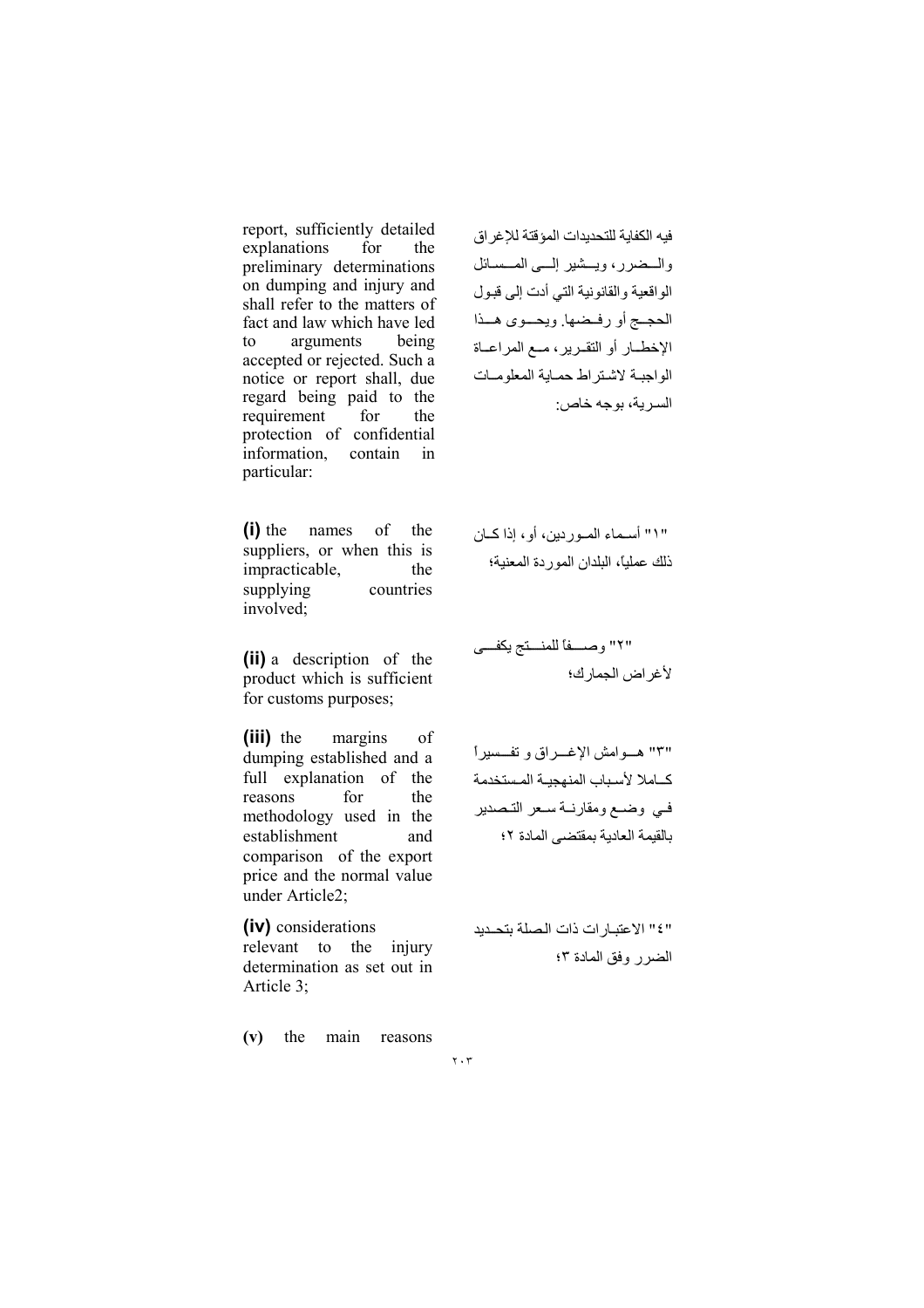| leading        | to | the |
|----------------|----|-----|
| determination. |    |     |

12.2.2 A public notice of conclusion or suspension of an investigation in the case  $\alpha$ f an affirmative determination providing for the imposition of a definitive duty  $\overline{or}$ the acceptance of price a undertaking shall contain, or otherwise make available through a separate report, all relevant information on the matters of fact and law and reasons which have led to the imposition of final measures or the acceptance of a price undertaking, due regard being paid to the requirement for the protection of confidential information. In particular, the notice or report shall contain the information described in subparagraph 2.1, as well as the reasons for the acceptance  $\alpha$ r of rejection relevant arguments or claims made by the exporters and importers, and the basis for any decision made under subparagraph 10.2 of Article 6.

12.2.3 A public notice of the termination or suspension of an investigation following "0" الأسباب الرئيسية التي أدت إلى التحدبد؛

١٢-٢-٢ يحوى الإخطـار العـام عن إنهاء أو وقف تحقيق في حالة التحديد الإيجابي الذي ينص على فرض رسم نهائي أو قبول تعهد بالسعر ، أو يقدم في تقرير منفصل، كل المعلومات ذات الصلة المتعلقة بالمسائل الو اقعية والقانونيسة والأسبياب التسى أدت السى فـرض الإجـر اءات النهائيــة أو قبــول تعهد بالسعر ، مع المر اعـاة الو اجبـة لاشتر اط حماسة المعلومات السرية وبوجسه خساص يحسوي الإخطسار المعلومات الواردة في الفقرة الفرعية ٢-١ فضلاً عن أسباب قبول أو رفض الحجسج أو الادعساءات ذات السصلة التبي قدمهــا المصدر ون و المور دون، وأسساس أى قبرار يتخبذ بمقتبضي الفقر ة الفر عدة ١٠-٢ من المادة ٦

٢-٢-٣ يحسوي الإخطسار العسام بإنهساء أو وقف التحقيق عقب تعهد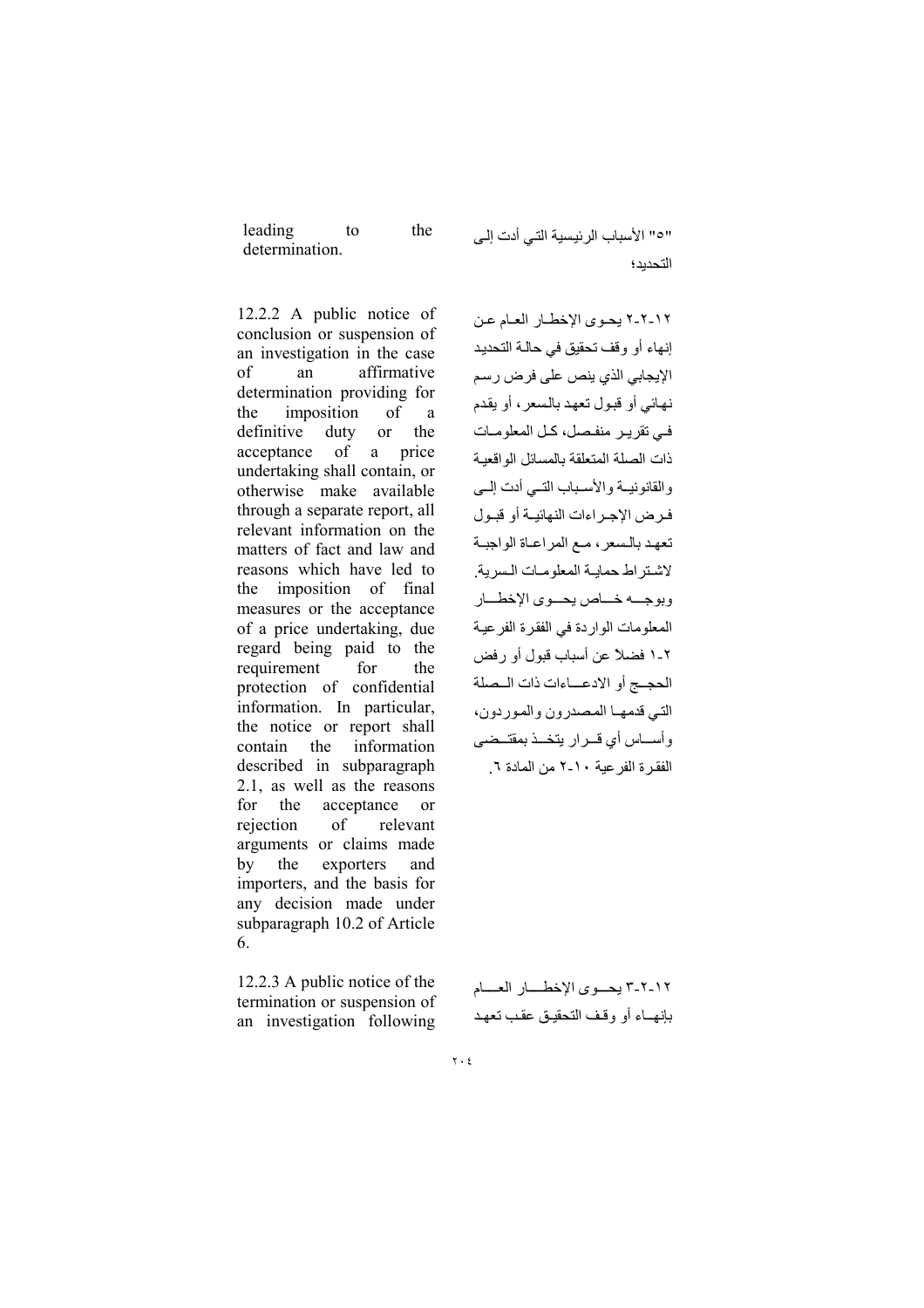the acceptance of an undertaking pursuant  $f_{\Omega}$ Article 8 shall include, or otherwise make available through a separate report, the non-confidential part of this undertaking.

12.3 The provisions of this Article shall apply *mutatis mutandis* to the initiation and completion  $\sigma$ reviews pursuant to Article 11 and to decisions under Article 10 to apply duties retroactively.

#### **Article 13**

#### **Judicial Review**

Each Member whose national legislation contains provisions anti-dumping on measures shall maintain judicial. arbitrate  $\alpha$ administrative tribunals or procedures for the purpose *inter* alia of the prompt review  $\alpha$ f administrative actions to final determinations and reviews of determinations within the meaning of Article 11. Such tribunals or procedures shall be independent  $\sigma$ the authorities responsible for the determination or review in question.

٢-١٢ تنطبق أحكـام هـذه المـادة مـع إجر اءات التعديلات اللاز مــة، علــى بدء واستكمال المراجعات وفقأ للمادة ١١ و على القر ار ات المتخذة بمقتضبي المسادة ١٠ لفير ض الرسيوم بسأنر رجعي.

# المعادة ١٣ ١٣/١ - المر اجعة القضائية

يقيم كل عضو يحوى تشريعه الوطني أحكامــأ عـن إجـراءات مكــافحة الإغراق محاكم قضائية أو محاكم إدارية أو تحكيم أو إجراءات يكون من بين أهدافها المراجعة السريعة للإجراءات الإدارية المتعلقسة بالتحدييد النهسائي ومراجعسات التحديدات بالمعنى الرارد في المادة ١١. وتكون هذه المحـاكم أو الإجراءات مستقلة عن السلطات المسئولة عـن التحديد أو المر اجعة المعنبة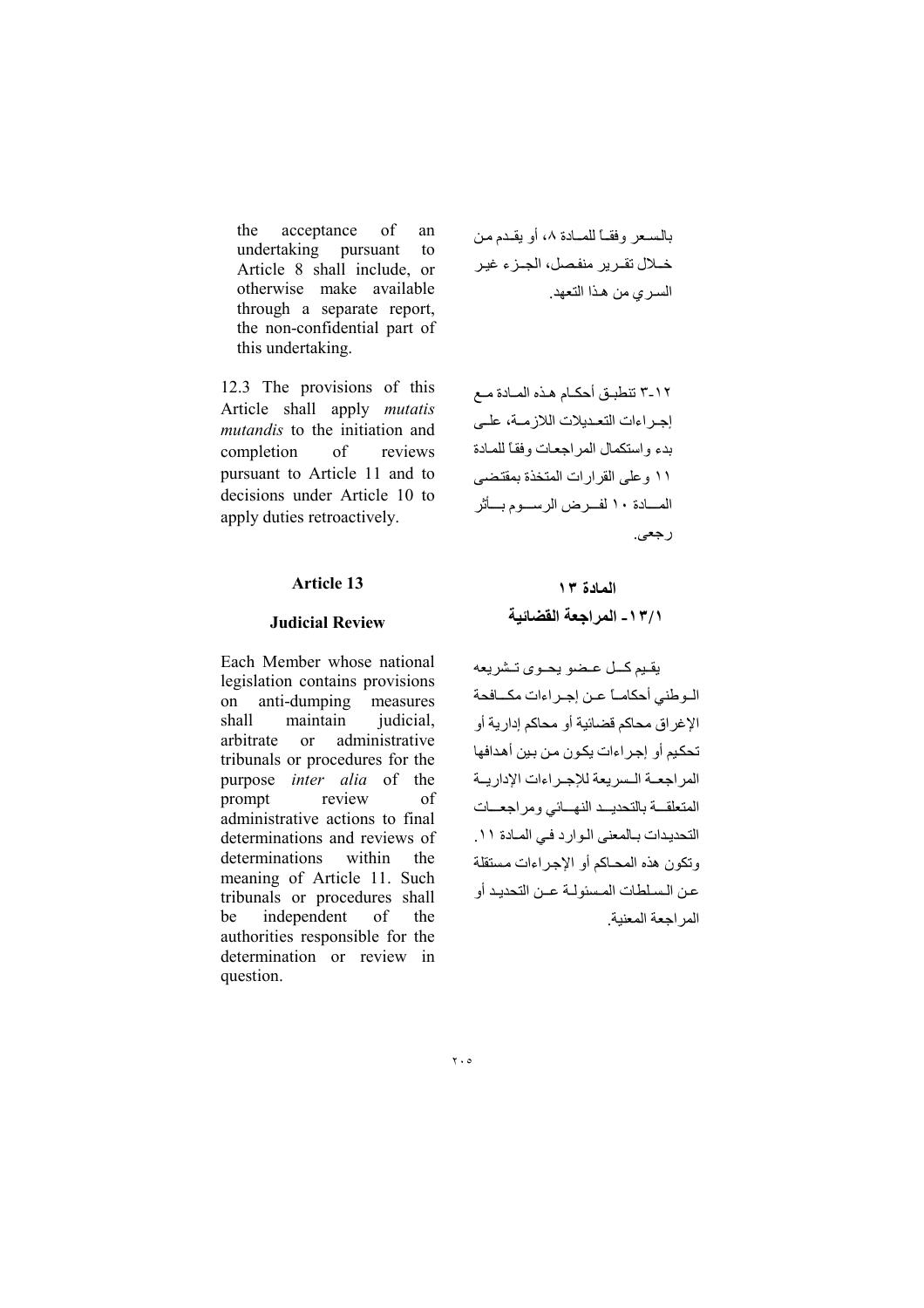#### **Article 14**

### **Anti-Dumping Action on Behalf of a Third Country**

**14.1** An application for anti-dumping action on behalf of a third country shall be made by the authorities of the third country requesting action

14.2 Such an application shall be supported by price information to show that the imports are being dumped and by detailed information to show that the alleged dumping  $is$ causing injury to the domestic industry concerned in third country. the The government  $\alpha$ f the third country shall afford  $a11$ assistance to the authorities of the importing country to obtain any further information which the latter may require.

14.3 In considering such an application, the authorities of the importing country shall consider the effects of the alleged dumping on the industry concerned as a whole in the third country; that is to say, the injury shall not be assessed in relation only to the effect of the alleged dumping on the industry's exports to the importing country or even on the industry's total exports.

# المادة ١٤ ١ / ١٤ اجر اءات مكافحة الاغر اق نيابة عن بلد شـالث

١-١ تقسدم طلب إجسر اءات مكافحــة الإغـــر اق نيــــابة عــن بلــد ثالــث سلطات البلد الثالث الذي بطلب الإجر اء

١٤-٢ يعزز هذا الطلب بمعلومات عــن الأسعــــار تبـــين أن هنـــاك واردات إغـراق، وبمعلومـات مفـصلة تبـين أن الإغراق المدعى يسبب ضبر رأ للصناعة المحليـة المعنيـة فـى البلـد الثالـث وتوفر حكومة البلد الثالث كل مساعدة لسلطات البلد المستورد للحصول على أي معلومات أخر ي قد يطلبها هذا الأخير .

٢-٢ تبحست سلطات البلسد المستورد، عند النظر في هذا الطلب، آثار الإغراق المدعى على الصناعة المعنية في البلد الثالث في مجموعهـا، أي أن الـضرر لا يقدر فحسب علے أساس أثر الإغراق المدعى على صدادرات الممناعة للبلد المستورد أو حتسى علسى أساس إجمالي صادر ات الصناعة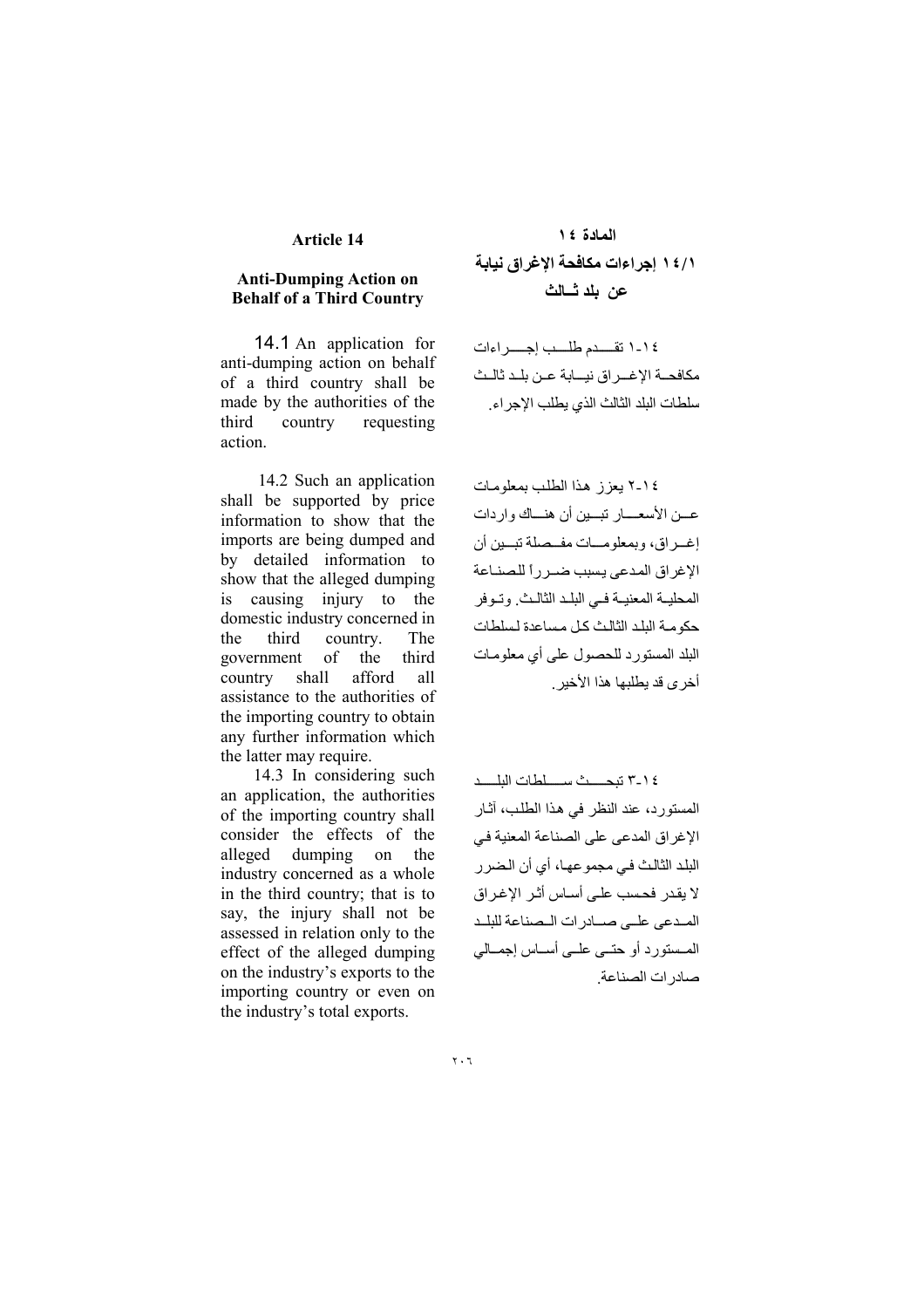14.4 The decision whether or not to proceed with a case shall rest with the importing country. If the importing country decides that it is prepared to take action, the initiation of the approach to the Council for Trade in Goods seeking its approval for such action shall rest with the importing country.

٤١٤ يكون القرار بالسير في القضية أو عدم السير فيهـا من مسئولية البلد المستورد وإذا قرر البلد المستورد أنه مستعد لاتخاذ إجراء يكون بدء إبلاغ مجلس التجارة في السلع سعياً للحصول علمي موافقتــه علــي هـذا الإجـراء مـن مسئو لية البلد المستورد

## **Article 15**

## **Developing Country Members**

It is recognized that special regard must be given by developed country  $\overline{10}$ special Members the situation of developing country Members when considering the application  $\sigma$ antidumping measures under this Agreement. Possibilities of constructive remedies provided for  $hv$ this Agreement shall be explored before applying anti-dumping duties where they would affect the essential interests of developing country Members.

المادة ١٥ ١٥/١-البلدان النامية الأعضباء

مـن المـسلم بـه أن علــى البلـدان المتقدمة الأعضاء أن تولى اهتماما خاصاً لوضع البلدان النامية الأعضاء عند بحثها طلب إجراءات مكافحة الإغراق بمقتضى هذا الاتفاق ويجرى بحث وسائل العلاج البناءة التي ينص عليها الاتفاق قبل تطبيق رسوم مكافحة الإغراق حيثمـا كـان مـن الممكن أن تؤثر على المصالح الأساسية للبلدان النامية الأعضاء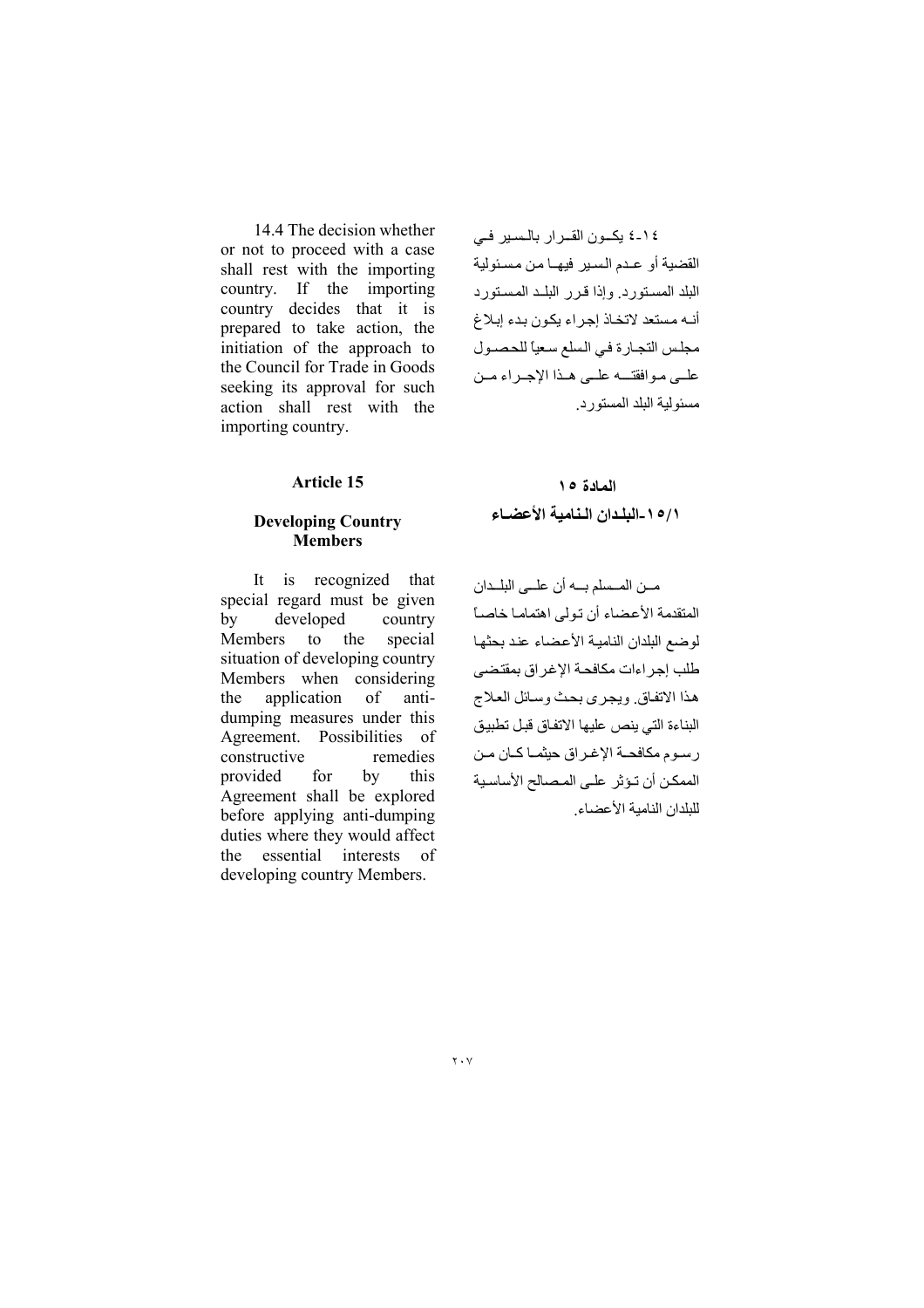## **PART II**

#### Article 16

### **Committee on Anti-Dumping Practices**

16.1 There is hereby established a Committee on Anti-Dumping Practices (referred to in this Agreement as the 'Committee') composed of representatives from each of the Members. The Committee shall select its own Chairman and shall meet not less than twice a year and otherwise as envisaged by relevant provisions of this Agreement at the request of any Member. The Committee shall carry out responsibilities as assigned to in under this Agreement or by the Members and it shall afford Members the opportunity of consulting on any matters relating to the operation of the Agreement or furtherance  $\sigma$ f the its objectives. The **WTO** Secretariat shall act as the secretariat to the Committee.

16.2 The Committee may set up subsidiary bodies as appropriate.

16.3 In carrying out their functions, the Committee and any subsidiary bodies may with consult and seek

# مكافحة الإغراق

١٦-١ تنشأ بمقتضبي هذا لجنة معنيسة بممســار سات مكــــافحة الإغــــر اق (يشار إليهــا فــى هــذا الاتفــاق باسـم "اللجنة" ) تتألف من ممثلين لكل الأعضاء. وتنتخب اللجنة رئيسها وتجتمع مرتين على الأقبل كبل سنسة أو بنساء على طلب أى عضـو كمـا تتطلب أحكـام هـذا الاتفـاق ذات الصلة وتضطلع اللجنة بالمسئوليات المسندة إليهـا بمقتضـى هذا الاتفـاق أو التي يسندها لهيا الأعضباء، وتتيح للأعضباء فرصة التشاور حول أي مسائل مسائل تتعلـق بـسـير الاتفـاق أو تعزيــز أهــدافه، وتعصل أمسانة منظمسة التجسارة العسالمية كأمانة للحنة

٢-١٦ بجوز للجنة أن تشكل هيئات مساعدة حسب الاقتضاء

٢-١٦ بجسوز للجنسة وأى هيئسة مساعدة، في أدائهــا لو ظــائفهــا، أن تتشاو ر أو تطلب المعلوميات من أي مصدر تر اه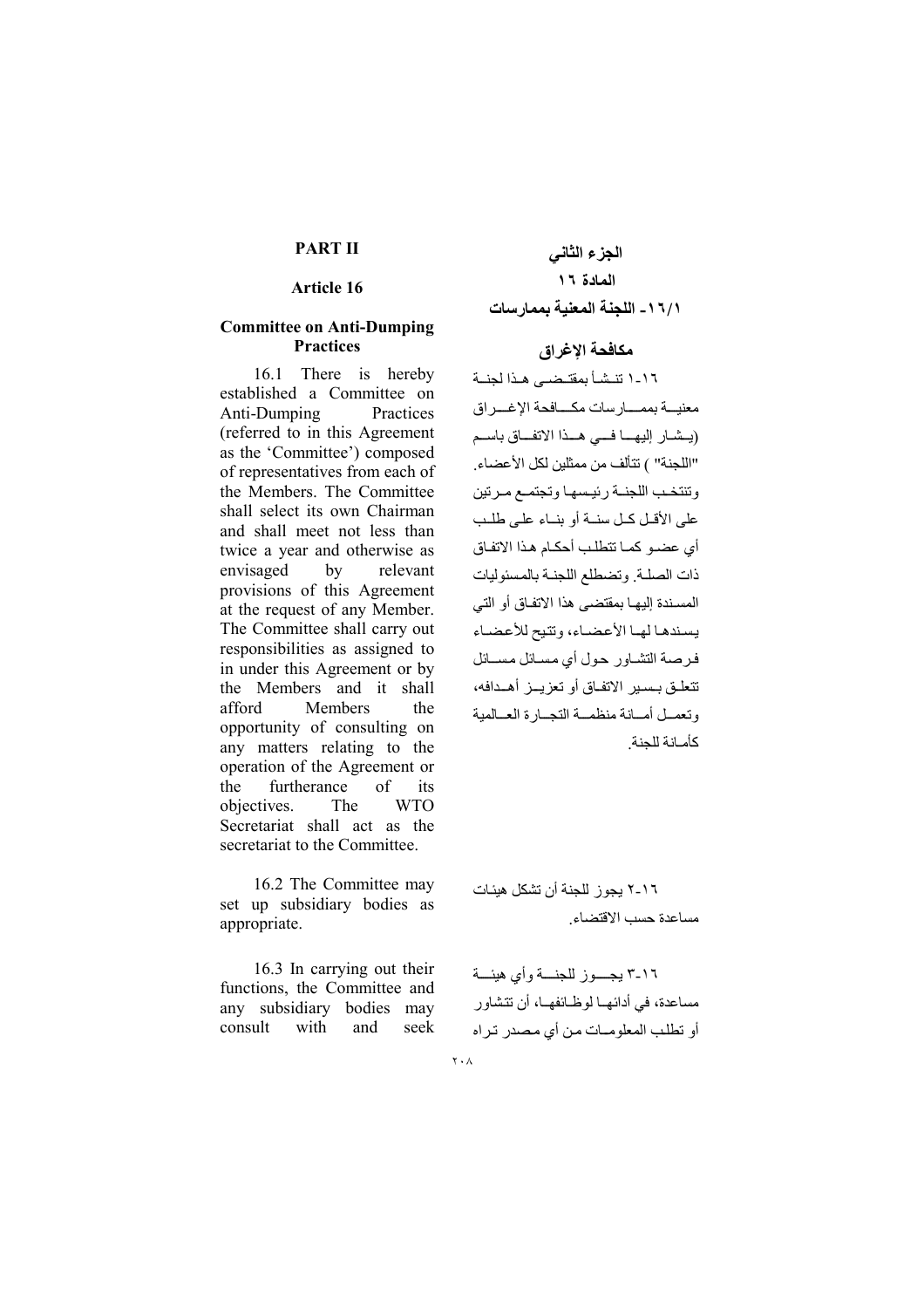information from any source they deem appropriate. However. before the Committee or a subsidiary body seeks such information from a source within the jurisdiction of a Member, it shall inform the Member involved. It shall obtain the consent of the Member and any firm to be consulted.

16.4 Members shall report without delay to the Committee all preliminary or final anti-dumping actions taken. Such reports shall be available in the Secretariat for inspection by other Members. Members shall also submit, on a semi-annual basis, reports of anti-dumping actions any taken within the preceding six months. The semi-annual reports shall be submitted on an agreed standard form.

16.5 Each Member shall notify the Committee (a) which of its authorities are competent to initiate and conduct investigations referred to in Article 5 and (b) its domestic procedures governing the initiation and conduct of such investigations.

مناســباً، إلا أن علـــى اللجنـــة أو الهيئـــة المساعدة قبل السعى إلى هذه المعلومات من مصدر يدخل في ولاية أحد الأعضاء أن تبلغ العضو المعنىي بـذلك، و تحـصل علــي موافقــة العــضو وأي شــر كـة تـجــر ي استشبار تبا

١٦-٤ يبلغ الأعضاء اللجنــة دون إبطـاء بكل الإجراءات الأوليـة أو النهائيـة المتخذة لمكافحة الإغراق وتطرح هذه التقارير في مقر الأمانة ليفحصها الأعضاء الأخرون كما يقدم الأعضاء كل نصف سنة تقارير عن إجراءات مكافحة الإغراق التبي اتخذت فبي الشهور الستة السابقة. وتقدم التقارير نصف السنوية في شكل موحد متفق عليه

١٦-٥ يقـوم كــل عـضو بإخطــار الأمانة (أ) بأي سلطات هي المختصة ببدء التحقيــق المــشار إليــه فــى المــادة ٥ (ب) بإجراءاتم المداخلية التسي تحكسم بمدء أو إجراء هذا التحقيق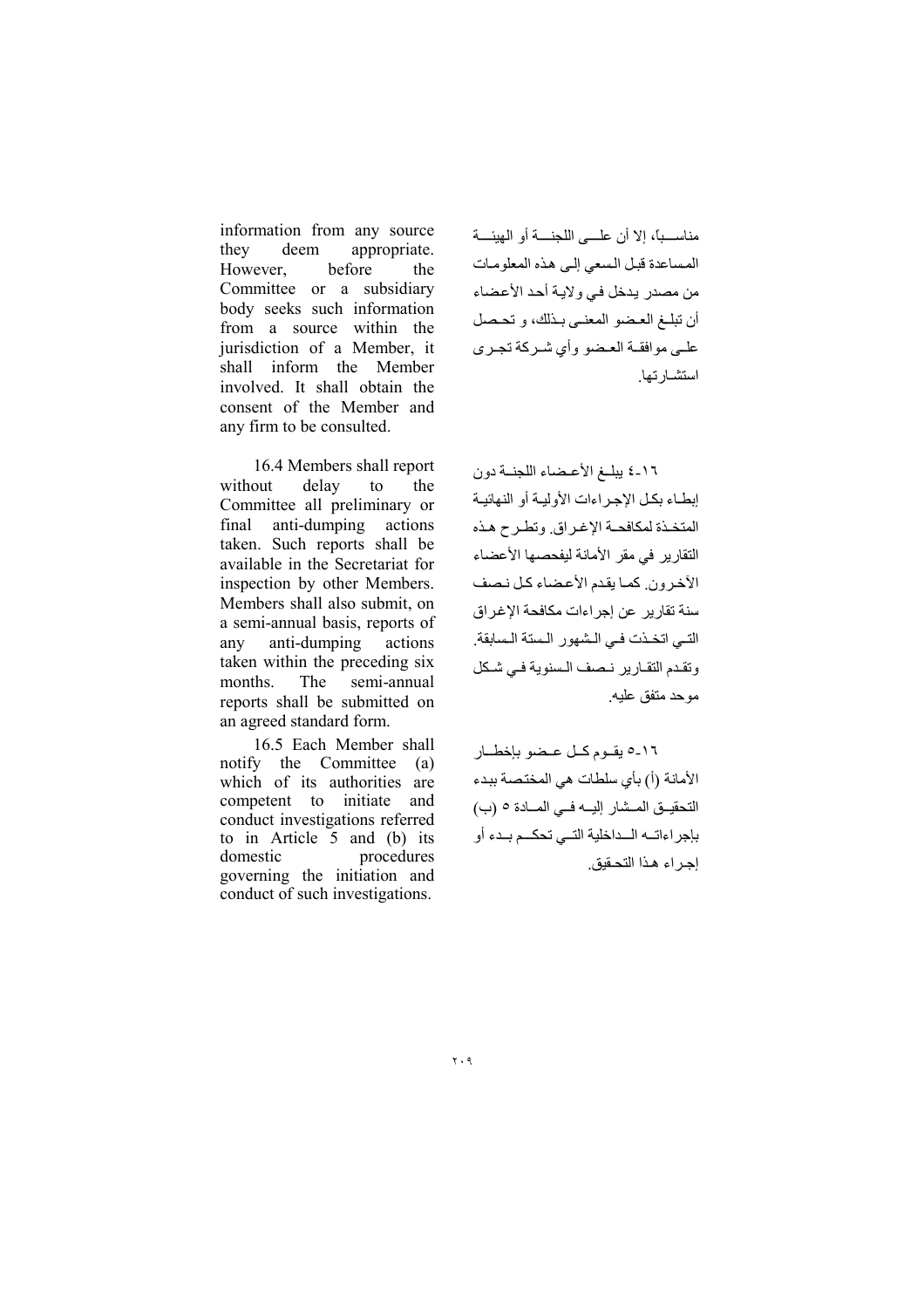### **Consultation and Dispute Settlement**

17.1 Expect as otherwise provided herein, The Dispute Settlement Understanding is applicable to consultations and the settlement of disputes under this Agreement.

17.2 Each Member shall afford adequate sympathetic consideration to, and shall afford adequate opportunity for consultation regarding, representations made  $hv$ another Member with respect to nay matter affecting the operation of this Agreement.

17.3 If any Member considers that any benefit accruing to it, directly or indirectly, under this Agreement is being nullified or impaired, or that the achievement of any objective is being impeded, by another Member or Members, it may, with a view to reaching a mutually satisfactory resolution of the matter. request  $in$ writing consultations with the Member of Members in question. Each Member shall afford sympathetic consideration to any request from another Member for consultation.

١٠٧-١ ينطبق تفساهم تسسوية المناز عسات علسى المسشاورات و تسسوية المناز عات بمقتضى هذا الاتفاق ما لم ينص على غير ذلك.

٢-١٧ ينظــر كــل عــضـو بعــين العطمف ويتيح فرصمة كمافية للتشباور بشأن العروض التي يقدمهـا عضـو أخر فیمــا بتعلق بــأى مسـألة تــؤثر علــى سبر الاتفاق

١٧-٣ إذا د أي أي عـــــــــضو أن عـضوا أو أعـضـاء آخـرين يلغــون أو يبطلون المنافع التبي يوفرها لمه هذا الاتفاق و بشکل مباشر أو غير مباشر ، أو يعر قلون تحقيقه لأي غاية جاز له من أجل التوصيل إلى حل مر ض لهذه المسألة أن يطلب كتابية التشاور مبع هذا العضو أو الأعضاء وينظر أى العضو بعين العطف إلى أي طلب للتشــاور مقدم من عضو آخر

 $\mathbf{y}$ .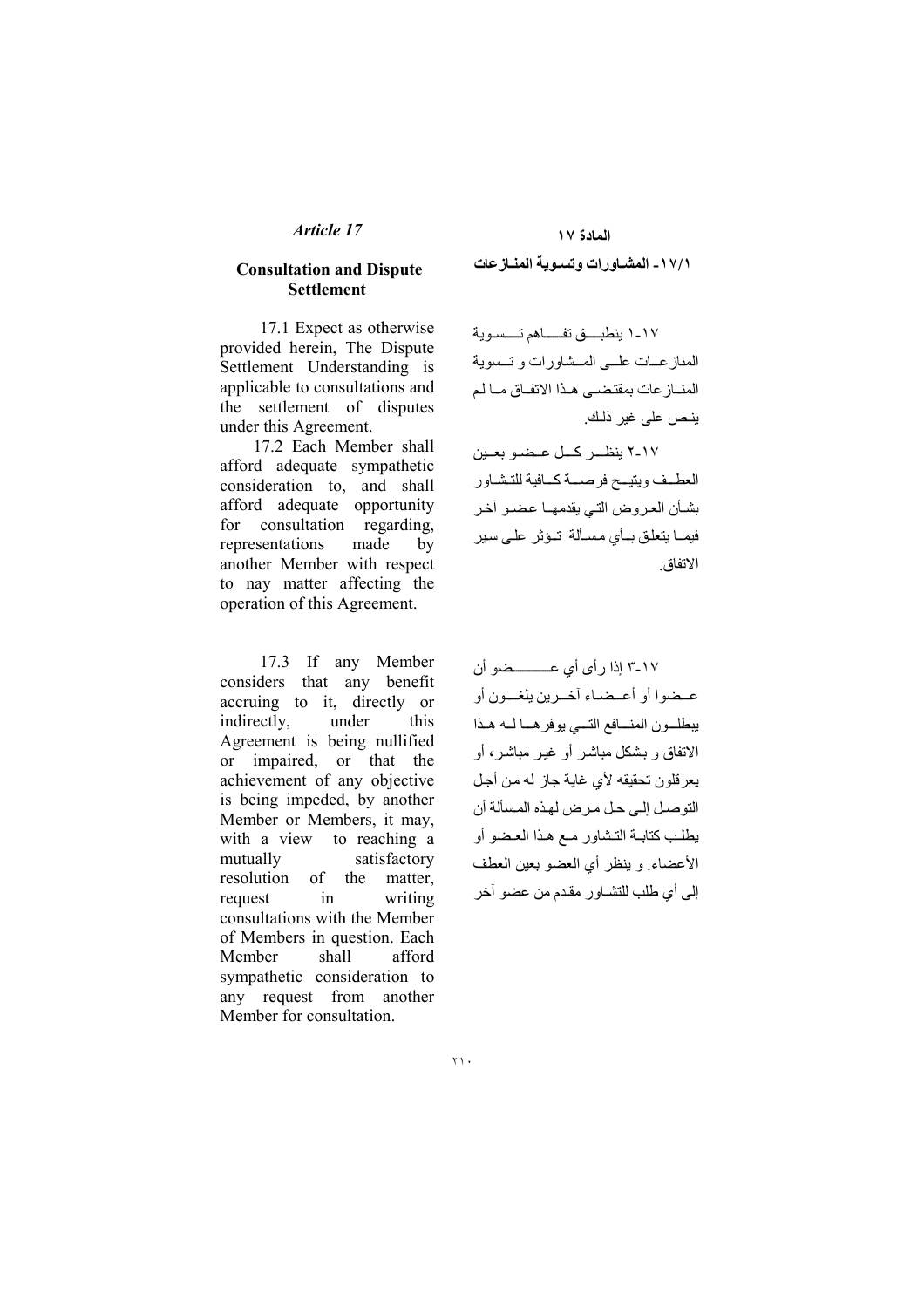17.4 If the Member that requested consultations considers that the consultations pursuant to paragraph 3 have failed to achieve a mutually agreed solution, and if final action has been taken by the administering authorities of the importing Member to levy definitive anti-dumping duties accept <sub>or</sub> to price undertakings, it may refer the matter to the Dispute Settlement Body  $('DSB').$ When a provisional measure has a significant impact and the Member that requested consultations considers that the measures was taken contrary to the provisions of paragraph 1 of Article 7, that Member may also refer such matter, to the DSB

17.5 The DSB shall, at the request of the complaining party, establish a panel to examine the matter based upon:

(i) a written statement of the Member making the request indicating how a benefit accruing to it, directly or indirectly, under this Agreement has been nullified or impaired, or that the achieving of the objectives  $\alpha$ f the Agreement is being impeded, and

١٧-٤ إذا رأى العضو الذي طلب التشاور أن المشاورات وفقا للمادة ٣ قد عجزت عن التوصل إلى حل مرض للطرفين، وإذا كانت السلطات الإداريـة فـي البلد المستورد قد اتخذت إجراء نهائيا بفـر ض ر سـو م مكافحــة إغـر اق نـهائيــة أو يقدول تعهدات سعريه، حياز الله أن يحيل المسألة إلى هيئة تسوية المناز عات ويجوز كذلك للعضو الذي طلب التشاور أن يحيل المسألة الے , هنئة تسوية المناز عات حين يڪون لتدبير مؤقت تأثير کبير وحين پر ي أن التـدبير قـد اتخـذ علـى خـلاف أحكــام الفقرة ١ من المبادة٧

٥-١٧ تقسسوم هيئسسة تسسسوية المناز عات، بناء على طلب الشاكي، بإنشاء فر بق لبحث المسألة استنادا إلى: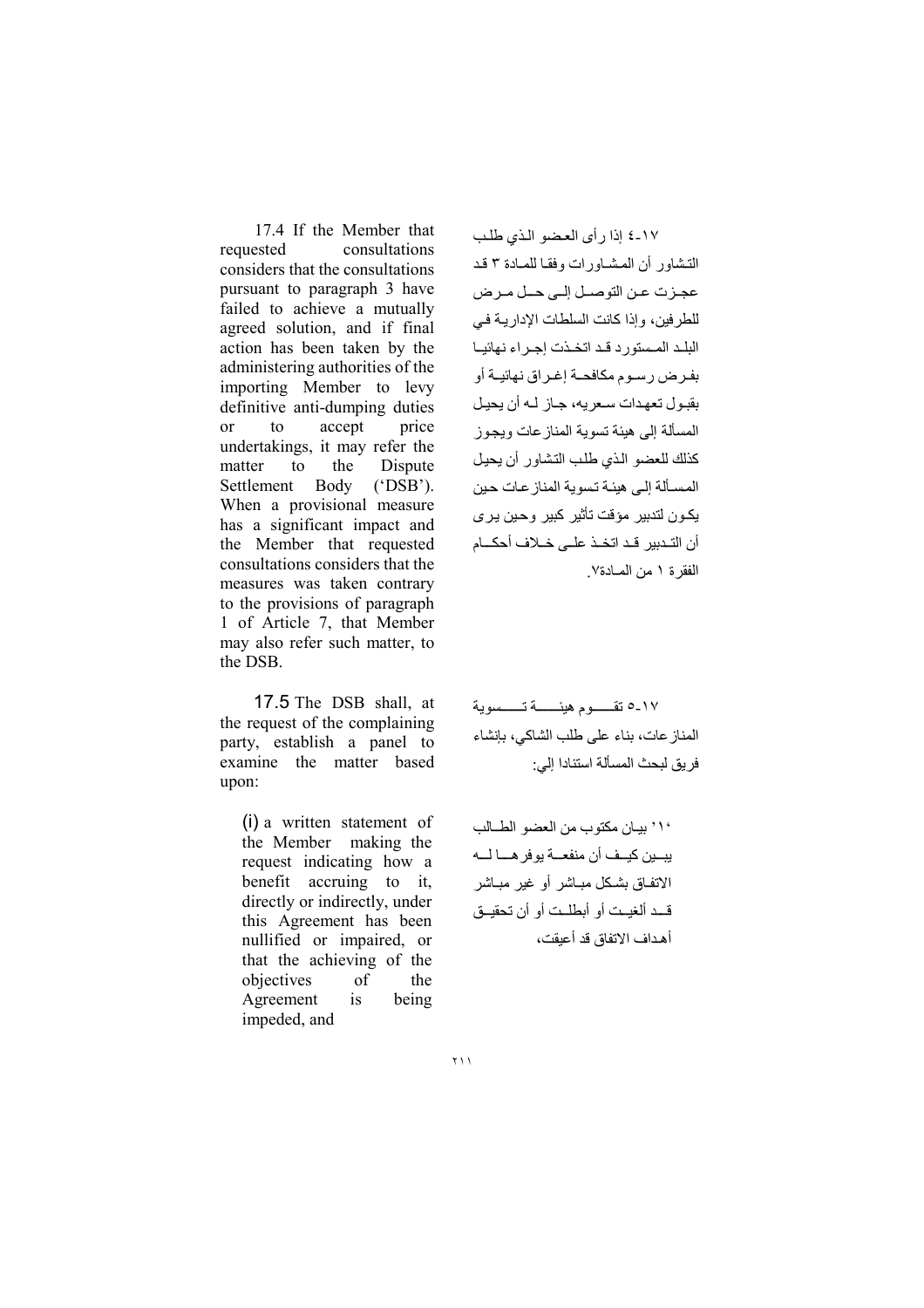(ii) the facts made available conformity with  $in$ appropriate domestic procedures to the authorities of the importing Member.

17.6 In examining the matter referred to in paragraph 5:

(i) in its assessment of the facts of the matter, the shall determine panel whether the authorities' establishment of the facts was proper and whether their evaluation of those facts was unbiased and objective.  $\mathbf{H}$ the establishment of the facts was proper and the evaluation was unbiased and objective, even though panel might have the reached different a conclusion, the evaluation shall not be overturned;

 $(ii)$  The panel shall interpret the relevant provisions of the Agreement in accordance with customary rules of interpretation of public international law. Where the panel finds that a relevant provision of the Agreement admits - of more than one permissible interpretation, the panel

٢٠ الوقائع المتاحة لسلطات العضو المستورد وفقا للإجراءات المحلية المناسبة

٦-١٧ عند بحث المسألة المشــار إليها في الفقرة ٥:

" \ " يحــدد فريــق التحكــيم فــي تقــدير ه لوقائع المسلألة ما إذا كان عرض السلطات للوقائع صحيحاً، وما إذا كبان تقييمهما لهذه الوقائع موضوعيا وغير متحيز، فإذا كـان عرض الوقــائع صحيحــــأ وتقييمهــــا موضـــوعيأ غيــر متحيز لا يجـوز إغفـال التقييـم حتــي لـو كسان الفريسق قد توصل إلىي نتيجة مخالفة؛

"٢" يفسر الفر يــق أحكــام الاتفـاق ذات المصلة وفقاً لقواعد التفسير المعتبادة في القـانون الدولسي العـام. وحين يـري الفريــق أن حكمـــاً ذا صـــله فـــى الاتفـــاق يحتمــل أكثــر مــن تفسير ممكــن يعتبـر الفرييق التدبيير الذى اتخذتيه السلطات متفقـّا مـع الاتفـاق إذا كــان قــائمـًا علـى أحـد هذه التفسير ات.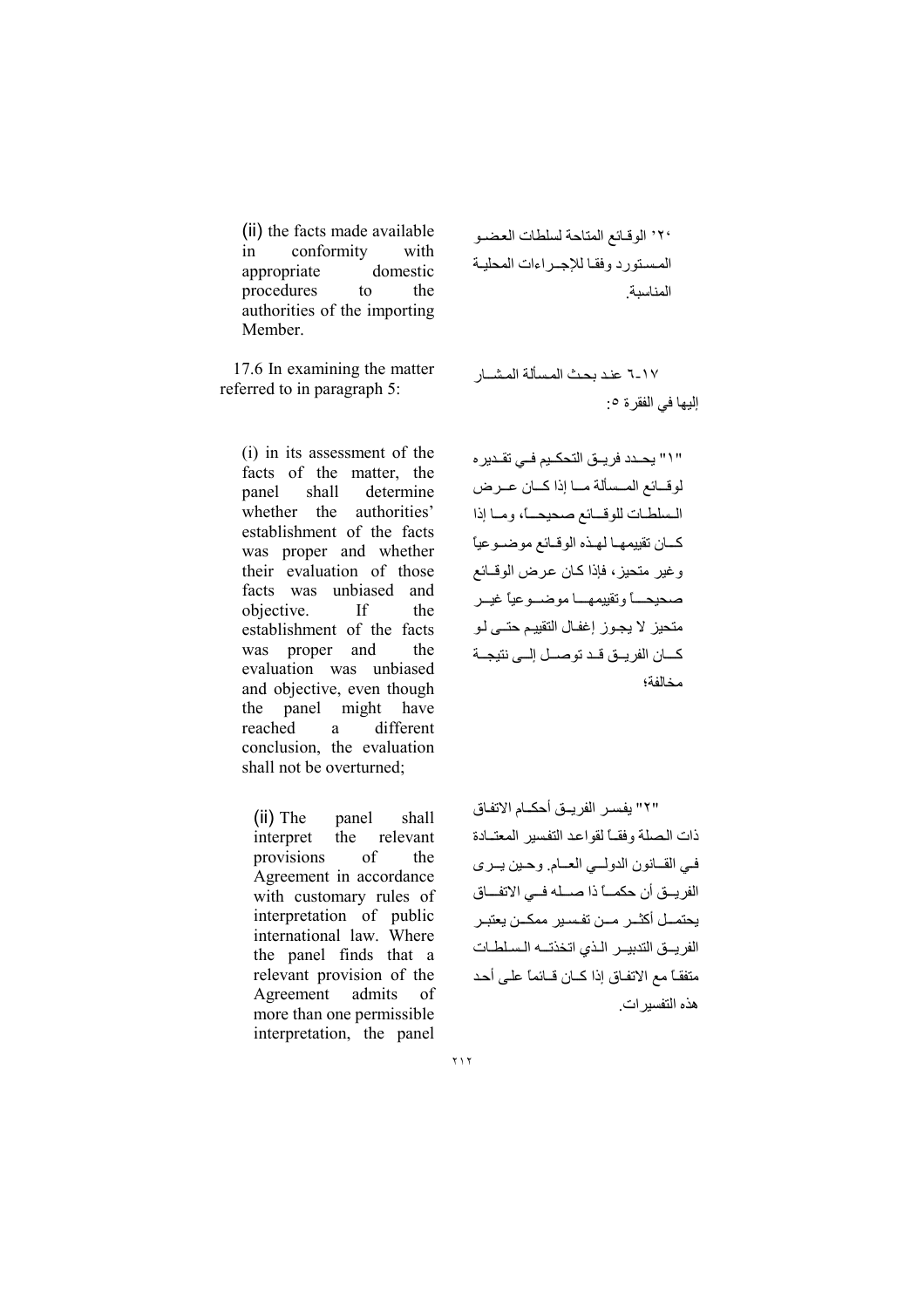shall find the authorities measure  $\mathsf{to}$ he  $in$ conformity with the Agreement if it rests upon one of those permissible interpretations.

17.7 Confidential information provided to the panel shall not be disclosed without formal authorization from the person, body or providing authority such information. Where such information is requested from the panel but release of such information by the panel is not authorized, a non-confidential summary of the information, authorized by the person, body or authority providing the information, shall be provided.

**PART III Article 18** 

#### **Final Provisions**

السر بة المقدمية البي فريبق التحكيم دون تصريح رسمي من الشخص أو الهيئة أو السلطة التي قدمت هذه المعلوميات، وحين يطلب فريبق التحكيم هذه المعلوميات ولا يكون مصرحاً له بافشائها يقدم ملخص غيسر سيرى للمعلوميات يتصبرح بسه الشخص أو الهيئة أو السلطة التي قدمت المعلومات

١٧-٧ لا يجوز إفشاء المعلومات

# الجزء الثالث المادة ١٨

## ١ /١ ٨ ـ أحكام ختامية

**18.1** No specific action against dumping of exports from another Member can be taken except in accordance with the provisions of GATT 1994, as interpreted by this Agreement. $^{24}$ 

١٨-١ لا يجـوز اتخــاذ أي إجـراء محدد ضد إغراق الصادرات من عضو أخــر إلا وفقـــاً لأحكـــام الاتفاقيـــة العامـــة للتعريفات و التجار ة ١٩٩٤ وفق تفسير ها في هذا الاتفاق ٢ .

<sup>\*\*</sup>This is not intended to preclude action under other relevant provisions of GATT 1994, as appropriate.

٢٤. ليس المقصود من هذا الاستبعاد أي عمل بموجب الأحكام الأخرى في جات ١٩٩٤ على النحو المناسب.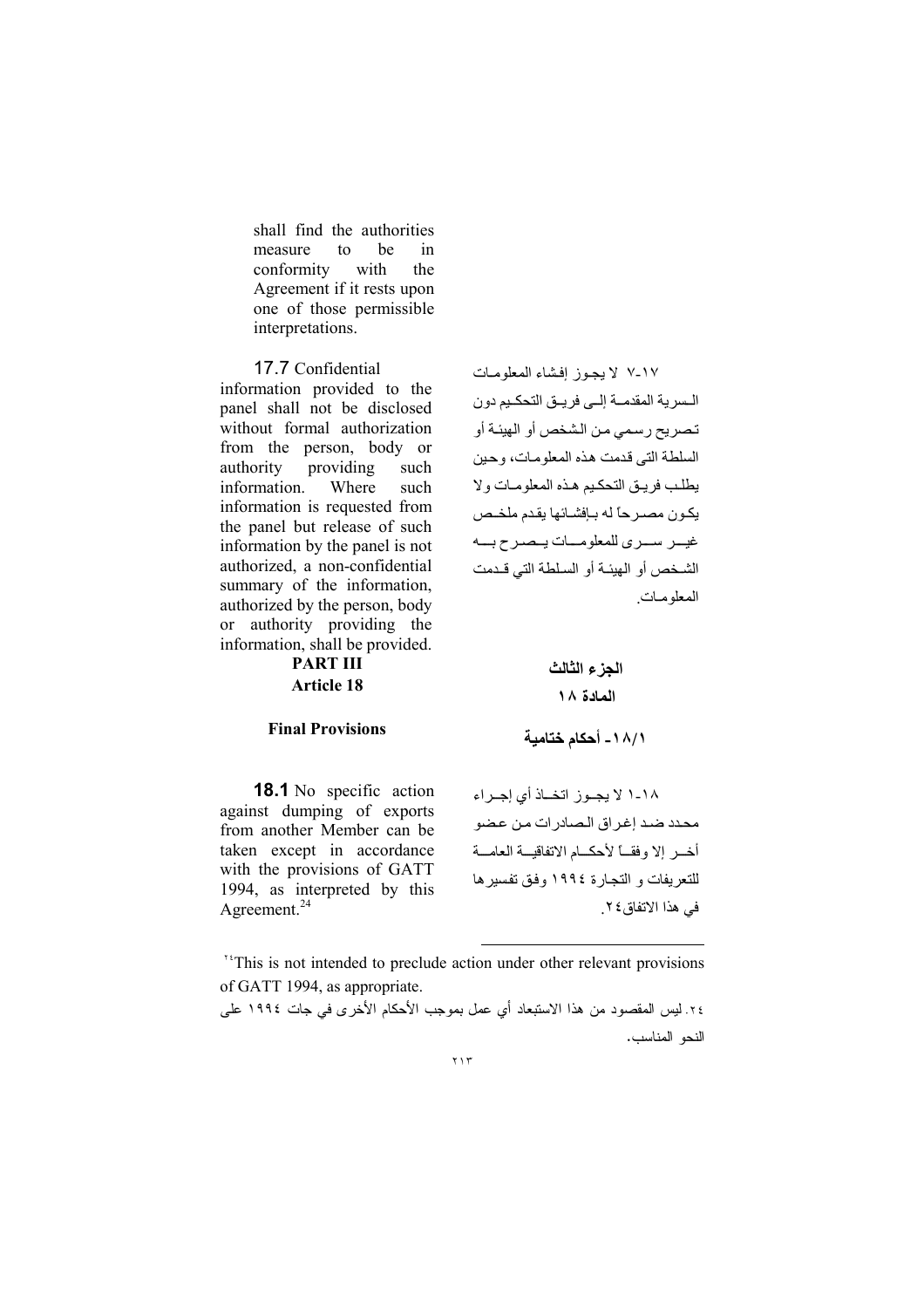18.2 Reservations may not be entered in respect of any of provisions  $\alpha$ f the this Agreement without the consent of the other Members.

18.3 Subject to subparagraphs 3.1 and 3.2, the provisions of this Agreement shall apply to investigations, and reviews of existing measures, initiated pursuant to applications, which have been made on or after the date of entry into force for a Member of the WTO Agreement.

18.3.1 With respect to the calculation of margins of dumping  $in$ refund procedures under paragraph 3 of Article 9, the rules used in the most recent determination or review of dumping shall apply.

18.3.2 For the purposes of paragraph 3 of Article 11 existing anti-dumping measures shall be deemed to be imposed on date not later than the date of entry into force for a Member of the **WTO** Agreement, except in cases in which the domestic legislation of a Member in force on that date already included a clause of the type provided for in that paragraph...

١٨-٢ لا بجسوز إبداء تحفظ بـالنسبة لأي حكـم من أحكــام هــذا الاتفــاق دون مـوافقة الأعضاء الآخرين

٢٠١٨ مع مراعاة الفقرتين ٣-١ و ٢-٢ تنطبــق أحكـــام هــذا الاتفـــاق علـــي التحقيقات ومراجعات الإجراءات القائمة التے بدأت و فقـًا لتطبیقـات جـر ت فـی تـار بخ بدء سريان اتفاق منظمة التجارة العالمية بالنسبة للعضو أو بعده

١٨-٢-١ بالنسبة لحساب هـوامش الإغــراق فـــى إجــراءات الــسداد بمقتضى الفقرة ٣ مـن المـادة ٩ تطبق القواعد المستخدمة في أحدث تحدبد أو مر اجعة للاغر اق

١٨-٢-٢ في مفهوم الفقرة ٣ من المادة ١١، تعتبر إجراءات مكافحة الإغراق القائمة وكأنها قد فرضت في تباريخ لا يتجباوز بدء سريان اتفاقيسة منظمسة التجسار ة العالميسة بالنسبة للعضو إلا في الحالات التي يحتوى فيها التشريع المحلى للعضو الساري في هذا التاريخ بالفعل على حكم مـن النـوع الـوارد فـى هـذه الفقر ة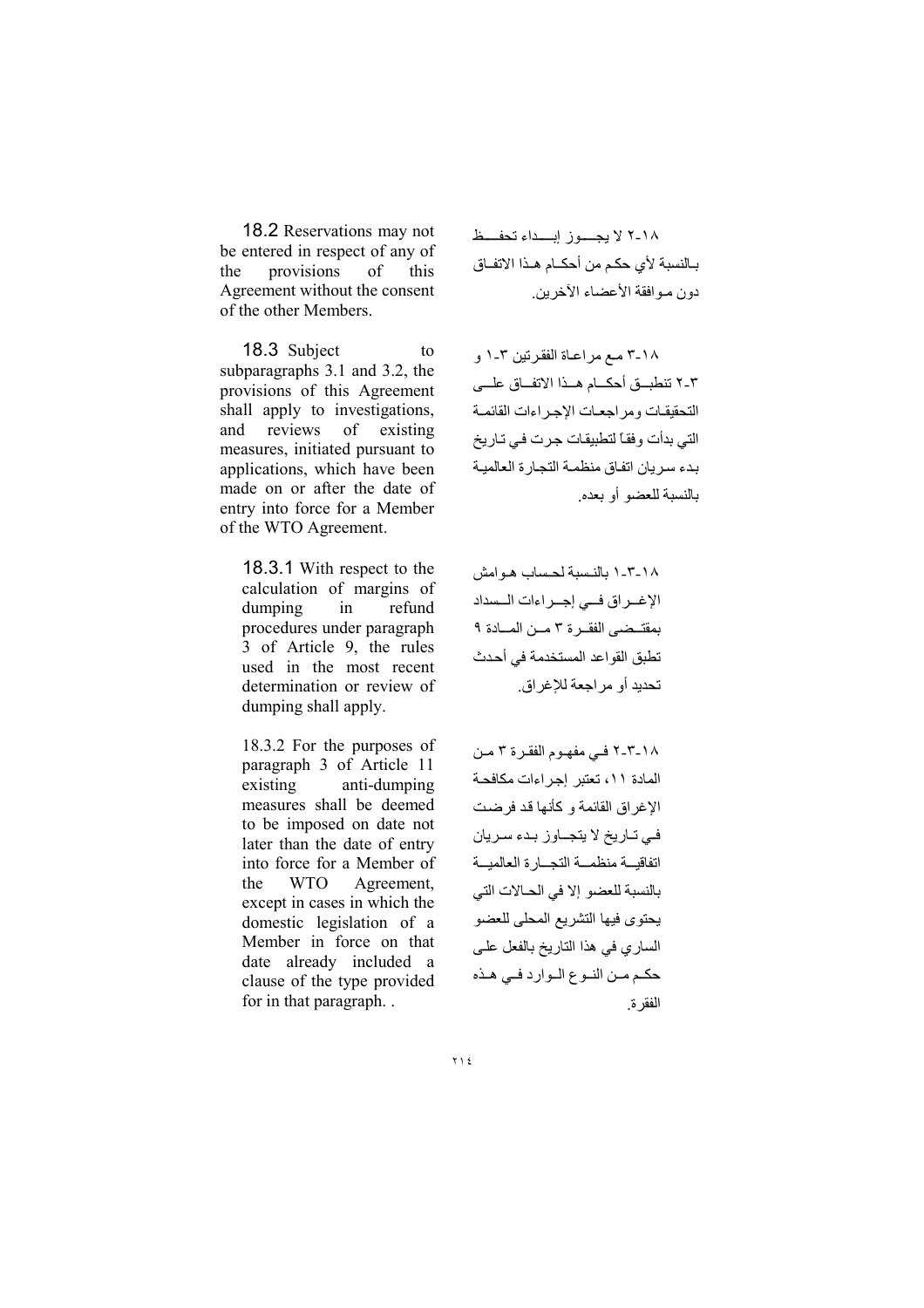18.4 Each Member shall take all necessary steps, of a general or particular character, to ensure, not later than the date of entry into force of WTO Agreement for it, the conformity of its laws, regulations and administrative procedures with the provisions of this Agreement as they may apply for the Member in question.

18.5 Each Member shall inform the Committee of any changes in its laws and regulations relevant to this Agreement and in the administration of such laws and regulations.

18.6 The Committee shall review annually the implementation and operation of this Agreement taking into account the objectives thereof, The Committee shall inform annually the Council for Trade in Goods of developments during the period covered by such reviews.

18.7 The Annexes to this Agreement constitute an integral part thereof.

١٨-٤ بتخذ كل عضو الخطوات العامـة أو الخاصـة اللازمـة، فـي موعد لا يتجاوز تاريخ بدء سريان اتفاق منظمة التجسارة العسالمية بالنسببة لسه، ليضمان مطابقة قو انینه و لو ائحه و إجر اءاته الإدار یة مع هذا الاتفاق في انطباقه على العضو المعنى ِ

١٨-٥ یقوم کل عضو بابلاغ اللجنــة بــأى تغييــر فــى قــوانينه ولوائحـه ذات الصلة بهذا الاتفاق، وفي إدارة هذه القوانين واللوائح.

١٨-٦ تراجع اللجنــة سنويـــًا تنفيــذ وسير هذا الاتفاق مراعيــة الهدف منـه. وتبلغ اللجنـة سنويـاً مجلـس تجـارة السلع بالتطـورات أثنــاء الفتـرة التـي تغطيهـا هـذه المر احعـات

١٨-٧ تعتبر ملحقات هذا الاتفاق جز ءا لا بتجز أ منه .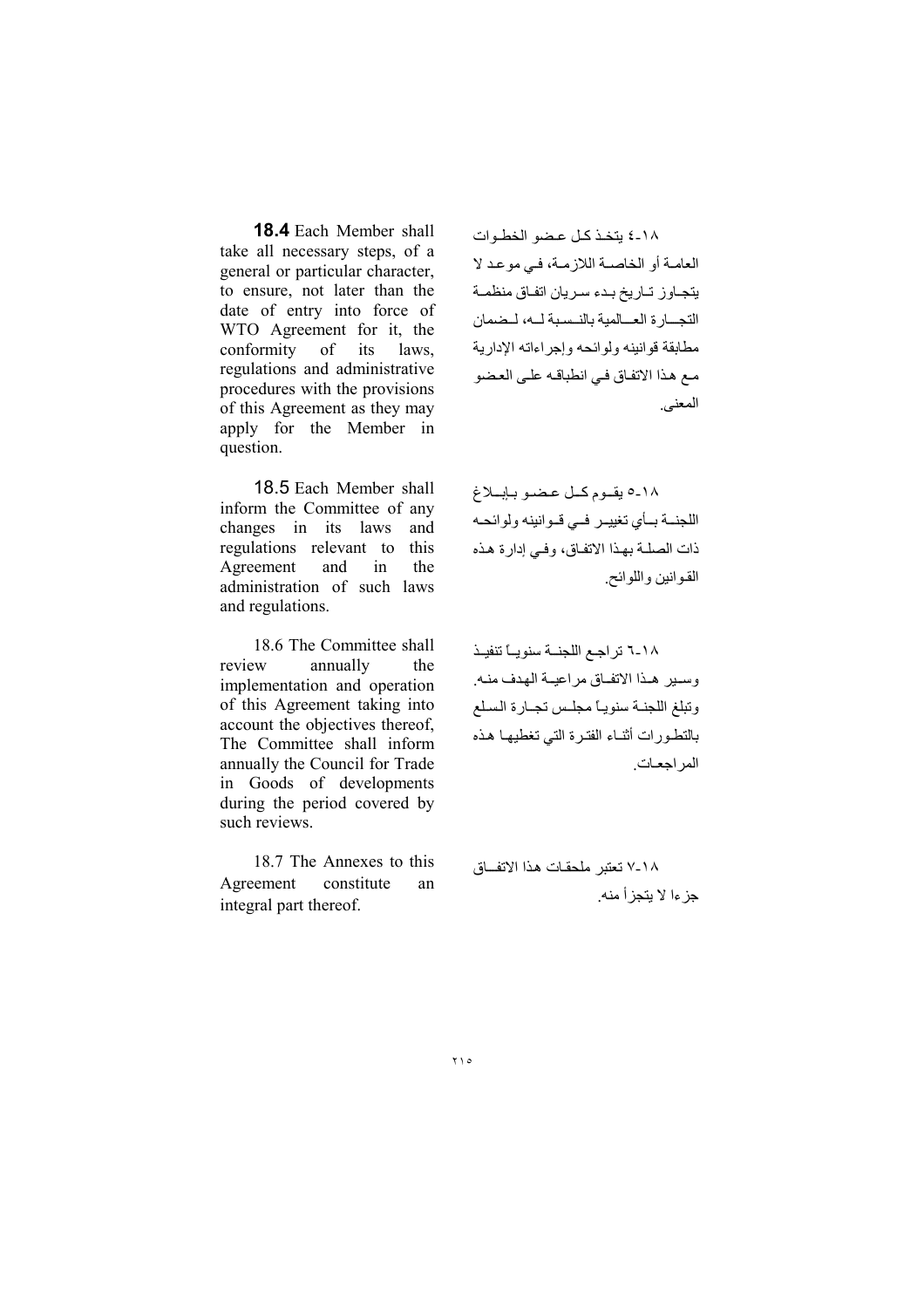## **PROCEDURES FOR ON-THE-SPOT INVESTIGATIONS** PURSUANT TO **PARAGRAPH 7 OF ARTICLE 6**

**1.** Upon initiation of an investigation, the authorities of the exporting Member and the firms known to be concerned should be informed of the intention to carry out on-thesport investigations.

 $2.$  If in exceptional circumstances it is intended to non-governmental include experts in the investigating team, the firms and the authorities of the exporting Member should be <sub>SO</sub> informed. Such nongovernmental experts should be subject effective to sanctions for breach of confidentiality requirements.

3. It should be standard practice to obtain explicit agreement of the firms concerned in the exporting Member before the visit is finally scheduled.

4. As soon as the agreement of the firms concerned has been obtained, the investigating authorities should notify the authorities of the exporting

الملحق الأول إجراءات التحقيق في المـوقع وفقاً للفقرة ٧ من المادة ٢

١ - عنـــد بـــدء تحـــقيق يجــب أن تبلـــغ سلطيات العضو المصدر والشركات المعروف أنها معنية بالعزم على إجراء تحقيق في الموقع.

٢- إذا كــان مــن المعتــز م فــى الحــالات الاستثنائية إشراك خبراء غير حكوميين في فريق التحقيق ينبغي إبلاغ الشركات وسلطات العضو المصدر وتوقع على هؤلاء الخبراء غير الحكوميين عقوبات فعالة إذا انتهكوا متطلبات السر بة

٣- يجب أن يكون الحصول على موافقة الشركات المعنية في العضو المصدر قبل التخطيط النهائي للزيارة هو الأسلوب السائد

٤- حالمـــًا بستم الحــصول علـــي موافقــة الشركات المعنية تقوم سلطات التحقيق بإخطار سلطات العضو المصدر بأسماء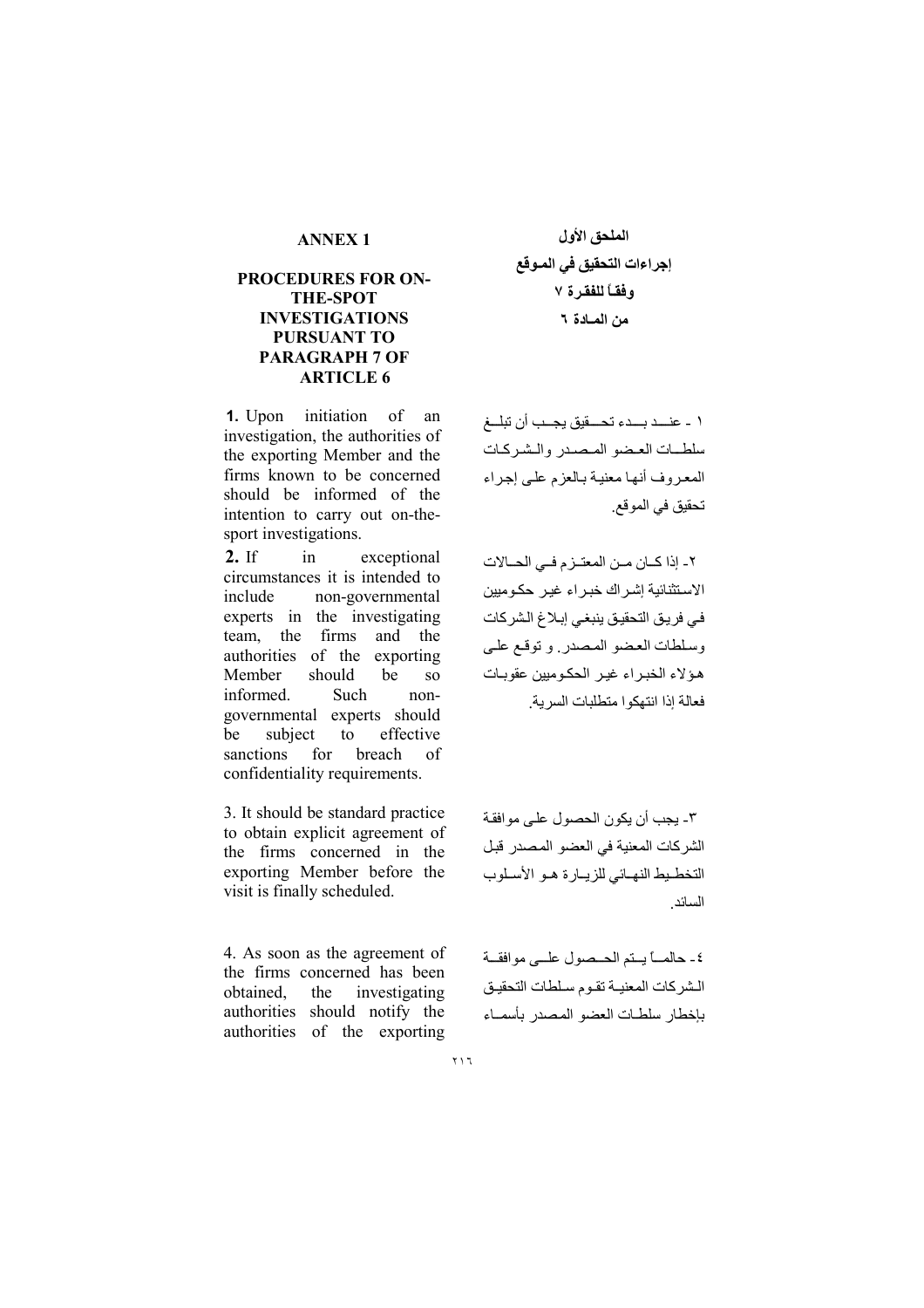Member of the names and addresses of the firms to be visited and the dates agreed.

5. Sufficient advance notice should be given to the firms in question before the visit is made.

 $6<sub>1</sub>$ Visits to explain the questionnaire should only be made at the request of an exporting firm. Such a visit may only be made if (a) the authorities of the importing Member notify the representatives of the Member in question and (b) the latter do not object to the visit.

7. As the main purpose of the on-the-spot investigation is to verify information provided or to obtain further details, it should be carried out after the response to the questionnaire has been received unless the firm agrees to the contrary and the government of the exporting Member is informed by the investigating authorities of the anticipated visit and does not object to it: further, it should be standard practice prior to the visit to advise the firms concerned of the general nature of the information to be verified and of any further information which needs to be provided. though this should not preclude requests to be made on the spot for further details to be

وعناوين الشركات التى ستجرى زيارتها والمواعيد المتفق عليها

٥- تعطي الشركات المعنبـة مهلـه إخطـار كافية قبل إجر اء الز يار ة.

٦- لا تجرى زيارات لشرح قائمة الأسئلة الا بنياء على طلب شير كة مصدرة و لا يجوز إجراء مثل هذه الزيارة إلا (أ) إذا أخطرت سلطات العضو المستوردة مثلى العضو المعنى (ب) و لم يعترض هؤلاء الأخبر بن على الزيار ة

٧- لما كان الغرض الرئيسي للتحقيق في الموقع هو التحقق من المعلومات المقدمة أو الحيصول علي مزييد مين التفاصيل فينبغي إجراؤه بعد استلام الرد على قائمة الأسئلة ما لم توافق الشركة على العكس. ومباليم تبليغ سيلطات التحقييق حكومية العضو المصدر بالزيبارة المتوقعة ولم تعتـرض عليهــا. كمــا ينبغــى أن يكــون الأسلوب السائد قبل الزيارة هو تعريف السشر كات المعنبسة بالطبيعسة العامسة للمعلومات التى يجرى التحقق منها وبأى معلومــات أخـري بنبغـي تقديمهــا، و أن لـم يستبعد هبذا تقديسم طلبسات التفساصيل الأخرى التي ينبغي تقديمها على ضوء المعلومات المتلقاه في الموقع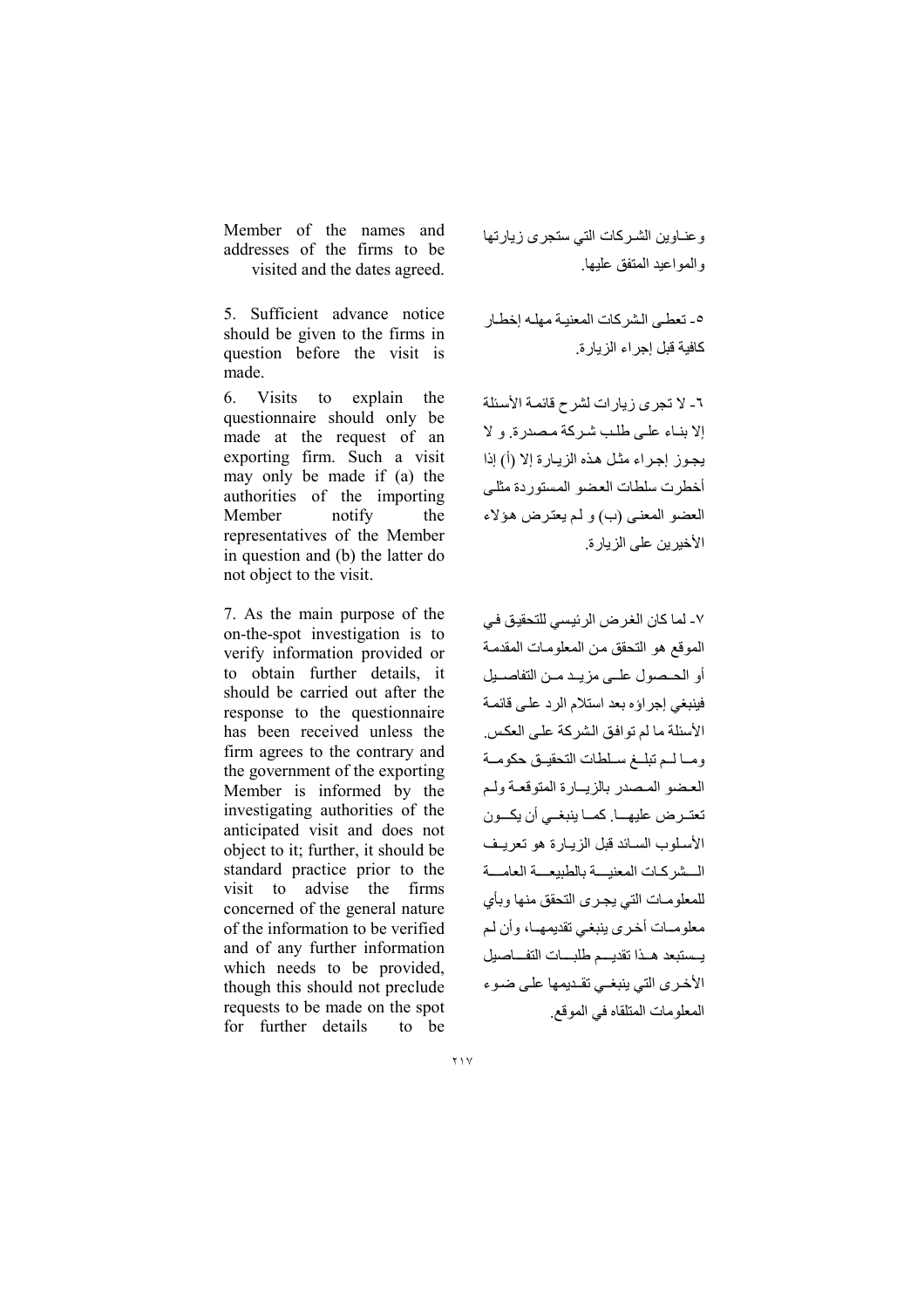provided in the light of information obtained.

8. Inquiries or question put by the authorities or firms of the exporting Member and essential to a successful on-thesport investigation should,  $posible$ , whenever be answered before the visit is made.

٨- يتم الرد على الاستفسارات أو الأسئلة الموجهـة مـن الـسلطات إلـى شركـــات العضو المصدر والأساسية لنجاح التحقيق في الموقع قبل إجراء الزيارة.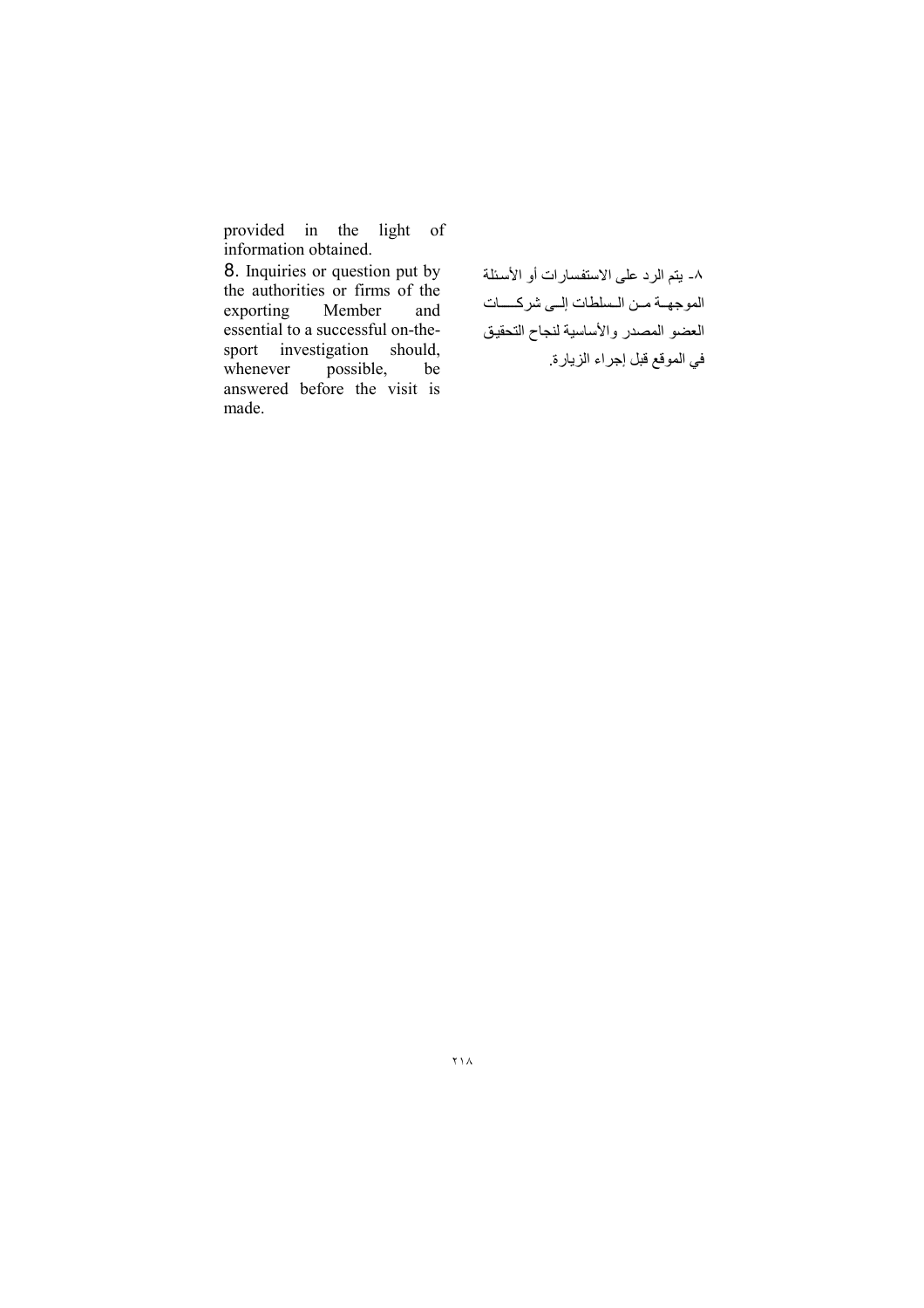## **ANNEX II**

## **BEST INFORMATION AVAILABLE IN TERMS OF PARAGRAPH 8 OF ARTICLE 6**

1. As soon as possible after the initiation of the investigation, the investigating authorities should specify in detail the information required from any interested party, and the manner which that information  $in$ should be structured by the interested party in its response. The authorities should also ensure that the party is aware that if information is not supplied within a reasonable time, the authorities will be free to make determinations on the basis of the facts available, including those contained in the application for the initiation of investigation the by the domestic industry.

2. The authorities may also request that an interested party provide its response in a particular medium  $(e.g.$ computer tape) or computer language. Where such a request is made, the authorities should consider the reasonable ability of the interested party to respond  $in$ the preferred medium or computer language,

## الملحق الثاني

# أفضل المعلومات المتاحة في مفهوم الفقر ة ٨ من المادة ٦

٩- ١- تحدد السلطات التحقيق بالتفصيل بأســرع مـــا يمكــن بعــد بــدء التحقيــق المعلومات المطلوبية من أي طرف ذي مصلحة والطريقة التي يجب أن ينظم بها الطبرف ذو المصلحة هبذه المعلوميات في رده وتكفل السلطات كذلك معرفة هذا الطرف بأنه إذا لم تقدم المعلومات خلال فتر ة مناسبة فسيكون من حـق السلطات وضبع قرار اتهيا عليي أسياس الوقيائع المتاحة، يما فيها الوقائع الواردة في طلب الصناعة المحلبة بدء التحقيق

٢- يجوز للسلطات كذلك أن تطلب تقديم أحدد الأطراف ف ذي المسصلحة رده بوسيلة معينة (مثل أشير طة الحاسب الألبي) أو بلغة الحاسب الألبي . وعند نقديم مثل هذا الطلب تر اعى السلطـات القدر ة المناسبة للطرف ذي المصلحة على الرد بالوسيلة المفضلة أو بلغة الحاسب الآلي، ولا يطلب من هذا الطرف أن يستخدم في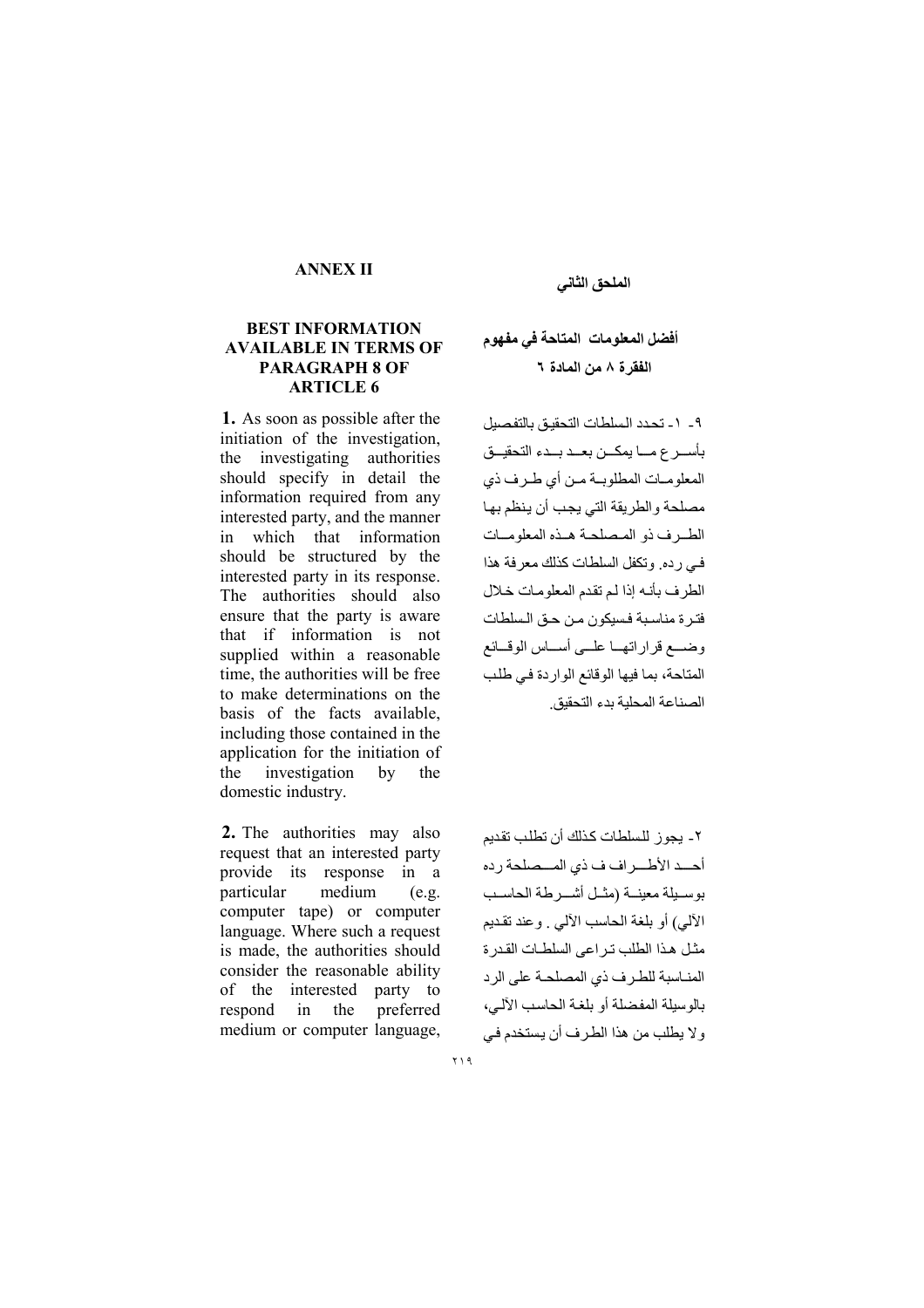and should not request the party to use for its repose a computer system other than that used by the party. The authority should not maintain a request for a computerized response in the interested party dose not maintain computerized accounts and if presenting the response as requested would result in an unreasonable extra burden on the interested party, it would entail  $e.g.$ unreasonable additional cost and trouble.

**3.** All information which is verifiable. which is appropriately submitted so that can be used in the  $it$ investigation without undue difficulties, which is supplied in a timely fashion, and, where applicable, which is supplied in medium <sub>or</sub> computer a language requested by the authorities, should be taken into account when determinations are made. If a party dose not respond in the preferred medium or computer language

ر دہ نظام حاسب آلی أخر غیر الحاسب الألى الذي يستعمله ولا تتمسك السلطات بطلب رد بالحاسب الآلبي إذا للم يكـن الطرف ذو المصلحة بحتفظ بحسابات على الحاسب الآلي، وإذا كان تقديم الرد كمـا هـو مطلـوب سـبودي إلـي ز يـادة غيـر مناسبة في أعباء الطرف ذي المصلحة و على سبيل المثال يستتبع تكـاليف إضــافية ومتاعـب غيــر مناســبة , ولا يجــوز أن تتمسك السلطات بالرديوسيلة أو لغية حاسب آلے معينــة إذا لـم يكن الطـر ف ذو المصلحة بحتفظ بحساباته على الحاسب الآلب بمثل هذه الوسيلة أو لغية الجاسب الألمي، وإذا كمان تقديم المرد علمي الوجه المطلوب به سيؤدي إلى عبء زائد غير معقول على الطرف ذي المصلحة، و علمي سببيل المثسال يسستتبع تكساليف إضسافية ومتاعب غبر مناسبة

٣- تؤخذ في الاعتبار عند اتخاذ القر ار كل المعلو مـات التـى يمكــن التحقق منهــا، والتي قدمت بالشكل المناسب حتى يمكن استخدامها في التحقيق دون صعووبات كبير ة، والتي قدمت - حيثمـا ينطبـق ذلك -بلغية وبوسيلة أو لغسة حساسب آلبي بنساء على طلب السلطات وإذا لم يرد أحد الأطراف بالوسلة أو لغية الحياسب الآلبي المفسضلة، ولكسن المسسلطات رأت أن الشير وط الواردة في الفقر ة ٢ قد تحققت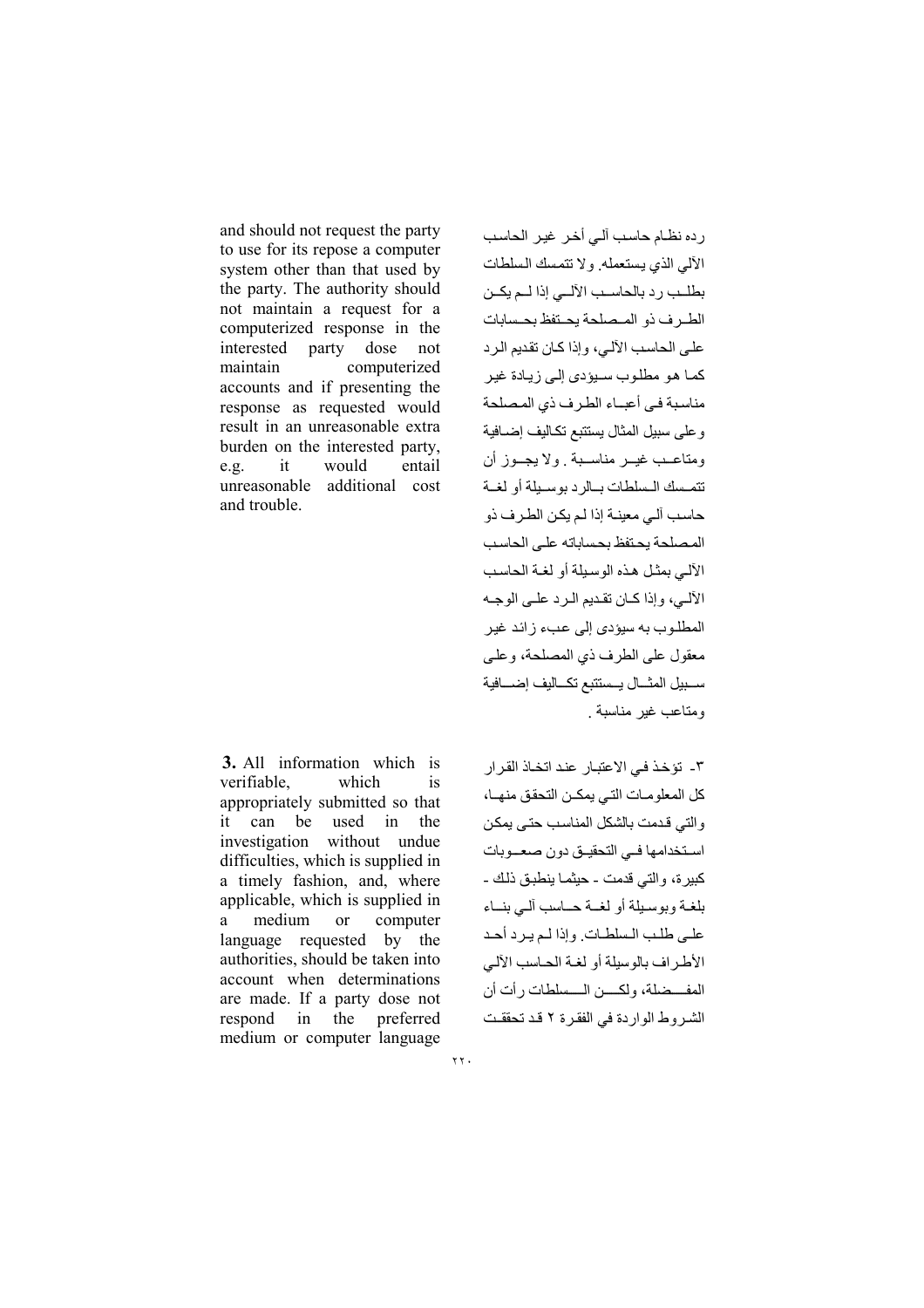but the authorities find that circumstances set  $_{\text{out}}$  $in$ paragraph 2 have been satisfied. the failure to respond in the preferred medium or computer language should not be considered to significantly impede the investigation.

4. Where the authorities do not have the ability to process information if provided in a particular medium  $(e.g.$ computer tape), the information should be supplied in the form of written material or any other acceptable form  $\mathsf{to}$ the authorities.

5. Even though the information provided might not be ideal in all respects, this should not justify the authorities from disregarding it, provided the interested party has acted to the best of its ability.

6. If evidence or information is not accepted, the supplying party should be informed forthwith of the reasons therefor, and should have an opportunity to provide further explanations within a reasonable period, due account begin taken of the time-limits of investigation. the  $If$ the explanations are considered by the authorities as not being satisfactory, the reasons for the rejection of such evidence or

لا يعتبر عدم تقديم الرد بالوسـيلة أو لغــة الحساسب الآلسي المفضلة عرقلة كبيرة للتحقبق

٤- حيثما لا نتوافر للسلطات القدرة على معالجة المعلومات إذا قدمت بوسبط معبن (مثـــل شـــــريط حـــــــاسب ألـــــى) تقـــــدم المعلومات في شكل مادة مكتوبة أو أي شكل أخر تقله السلطات

٥- حتـى إذا لـم تكـن المعلومـات المقدمـة مثاليــة مـن كـل النــواحـى فـإن هـذا لا يبـر ر إغفــال الـسلطات لهــا بــشرط أن يكــون الطرف المعنى ذو المصلحة قد تصرف على أفضل وجه يستطيعه

٦- إذا لم يقبل دليل أو معلومات يبلغ الطرف الذى قدمه بأسباب عدم القبول، وتتاح له الفرصة لتقديم مزيد من التفسيرات خلال فترة مناسبة مع مراعاة الحدود الزمنية للتحقيق فإذا رأت السلطات أن التفسيرات غير المرضية أعلنت أسباب رفض هذا الدلبل أو المعلومات في أي تحديدات منشورة.